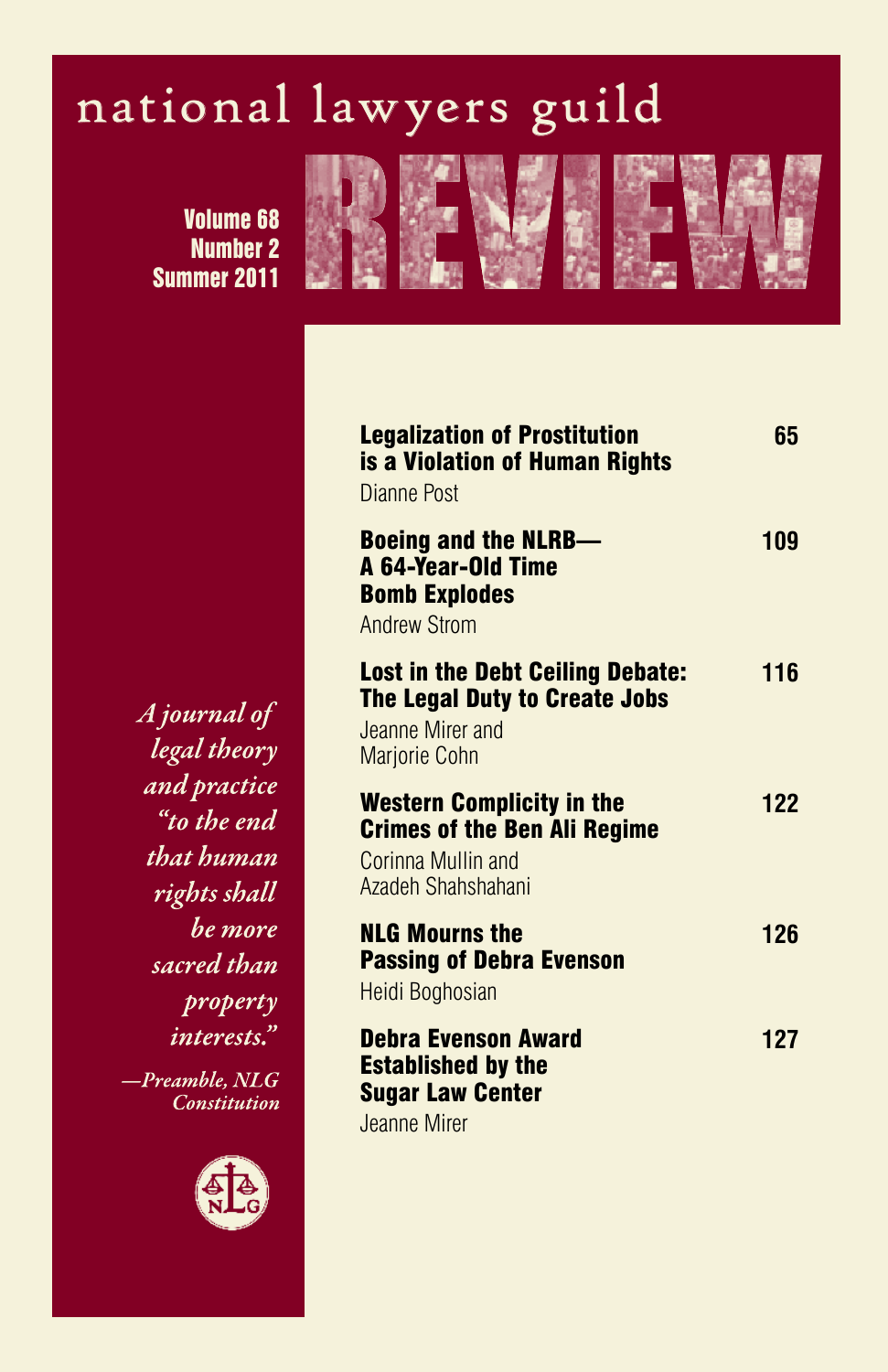### editor's preface

By far the longest feature in this issue, Dianne Post's "Legalization of Prostitution Is a Violation of Human Rights" is a response to a similarly thorough article in issue 66-3 of this law review entitled "Freeing Jane: The Right to Privacy and the World's Oldest Profession" by Benjamin David Novak.1 In that article Mr. Novak argued that the Due Process Clauses of the Fifth and Fourteenth Amendments to the Constitution confer a general right to sexual privacy that includes the right to work as a prostitute. This bold and controversial article did more than merely make a legal case against the continued criminalization of sex work. "Freeing Jane" also made the much larger political and sociological claim that legalizing prostitution would promote the public good by de-stigmatizing sex workers, decreasing sexually transmitted diseases and giving women more autonomy over their own bodies and sexual identity.

Apart from its scholarly merits, "Freeing Jane" was intended to serve as an invitation to further discussion of an issue about which Guild members have long been split. It wasn't at all surprising that the article immediately elicited both spirited approbation and dissent from readers. The Guild has a history of internal amicable disagreement on the question of the compatibility of women's rights and certain forms of sexual liberation. The roughly contemporaneous twin phenomena of second-wave feminism and the sexual revolution passionately divided the Guild a little more than 30 years ago years ago when, at the height of what's now called pornography's "Golden Age," an anti-pornography resolution was proposed at the Guild's national convention.2

*Continued on page 128*

**\_\_\_\_\_\_\_\_\_\_\_\_\_\_\_\_\_\_\_\_\_\_**

**National Lawyers Guild Review, formerly Guild Practitioner,** is published quarterly by the National Lawyers Guild, a non-profit institution, at 132 Nassau Street, # 922, New York NY 10038. ISSN 0017-5390. Periodicals postage paid at New York, NY and at additional mailing offices. Subscription rates are \$75/yr for libraries and institutions; \$25/yr for lawyers; \$10/yr for legal workers/law students; \$5/yr for incarcerated persons; add \$5/yr for overseas; \$6.50/single copy, and should be sent to: 132 Nassau Street, # 922, New York NY 10038. POSTMASTER: Send change of address to: National Lawyers Guild Review, 132 Nassau Street, # 922, New York NY 10038. Address all editorial correspondence and lawrelated poems, criticisms, articles and essays to: Editor-in-Chief, NATIONAL LAWYERS GUILD REVIEW, 132 Nassau Street, # 922, New York NY 10038. Unsolicited manuscripts will not be returned unless accompanied by return postage. NATIONAL LAWYERS GUILD REVIEW is indexed/abstracted in Westlaw, PAIS-Public Affairs Information Service, The Left Index, the Alternative Press Index and in A MATTER OF FACT.

**Editorial Board:** Nathan Goetting, Editor in Chief; Robyn Goldberg, Managing Editor; Ryan Dreveskracht, Articles Editor; Kathleen Johnson, Book Editor; Richael Faithful, Notes Editor; Alan Clarke, Marjorie Cohn, Riva Enteen, Peter Erlinder, David Gespass, Ann Fagan Ginger, Arnold Kawano, Silvia Lopez, Melissa J. Sachs, Brenna Sharp, Deborah Willis, Henry Willis, Lisa Wong, Lester Roy Zipris. The opinions expressed in the articles are those of the various authors, and each article is Copyright, 2011, by the author and by NATIONAL LAWYERS GUILD REVIEW.

**Advisory Panel:** Elvia Arriola, Derrick Bell, John Brittain, Margaret Burnham, Erwin Chemerinsky, David Cole, Barbara Dudley, Richard Falk, Lennox Hinds, Sylvia A. Law, Staughton Lynd, Manning Marable, Ruben Remigio Ferro, Jitendra Sharma, Kenji Urata, Frank Valdes, Patricia Williams.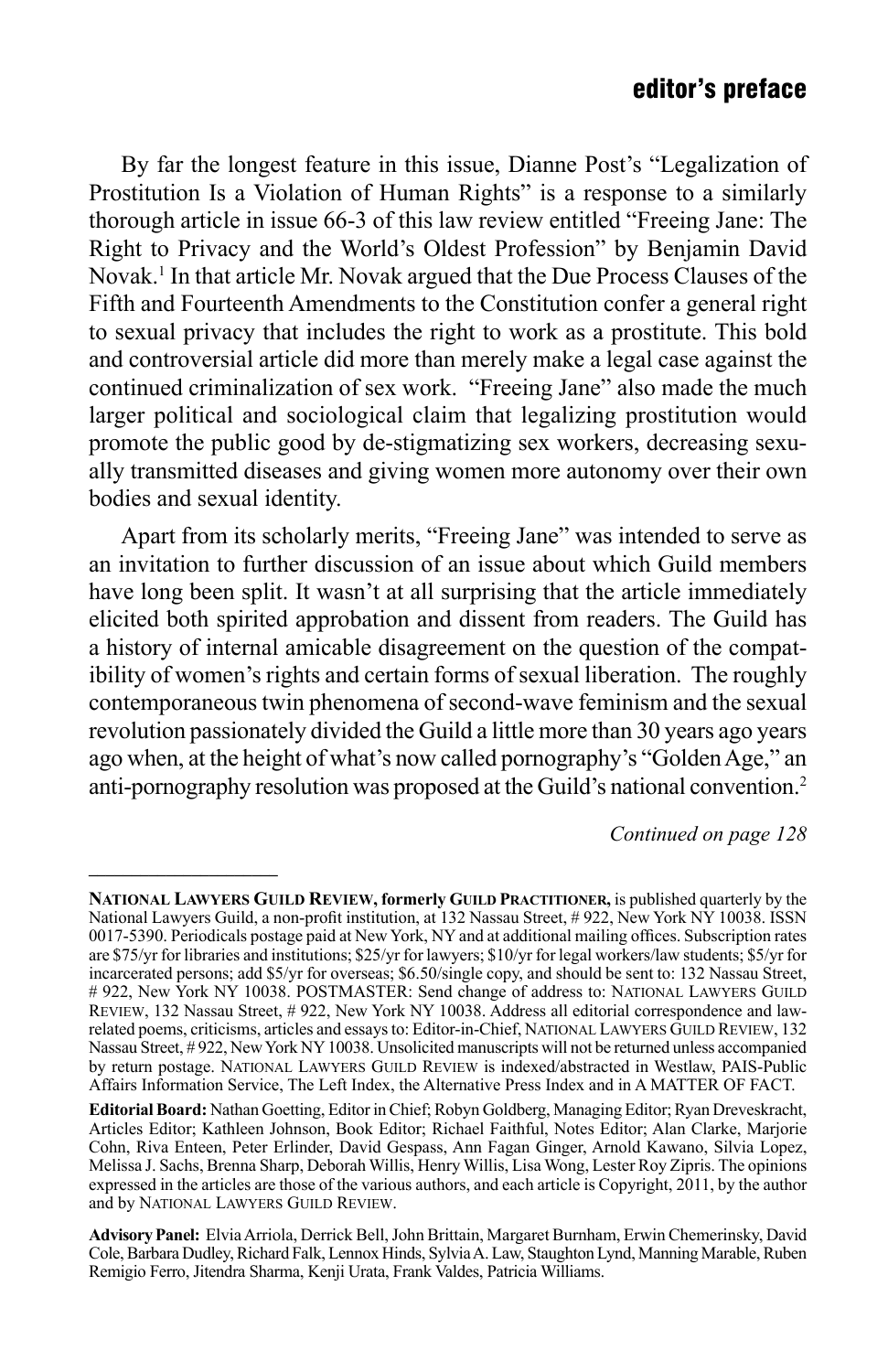### Dianne Post

# LEGALIZATION OF PROSTITUTION is a violation of HUMAN RIGHTS

### Introduction

Legalized prostitution cannot exist alongside true equality for women. The idea that women should be available for men's sexual access is founded on a structural inequality of gender, class, and race. Moreover, it is a violation of international law that cannot go unchallenged. The failure to challenge legalized prostitution undermines every human rights norm mandating the dignity of the person and equality for all.

Prostitution is one of the most serious human rights issues we face today. According to the renowned trafficking expert and activist, Gunilla Eckberg, "Trafficking and prostitution of women and girls for profit is one of the fastest growing global enterprises."1 It is now ranked as the second most important arena of international crime, trailing just behind illegal drug sales, and tied with illegal arms sales.<sup>2</sup> Women and children are particularly vulnerable to forced prostitution in what amounts to modern slavery. Of the estimated 600,000 to 800,000 people trafficked across international borders each year, approximately 80 percent are women and girls and up to 50 percent are minors.3 Trafficking of women and children is a growing problem that needs to be tackled across the world.

At the same time, general acceptance of "sex workers" and the number of the prostitution industry's customers have likewise grown worldwide. The prostitution legalization movement has contributed to this change. Numbers are difficult to come by, but a British study found that the rate of paid sex with women had doubled between 1990 and 2000, while the incidence of sexually transmitted infections had also risen.<sup>4</sup> Clearly, human trafficking allows the market demand for sex to be met, in an economy which is willfully blind to the source of its supply.

In some countries, however, the supply of the paid sex industry is a primary concern. Sweden, for example, officially acknowledges that prostitution is a form of violence against women and a tool of oppression. Furthermore,

Dianne Post is an attorney who has focused on fighting one of the chief causes of poverty and injustice in the world—the inequality of women. She is an expert in violence against women and children including domestic violence, sex-trafficking, prostitution and pornography. She consults on international cases in the European Court of Human Rights, with United Nations bodies and the Inter- American Commission on Human Rights. She can be reached at  $info@$ diannepost.net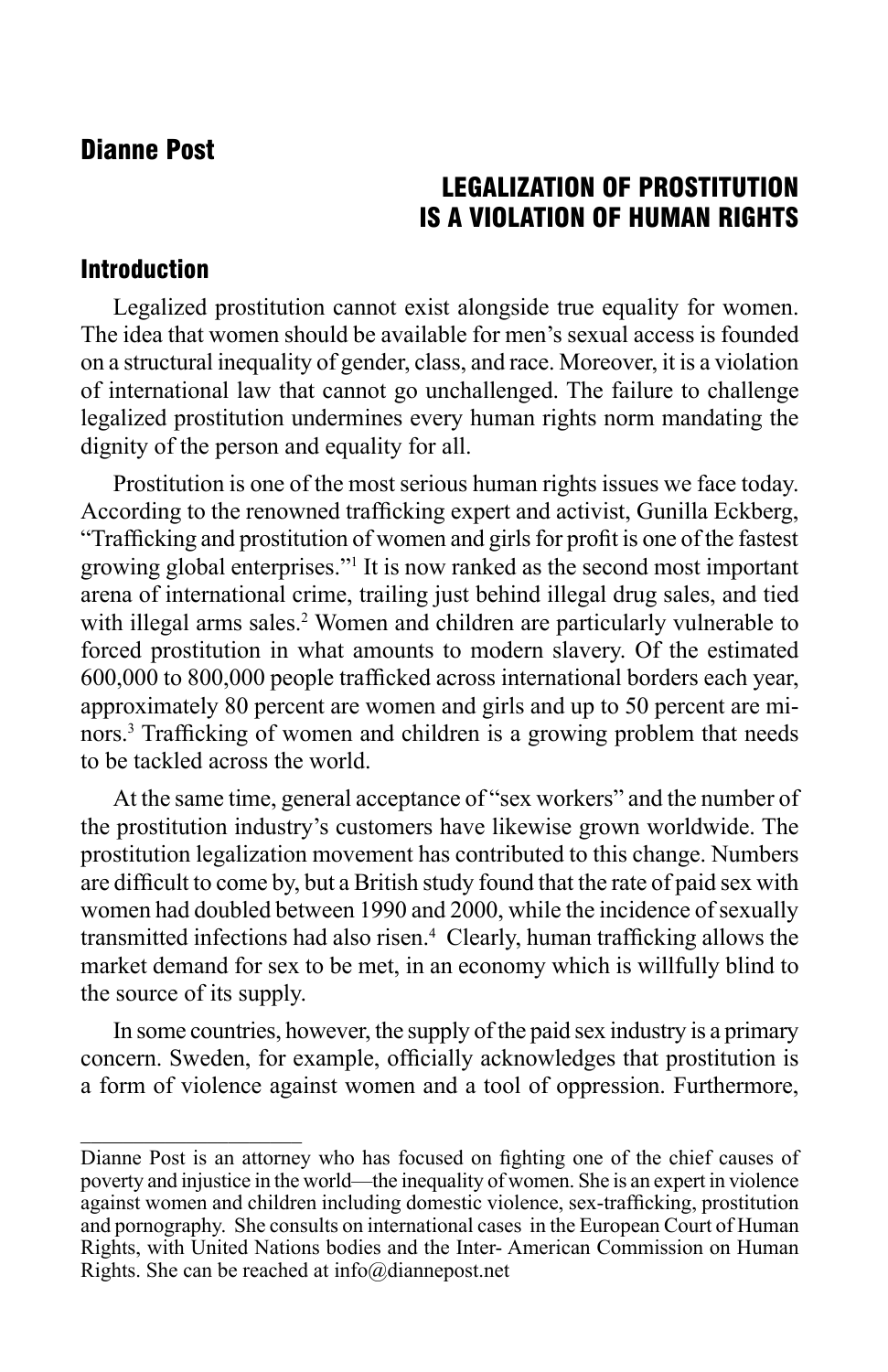Eckberg suggests, "Legalization of prostitution means that the state imposes regulations with which they can control one class of women as prostituted."5 Prostitution is not only individual discrimination, exploitation or abuse by an individual man, but also a structure reflecting and maintaining inequality between men and women. It requires "a devalued class of women" to become colonized for economic exploitation.<sup>6</sup> Legalization gives approval to that violence, that control, that devaluation, and that colonization. When violence is directed at half the world's population—women—it undermines the entire structure of human rights.

An excerpt from an anonymous poster on the *Indymedia-Québec* website sums this point up most eloquently, writing on the issue of decriminalizing prostitution in Canada:

Decriminalization of prostitution means that all laws regarding prostitution would be removed. In other words, buying a woman would be socially and legally equivalent to buying cigarettes. Prostitution in all its forms—street, brothel, escort, massage—would be legally welcomed. Pimps the world over would become our communities' new businessmen…

In legal prostitution, the state is the pimp, collecting taxes. In decriminalized prostitution, the pimps remain in control, whether they are bar pimps, strip club pimps, taxi driver pimps, or street pimps. In both legalized and decriminalized prostitution, the john is welcomed as legitimate consumer. Decriminalization of the pimping of women and the buying of women is in effect the promotion of and profiting from childhood sexual abuse, rape and sex trafficking.

There is no way of making prostitution 'a little bit better' any more than it is possible to make slavery 'a little bit better.' Prostitution is a profoundly harmful institution. Who does it harm the most? The woman or child who is prostituting is hurt the worst. She is hurt psychologically as well as physically. There is much evidence for this.<sup>7</sup>

This article explicates these concerns, and argues that the legalization of prostitution violates international law, particularly the Convention on the Elimination of all Forms of Discrimination against Women (CEDAW),<sup>8</sup> which prohibits its legalization by state parties. In Part I, we will look at the facts about prostitution and its connection to crime and trafficking. Then, in Part II, we will turn to applicable international jurisprudence on the issue. In Part III, we will see how legalization specifically violates Article 5 and 6 of CEDAW. Last, in Part IV, we will look at real solutions for eliminating violence against prostituted women.

### Part I: Prostitution, crime and human trafficking

### Prostitution is violence against women

Violence against prostituted women is equivalent to, and in many cases worse than, the violence experienced by victims of torture—persons who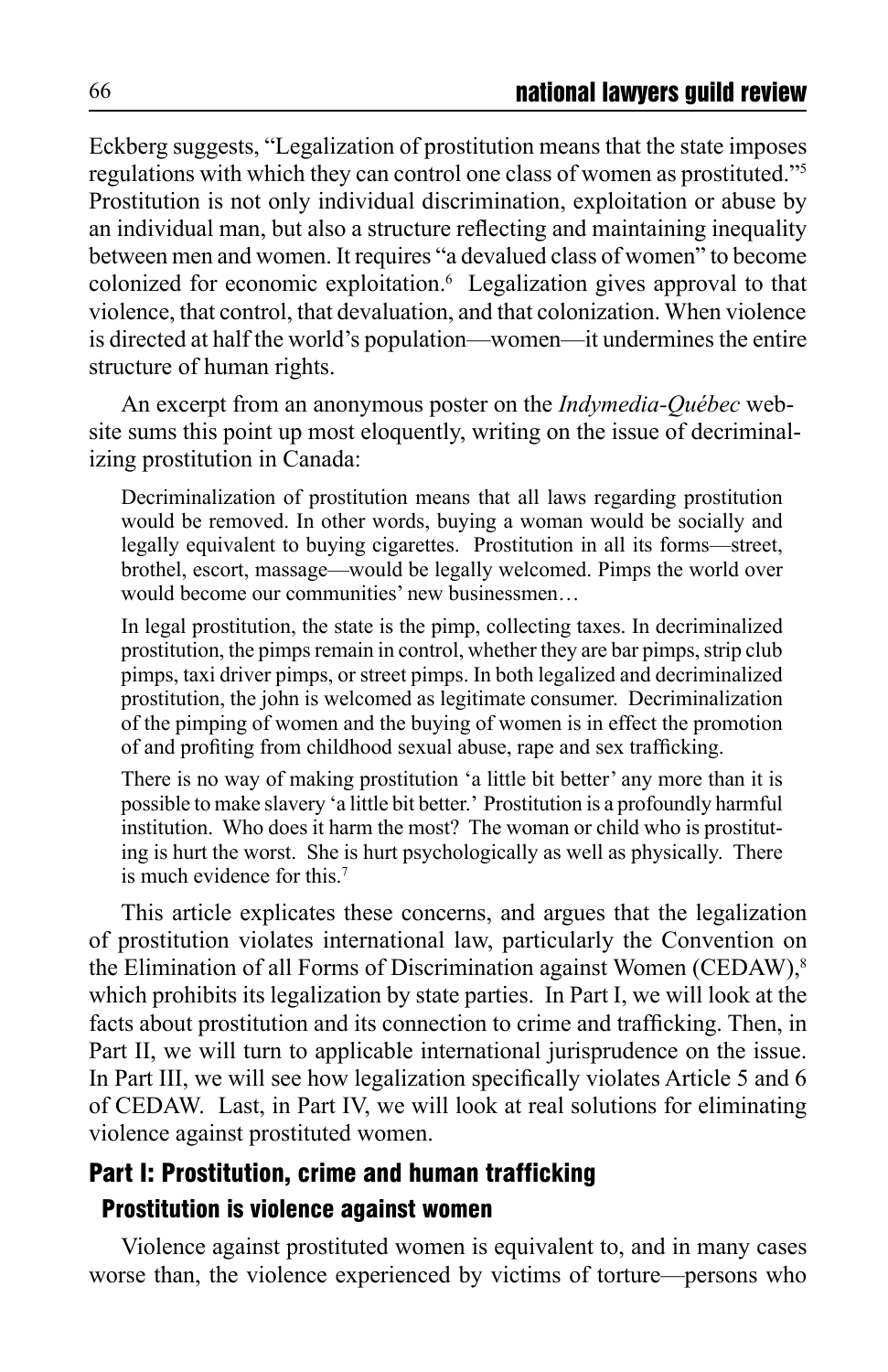have been recognized as such under international law. Torture is not only conduct against the law; it is conduct that challenges the very existence of the law, because it violates every principle of good governance, including the consent of the governed. It attacks the legitimacy of the state, provokes social conflict, and undermines peace; it is a practice of illegitimate social control taken to its violent extreme.<sup>9</sup>

To suggest that prostitution is torture is not a new idea. Feminist thinker Catherine MacKinnon said just this in 1993.10 Prostituted women are bought and sold precisely to be humiliated and degraded; this is similar to the goals of torture.11 There is no way to ameliorate torture, whether through legalization or decriminalization. As long as attention is paid to tempering gender inequality and violence against women, rather than eliminating them, they will not only continue to exist but will also grow.

**Physical violence** In a 1998 five-country study, authored by Dr. Melissa Farley and colleagues, researchers found that prostituted women experienced an extensive catalog of violence.<sup>12</sup> The study described some of the physical acts women are forced to endure: their hair is pulled, their faces are ejaculated on, their breasts are squeezed; they are pinched, verbally abused, beaten, cut with knives, burned with cigarettes, and gang raped.<sup>13</sup> This reality is typified by a complaint filed in Canada, in which the victim alleged that her pimp controlled her movements, took her money, told her he owned her forever, made her strip, burned her with a cigarette, threatened to cut off her arms, legs and tongue and poke out her eardrums, threatened to kill her mother and brother, and forced her to lick his anus.14 Victims of torture, especially in the international tribunals in Rwanda and in the former Yugoslavia, described very similar acts, which are discussed later in this article.15

Such violence is illustrated in a Greek case from August 2005. Greek police arrested one man and issued warrants for four others who forced Nigerian women to work as prostitutes.<sup>16</sup> The estimated thirty women forced into prostitution by these men had burns inflicted both with an iron and boiling water.<sup>17</sup> Unfortunately this example is not especially extreme or uncommon.

Homicide is a frequent cause of death among prostituted women, according to the study. The average life span for a woman after entering prostitution is four years. No population of women has a higher death rate due to murder, which accounts for fifty percent of their deaths.<sup>18</sup> The situation is the same worldwide. Women in Korea report that they were beaten, raped, humiliated and threatened in order to be "seasoned" by breaking down their resistance to the practice.19 A 1985 Canadian report found that prostituted women had a mortality rate forty times higher than the national average. $20$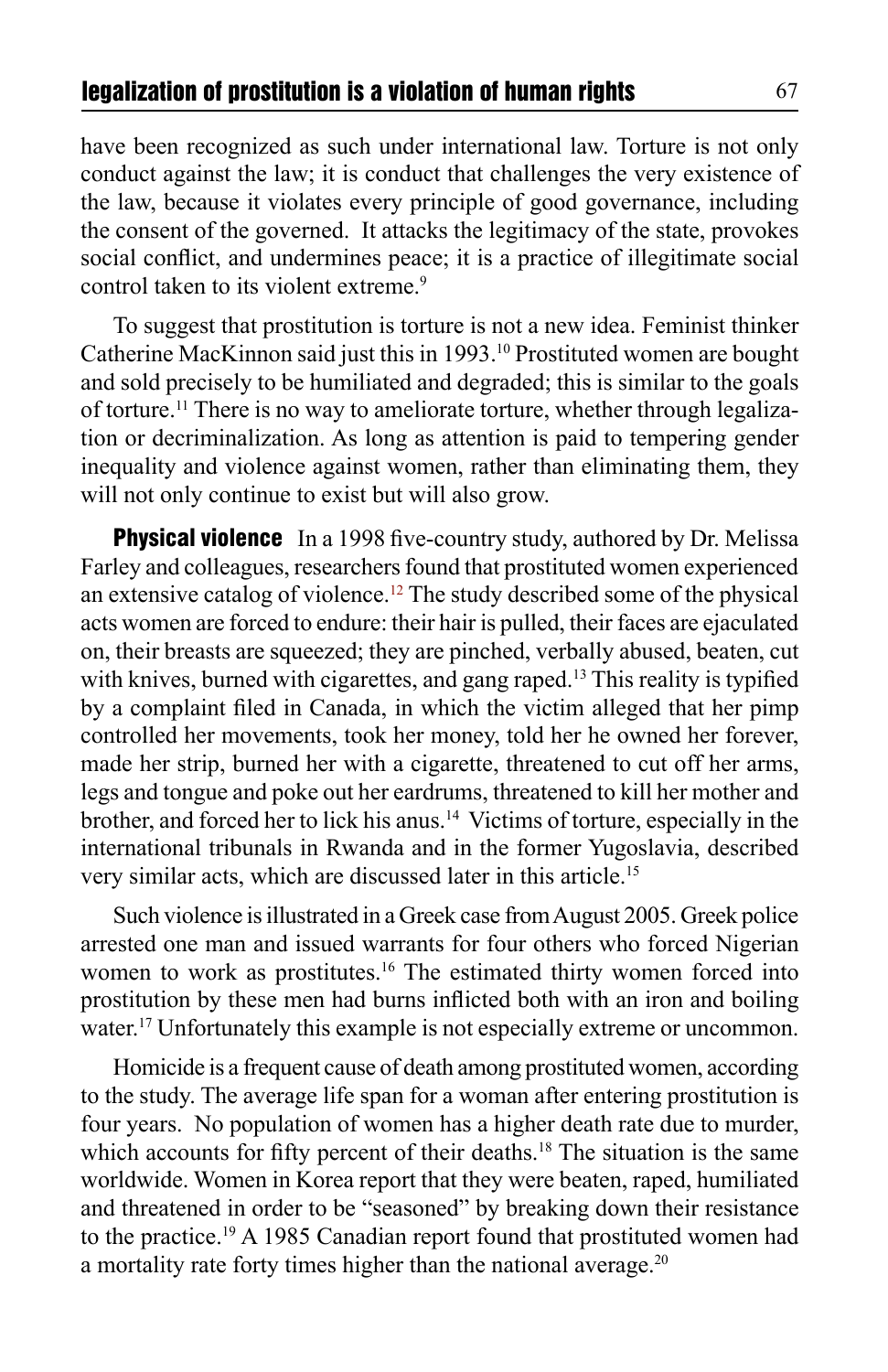Another five-country study of trafficked women in Indonesia, the Philippines, Thailand, Venezuela, and the United States, authored by Janice Raymond and colleagues, found much the same.<sup>21</sup> There, violence against women was endemic in prostitution, with high rates of physical harm (almost 80 percent), sexual assault (over 60 percent), emotional abuse (over 80 percent), verbal threats (over 70 percent), and control through drugs/alcohol (almost 70 percent).22

In Indonesia, reported violence against prostitutes included the use of belts, wooden sticks, and fists; the women were isolated, raped, and overworked; and this was compounded by use of law enforcement or the military to protect the brothels.<sup>23</sup> In the Philippines, 60 to 70 percent of prostitutes reported repeated violence.<sup>24</sup> In Thailand, women were raped, drugged and gang-raped; they were denied money, their documents were confiscated, and their names were changed; they had no control over the choice of client, pace of work or nature of activity.<sup>25</sup> One woman noted that she was treated as "the shared property of any male who can pay a price for sex and for her body."26 In Venezuela, women in the study were pushed, hit with objects, punched, isolated, victimized with guns and knives; their movements were controlled, their money withheld, and they were forced to have sex with law enforcement and immigration officials.<sup>27</sup>

In the United States, 84 percent to 100 percent of the women surveyed reported physical violence of similar brutality.28 Prostituted women reported such injuries as bruises, mouth and teeth injuries, vaginal bleeding, internal pain, head injuries and broken bones.29 Most women reported higher rates of injury for other women than for themselves.<sup>30</sup> Even those brothels with so-called "safety policies" did not protect women from harm from customers, pimps or others.<sup>31</sup>

**Psychological trauma and health effects** The 1998 Farley study also described the psychological damage caused by prostitution. Prostituted women suffer from depression, mania, suicidal thoughts, mood disorders, anxiety disorders, dissociative disorders and chemical dependence.<sup>32</sup> Many survivors have independently reported outside of this specific study that, in order to cope with the psychological degradation of prostitution, they developed a dissociation response—a sense of splitting off a part of the self, of "leav[ing] my body," or of going "someplace else mentally."<sup>33</sup> The aftermath is a high incidence of dissociative disorders diagnosed in individuals emerging from prostitution.34

In the study, though more violence occurred in street prostitution than in brothels, the incidence of Post-Traumatic Stress Disorder (PTSD) remained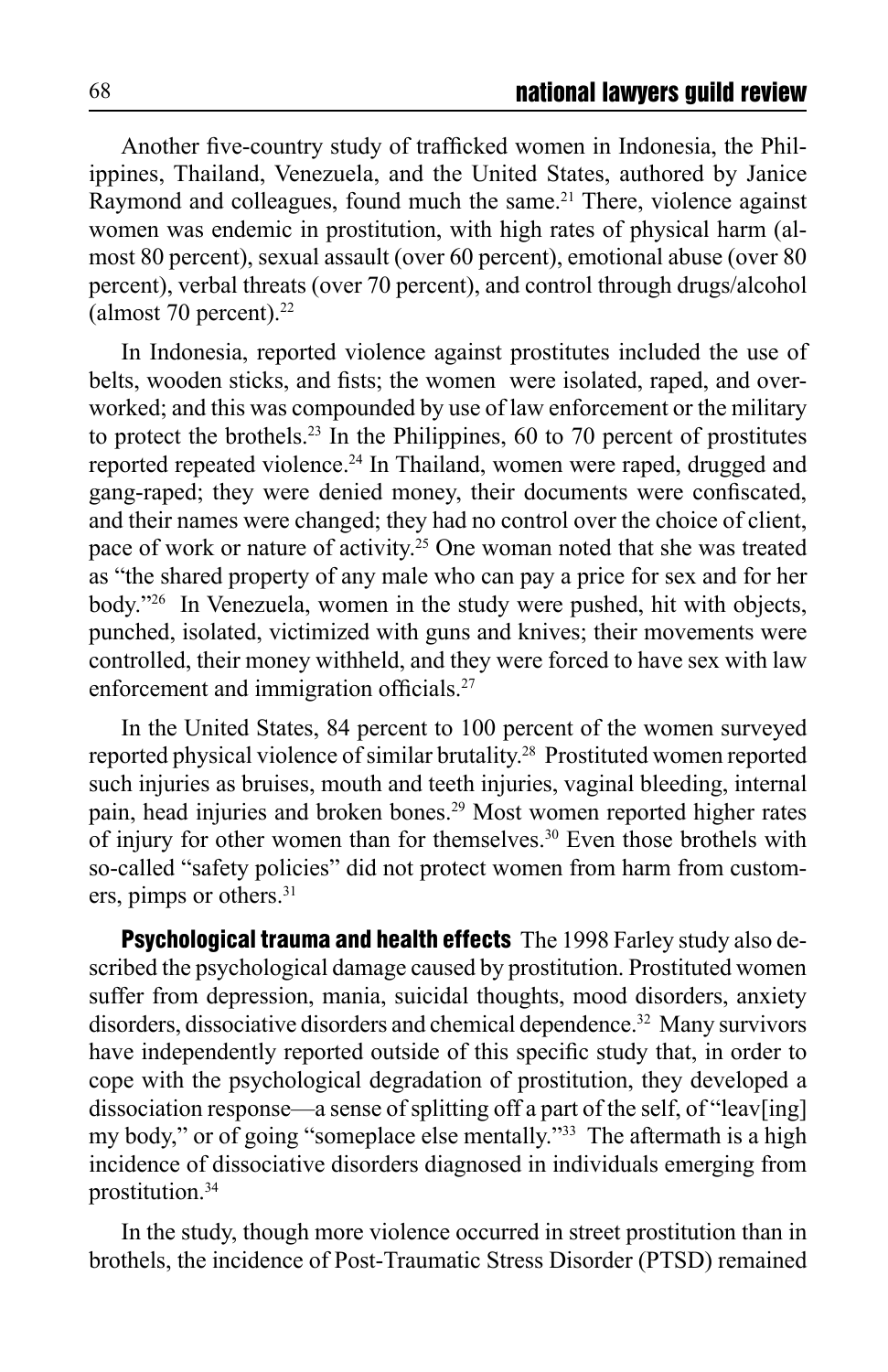the same in either case.<sup>35</sup> The level of PTSD was higher in prostituted women than in people seeking refuge from state-organized violence.<sup>36</sup> The psychological damage stems from the act itself, and no amount of "improvement" to the conditions of prostitution will eliminate the harm.

Further studies by Melissa Farley reveal that the health effects of prostitution are wide-ranging and severe, commonly including tuberculosis, sexuallytransmitted diseases, frequent viral illness, vaginal infections, backaches, pelvic pain, substance abuse, sleeplessness, depression, headaches, eating disorders, cervical cancer, hepatitis, broken bones, brain injury resulting from head trauma, anxiety disorders, dissociative disorders, infertility, and early mortality.<sup>37</sup> Along the same vein, news reports have extensively documented that HIV/AIDS infection is rampant among prostituted persons, and is a leading cause of death among prostituted women.<sup>38</sup>

**Poverty and inequality** The harms of prostitution are so profoundly linked to gender, class, and racial inequality that the prostitution industry is one of the world's most extreme systems of discrimination. Its victims are overwhelmingly female and overwhelmingly poor.<sup>39</sup> They are made vulnerable by a number of factors, including the disadvantaged status of women living in certain regions in the world, by childhood sexual abuse for which girls are disproportionately targeted, and by the desperation induced by poverty.<sup>40</sup> Once in prostitution their status falls even lower and their life prospects are more sharply curtailed.41 Trafficking and sex tourism have contributed to the already strong role of racial and ethnic discrimination in prostitution, with men from richer industrialized countries purchasing women from developing or impoverished regions.42 Among prostituted women, it is often undocumented women trafficked from poor countries who suffer the worst exposure to the most harmful and unsafe practices within prostitution.<sup>43</sup> Prostitution is both cause and effect of cruel and entrenched inequalities.

### Legalization does not eliminate violence in prostitution

Research by Dr. Farley from 2004 has shown that legalization does not protect women nor eliminate the violence against them.<sup>44</sup> Women do not think legalization has helped them, whether in the Netherlands, Colombia, Germany, Mexico, South Africa, Washington D.C, or Zambia.<sup>45</sup> Some women in the U.S. and New Zealand actually felt safer on the streets where they could reject customers and write down license plate numbers.<sup>46</sup> Dutch women did not register under the prostitution laws because they did not want to be labeled as a "prostitute" for the rest of their lives, and because they feared that the zoned prostitution areas were more dangerous.<sup>47</sup> Another study by Dr. Farley found that women arguably have less control in brothels and other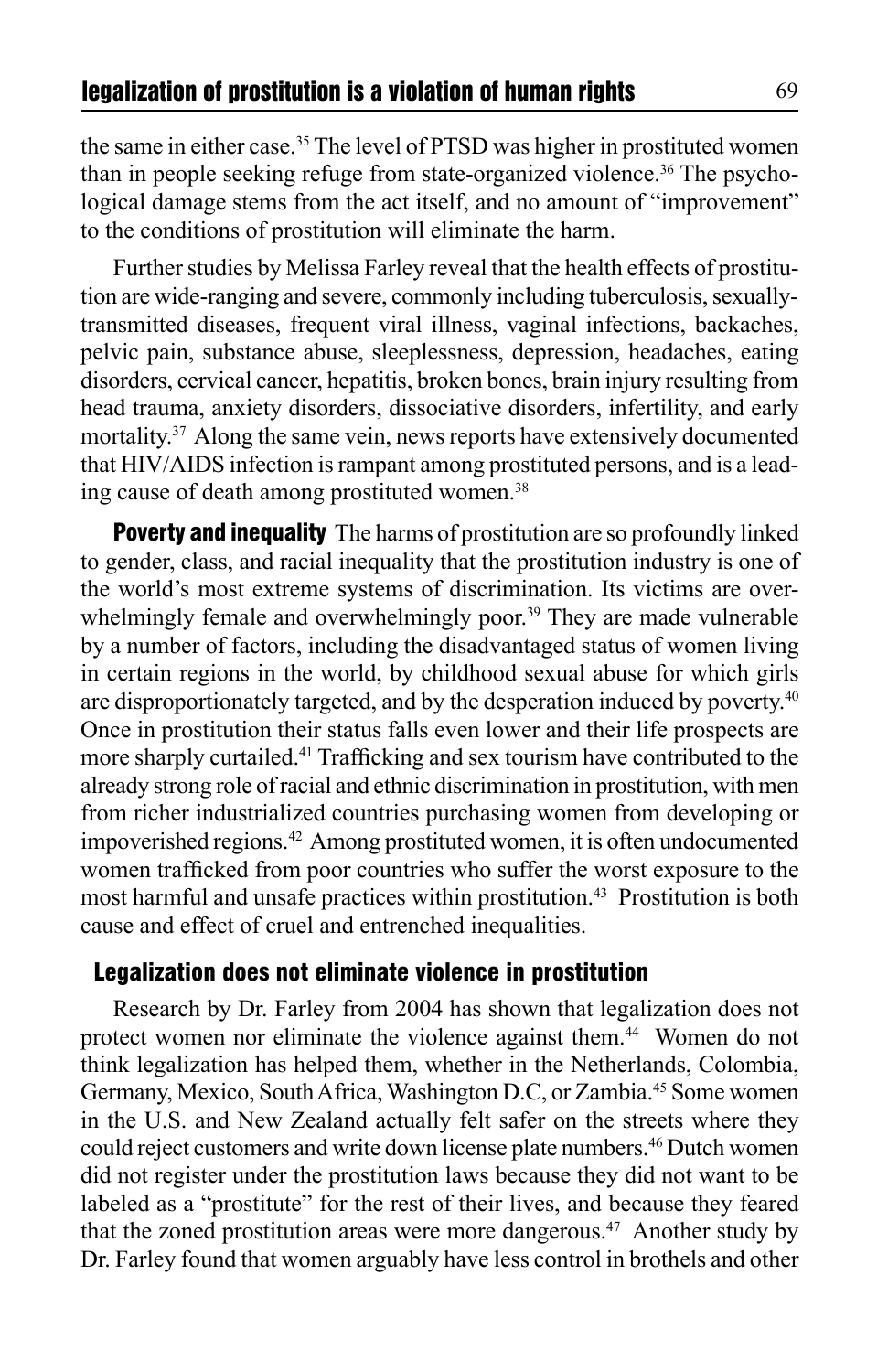indoor facilities because the owners control what they do and with whom, and thus, they are exposed to even more violence.<sup>48</sup>

A study in Cambodia, where prostitution is not criminalized, found that, "Most street sex workers are frequently harassed and abused in various ways, merely because of their occupation."<sup>49</sup> The research team interviewed 24 prostitutes, of which 21 percent were under 18 years of age, and 41 percent were divorced with children. The study found:

Almost all the sex workers said their final decision to enter the sex industry was driven by extreme poverty and the lack of any other opportunity to generate income. A common scenario was that one of the sex worker's parents had become ill and had incurred significant debt from the medical treatment. As "good daughters," they came to Phnom Penh to support their parents and pay back the family debt.

Almost all the sex workers complained to the research team that they had suffered considerably from some form of violence by clients; they are often beaten, kicked and raped. Gang rape by groups of young students is particularly common. Sex workers, however, have kept silent regarding this suffering. Despite frequent violence and fear of potential violence, street sex workers are still determined to work, because they are in urgent need of money to support their impoverished rural families.

Most of the sex workers suffer from low self-esteem and social discrimination. Some insist that they can never reveal their current occupations to their family, especially to their parents, because they fear that their parents will be ashamed or will abandon them, accusing them of becoming "broken girls." Even though most of them are willing to quit when they can save sufficient money to support their family, the lack of adequate skills to make a living makes it difficult for them to take this step.  $50$ 

Despite claims to the contrary, legalization does not make prostitution safer or less harmful. In countries that have legalized prostitution in a misguided effort to reduce its harm, rates of assault and rape against prostituted persons remain extremely high.51 Survivors of the prostitution industry report that the trauma associated with physical danger is matched by the trauma associated with constant sexual degradation, with having one's body sold as a commodity.52 One survivor described the experience in this way:

It was horrible, they'd look you up and down. That moment, when you felt them looking at you, sizing you up, judging you . . . It used to make me furious, but at the same time I was panic-stricken, I didn't dare speak . . . I was the thing he came and literally bought. He had judged me like he'd judge cattle at a fairground, and that's revolting, it's sickening, it's terrible for the women. You can't imagine it if you've never been through it yourself.<sup>53</sup>

Similarly, numerous accounts reveal that when prostituted women were asked if legalization would make the practice safer, large majorities of pros-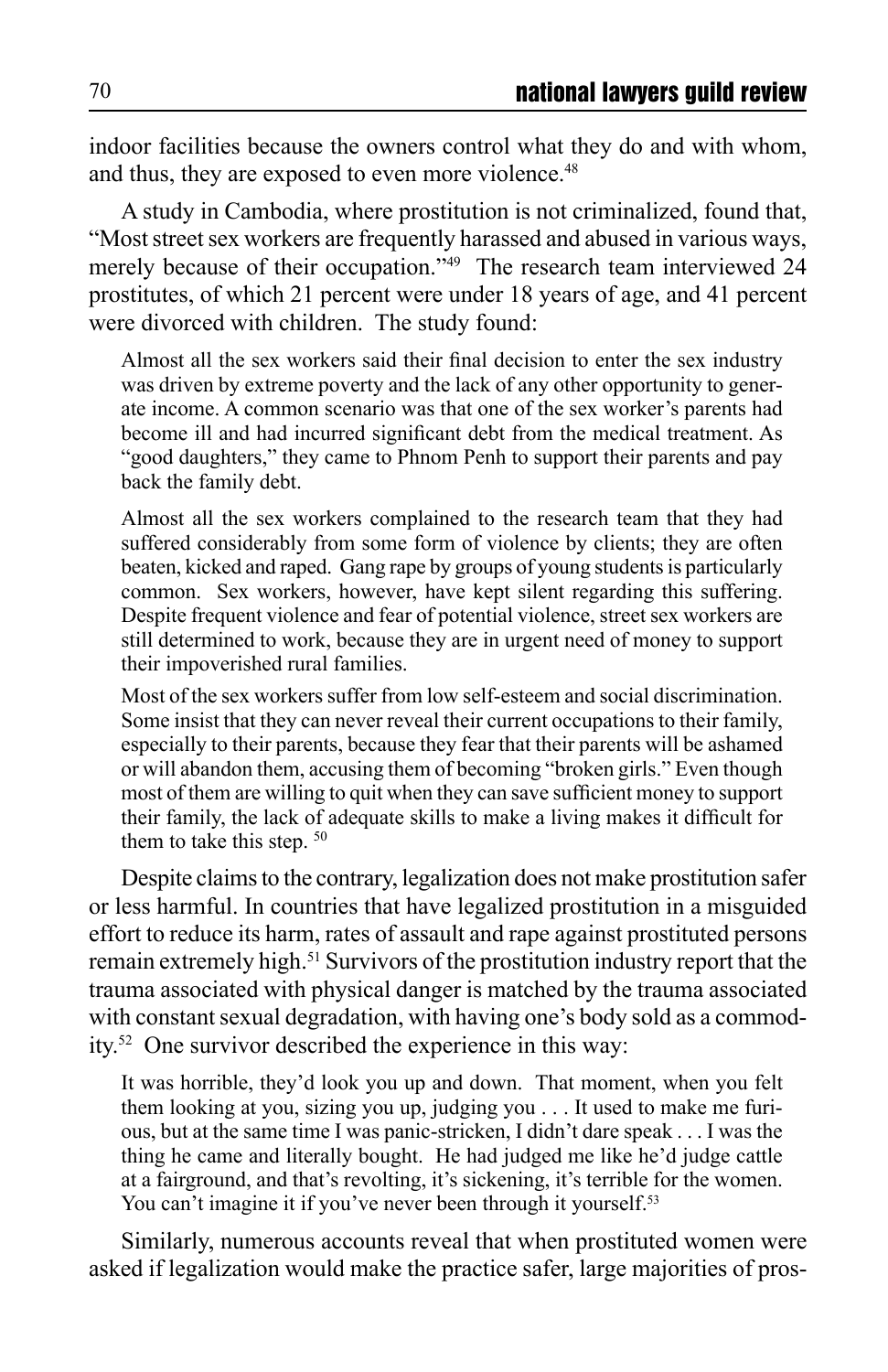tituted women said, "No," because prostitution itself embodies physical and sexual assault. Their lives consisted of being hunted, dominated, assaulted, and battered while facing sexual harassment, economic slavery, discrimination, racism, classism and bodily invasions. Three women, in the 1998 Farley study, who worked in a U.S. brothel said that their lives were unbearable.<sup>54</sup> Another women in the study described prostitution as "paid rape."55 The study's findings can be summed up by a statement from a Thai prostitute collective, called Empower, "We have 2,000 members who are sex workers and none of them sees this as a real profession. But most of them have a very limited education and are either forced into prostitution by poverty and ignorance or lack of other opportunities."56

According to the Raymond study, in the U.S. sample, one-half the women brought from the Newly Independent States (NIS) (countries which were republics of the U.S.S.R. until 1991) thought they would be killed in the brothel in spite of alleged monitoring and "bouncers" to protect them.<sup>57</sup> When asked if they thought prostitution should be legalized, 96 percent of Filipino women said "No;" 50 percent of Venezuelans said "No;" 56 percent percent of NIS women said "No;" and 85 percent of U.S. women said "No."58

Legalization does not assist women in bringing criminal or civil claims for the harm done to them. The problem is not the law; it is the general attitude toward women. But attitudes are not likely to change just because of legalization, as explained by this article from the British magazine *The New Statesman:*

Far from containing it, legalization would allow thousands more women and girls to be drawn into prostitution without any demonstrable decrease in violence or involvement of criminal gangs. The European countries that have experienced the biggest increases in numbers are those where there are elements of legalization, namely Germany, the Netherlands, Denmark and Italy; in the Australian state of Victoria, often cited by campaigners for legalization, the number of prostitutes is said to have doubled between 1994 and 2002. (Australia and the Netherlands also have the world's highest number of sex tourists per capita, supporting the proposition that legalization normalizes the act of buying sex.) There is evidence, too, that legalization acts as a "pull factor" for traffickers; in 2003 the Amsterdam City Council decided to close down its street tolerance zone, the mayor declaring that "it appeared impossible to create a safe and controllable zone for women that was not open to abuse by organized crime."59

No amount of legalization can change the fact that sexual violence and physical assault are the norm for women in prostitution, resulting in long term physical and psychological harm—no matter if the assault was "legal" or illegal. In fact, even those who advocate for the legalization of prostitution admit that significant violence exists. For example, the Australian Occupa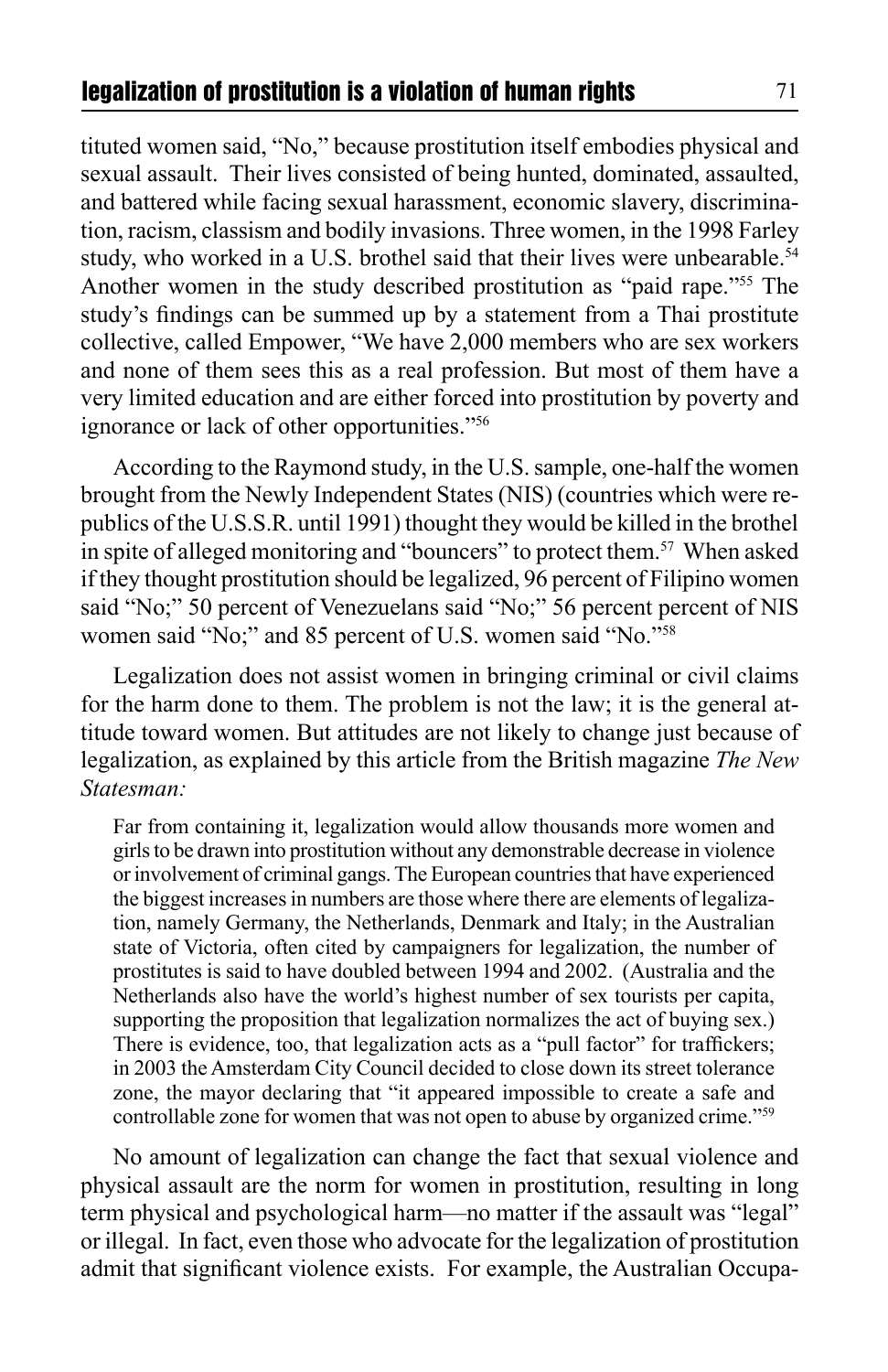tion and Safety (OSHA) Codes, which govern legalized prostitution in the country, recommend self-defense training and classes in hostage negotiation skills.<sup>60</sup> Here is an example of government acknowledgment that prostitution is potentially violent for women. There are other jobs that are known to be dangerous—mining, oil drilling, construction—where recommendations are also made on how to avoid injury, but there the anticipated injuries are not crimes, as they are in prostitution.

Violence is a criminal act—obtaining "consent" is no defense Some people try to make a distinction between "voluntary" and "forced" prostitution to justify legalization. The reality is, however, that violence is often the precursor to women entering into prostitution in the first place. Pimps and customers use the same methods as other abusers: denial, economic abuse, isolation, verbal abuse, threats and intimidation, physical and sexual assault, and captivity. The only difference between the behavior of pimps and johns is that money is paid. But a criminal cannot avoid prosecution because he paid the victim or the victim allegedly "consented." A criminal act is defined by the law as an offense against societal norms, as well as against the specific victim. No degree of alleged victim "consent" can change the societal norm that represents the baseline of acceptable behavior. Thus, no amount of "consent" can de-criminalize behaviors that compromise the fundamental rights of the consenter; the state's role as protector supersedes the individual's right to consent in certain circumstances. Criminal law should protect women from inhuman and degrading treatment, to guarantee the preservation of their intentionally and constitutionally protected rights.

Even if a woman's consent makes a difference, consent means more than just agreeing to do an act. For a genuine choice to exist there must be informed consent and available options. Without knowledge of the reality of prostitution, women cannot make an informed judgment about their willingness to enter into the arrangement. Unfortunately, knowledge is rarely the issue. More often it is the lack of available options. The average age of entry into prostitution is fourteen.<sup>61</sup> At the age of fourteen a girl is not able to drive a car or bind herself in contract. A fourteen-year-old cannot consent to sex, therefore she cannot have the *mens rea* necessary to commit prostitution; it is a lrgal impossibility.

Homelessness is the impetus for many women to enter prostitution and its long cycle of violence. Poverty-stricken Central American women desperately fleeing to the U.S. are often forced into prostitution when smugglers steal their money and border authorities deport them back to Mexico. One woman caught in this deadly cycle asks, "What else can I do now?"<sup>62</sup> Another asks, "I can't go home, and I can't tell my family where I am . . . What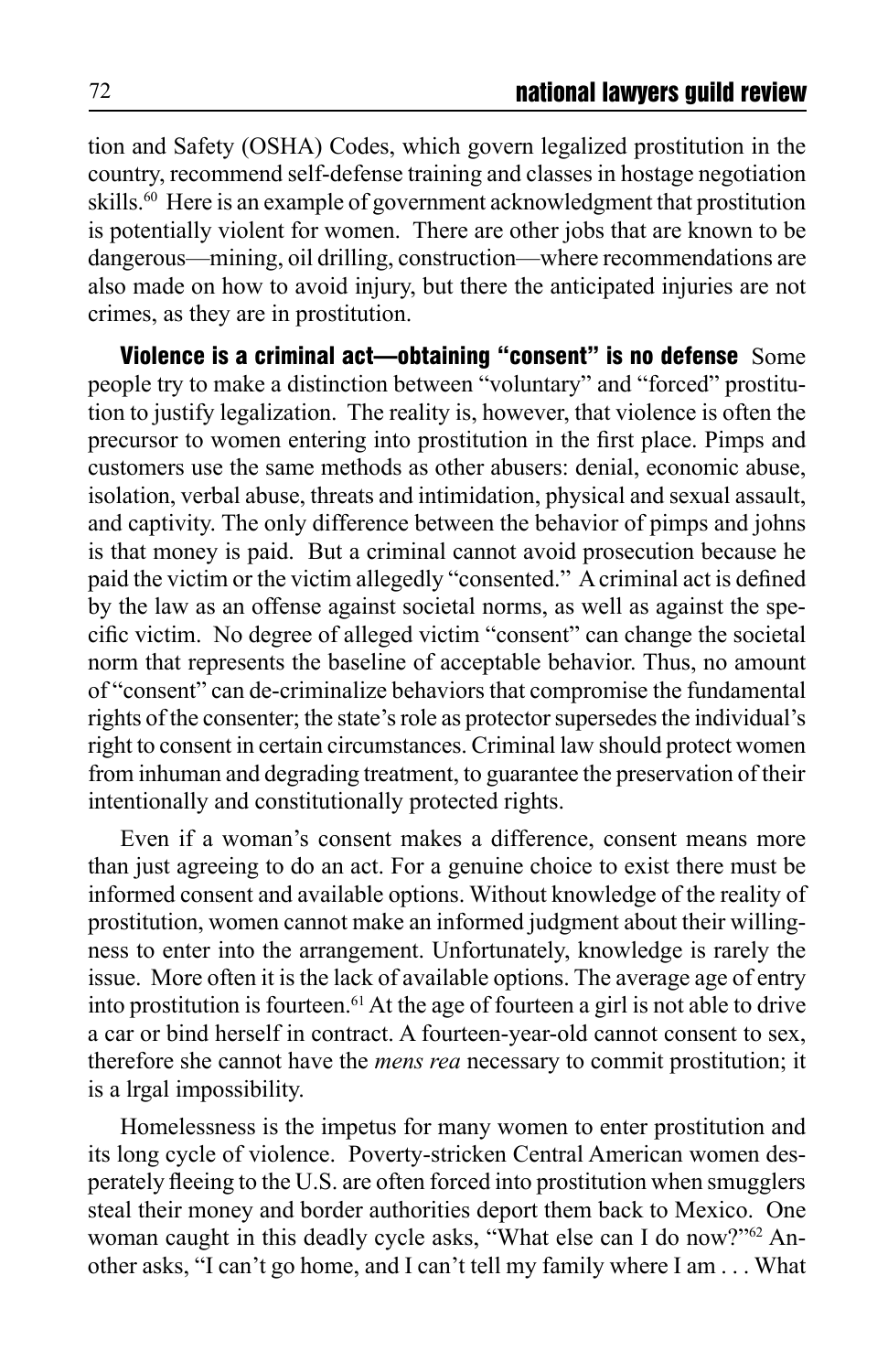choice did I have?"63 A victim is subjected to repeated violence, and once she understands that she cannot escape, then it is claimed she has "consented." Even law enforcement officers and social service providers know that women do not enter prostitution voluntarily.64

The Special Rapporteur of the UN on Trafficking made specific findings about the irrelevance of "consent" in her 2005 report:

It should now be clear that the second clause of article 3 (b) is referential to the 1949 Convention for the Suppression of the Traffic in Persons and of the Exploitation of the Prostitution of Others. It does not limit the universe of cases in which consent is deemed irrelevant. Simply put, the victim's consent to the intended exploitation set forth in subparagraph (a) is irrelevant in all trafficking cases under the Protocol definition. . . .

The Protocol does not necessarily require States to abolish all possible forms of prostitution. It does, however, require States to act in good faith towards the abolition of all forms of child prostitution and all forms of adult prostitution in which people are recruited, transported, harbored, or received by means of the threat or use of force, or other forms of coercion, of abduction, of fraud, of deception, of the abuse of power or of a position of vulnerability or of the giving or receiving of payments or benefits to achieve the consent of one person having control over another, for the purpose of exploiting that person's prostitution…For the most part, prostitution as actually practiced in the world usually does satisfy the elements of (sex) trafficking. It is rare that one finds a case in which the path to prostitution and/or a person's experiences within prostitution do not involve, at the very least, an abuse of power and/or an abuse of vulnerability. Power and vulnerability in this context must be understood to include power disparities based on gender, race, ethnicity and poverty. Put simply, the road to prostitution and life within "the life" is rarely one marked by empowerment or adequate options. . . . Thus, State parties with legalized prostitution industries have a heavy responsibility to ensure that the conditions which actually pertain to the practice of prostitution within their borders are free from the illicit means delineated in subparagraph (a) of the Protocol definition, so as to ensure that their legalized prostitution regimes are not simply perpetuating widespread and systematic trafficking. As current conditions throughout the world attest, State parties that maintain legalized prostitution are far from satisfying this obligation.<sup>65</sup>

Simply put in the report, a woman must often make the least intolerable choice among bad choices. Such a "choice" is commonly the only one available to those who have been traumatized or oppressed. This is not consent.

### The paradoxes of legalization

Legalization only results in greater demand, a magnification of violence, as well as bizarre paradoxes in efforts to "manage" prostitution. In Australia, for example, neither a teacher who is moonlighting as a prostitute at night, nor a male teacher who frequents a brothel could be terminated from a teaching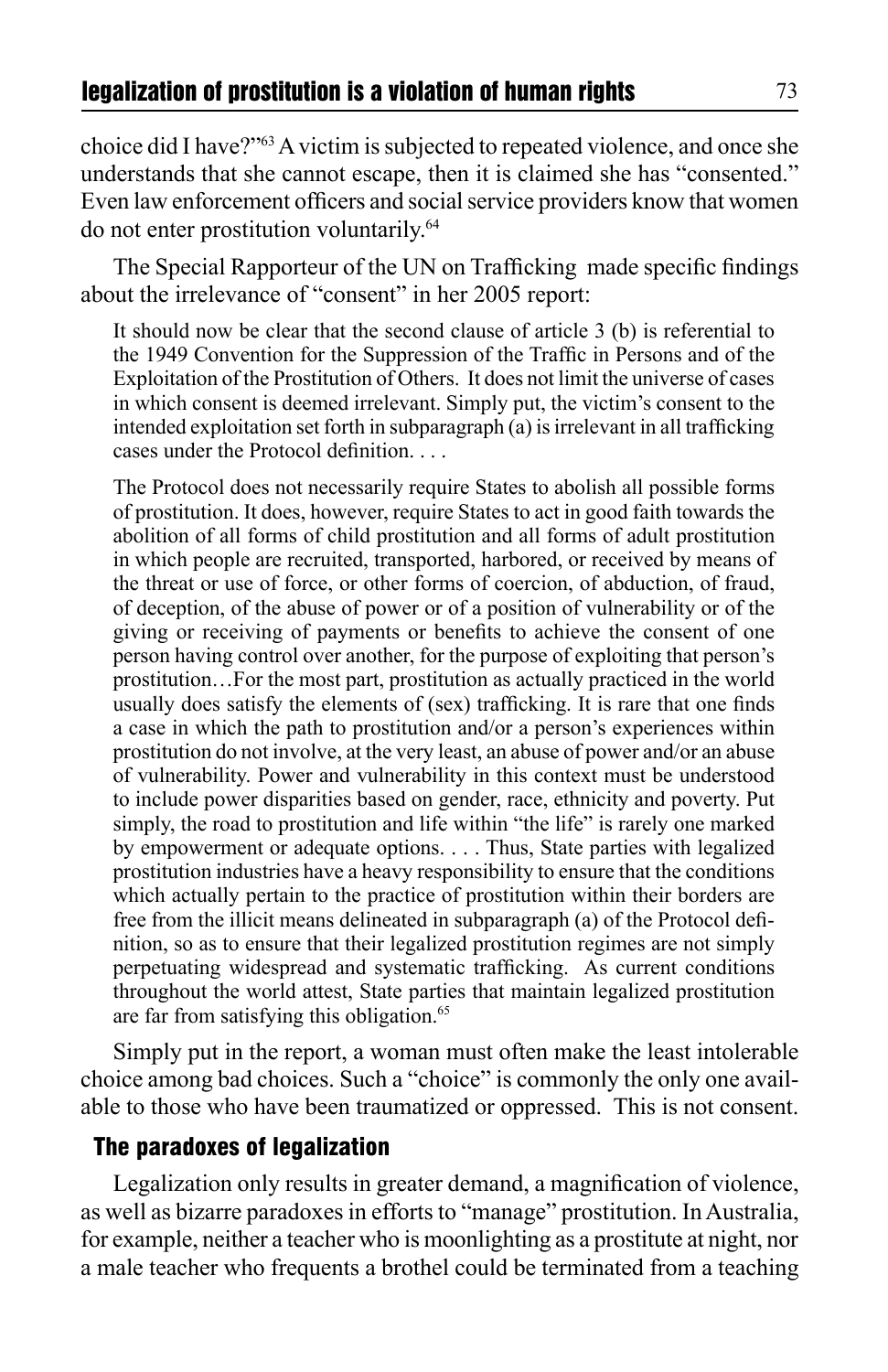position.66 In other words, if prostitution is legal, even those in charge of educating children cannot be prohibited from it. In Germany and New Zealand, where prostitution is decriminalized, women fear that they will be denied unemployment benefits if they do not "consent" to work as prostitutes. In 2005, a German woman who was a qualified information-technology worker was threatened by a government agency that her unemployment benefits would be terminated if she did not take a job at a legalized brothel.<sup>67</sup>

Another likely paradox of legalization is the shrinkage of resources for women to actually improve their lives due to the belief that prostitution is a legitimate way out of poverty. This paradox becomes more pronounced as the prostitution market grows and is legitimized. For instance, women and girls are commoditized as products for sale to such an extreme that one can now access "consumer guides" to buy women on the web. The men who frequent such websites "consider themselves connoisseurs of fine women," like fine wine or fine chocolates.<sup>68</sup> Women are forced to do as the men who buy them want because the buyers have the power to post a bad review—a kind of complaint process if their "products" dissatisfy them.

This market push and pull puts prostituted women in an impossible quandary. "It's a double-edged sword," said Helen, a \$350-an-hour escort in a Western state, who said she was in the business to make enough money to "go to graduate school so she could teach."69 Helen's remark begs the vital question: so long as there is prostitution, why should the State provide women students support to finish their education? Robyn Few, a former prostitute who lobbies to decriminalize prostitution as executive director of the Sex Workers Outreach Project in San Francisco, responds to "consumer guides" on a personal level, saying plainly —"I hate it"—and that it facilitates women "being reviewed and rated like some subhuman."70 However, if prostitution is legalized, market forces will make it difficult for many women to improve their lives, while at the same time, exposing them to even more abuse, violence, and danger.

Acceptance of prostitution justifies violence against women. The men who engage in it have more discriminatory attitudes against women and are more accepting of prostitution and rape myths as well as being more violent themselves.71 A thriving sex industry increases child prostitution and other sex crimes.<sup>72</sup> In other words, there is no way to improve a fundamentally discriminatory practice.

### The intimate connection between prostitution and human trafficking

While there is a great global outcry against trafficking, the majority of sex trafficking would not exist if prostitution did not exist. Even the Netherlands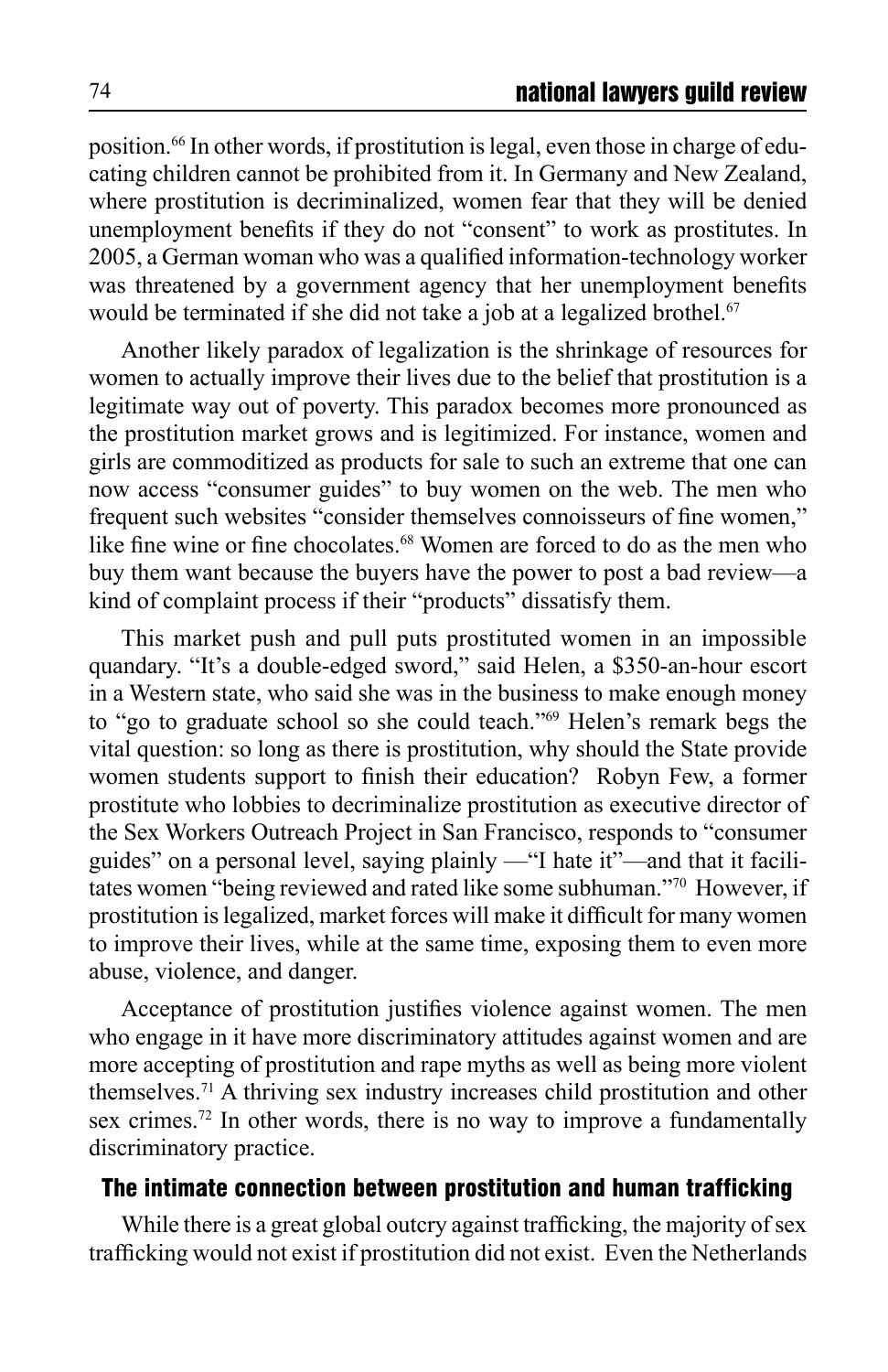government admits the two cannot be separated, nor can trafficking be controlled while prostitution is legal. If there were no profit to selling women, the criminals would not bother. If they did not need more and more women for prostitution, there would be no "market." The International Organization of Migration (IOM) attributes the rise in trafficking to the rise of prostitution in Europe.73 In the Netherlands the sex industry increased by 25 percent after legalization.74 In the same vein, the U.S. Department of State recognized that legalized prostitution makes anti-trafficking work more difficult.<sup>75</sup> Legalization only leads to expansion.

The clear relationship between trafficking of women for prostitution purposes is made clear in the Shadow Report for the CEDAW Committee in Australia:

Since legalization of brothel prostitution in Australia, the trafficking of women into prostitution has become a growing problem. It is estimated that 1,000 trafficked women are currently in Australia. Legalization creates the demand for trafficking, as brothels seek to find sufficient women to sell, and seek women who are willing to do particularly painful activities and work without condoms. Sex entrepreneurs find it hard to source women locally to supply an expanding industry and besides, trafficked women are more vulnerable and more profitable. In Australia trafficking mostly takes place in legal brothels

Traffickers arrange for women to arrive on tourist visas, apply for refugee status for them, and set them to work legally in brothels while they await the outcome of their applications in conditions of debt bondage The refugee applications are routinely rejected, but by then the traffickers have made their money and may, themselves, tip off the immigration authorities to women who have expired visas. Traffickers sell women to legal and illegal brothels in Victoria for 15,000 AUD each. The women are debt bonded so the profits of their enslavement do not go to them. Police estimate trafficked women are forced to have sex with 800 men to pay off their so-called debts before they receive any money They appear, a police spokesperson said, to be flown here "to order. It is estimated that 1 million AUD is earned from trafficked women weekly.

The legalization of the industry has made life easier for the traffickers—not their victims. .Women are told that the industry in Australia is safe because it is legal. For that reason, prostitutes also told the police will not be sympathetic to complaints.<sup>76</sup>

Thus, legalization creates a false impression of security among women while simultaneously cutting off their ability or motivation to report abuse. When a woman does seek legal redress she is often not believed to be credible. In a Victoria case from 2004, "[the] jury did not find in favour of the trafficked women because they could not fathom the idea that debt bondage equaled slavery when a woman had 'consented' to come to Australia for prostitution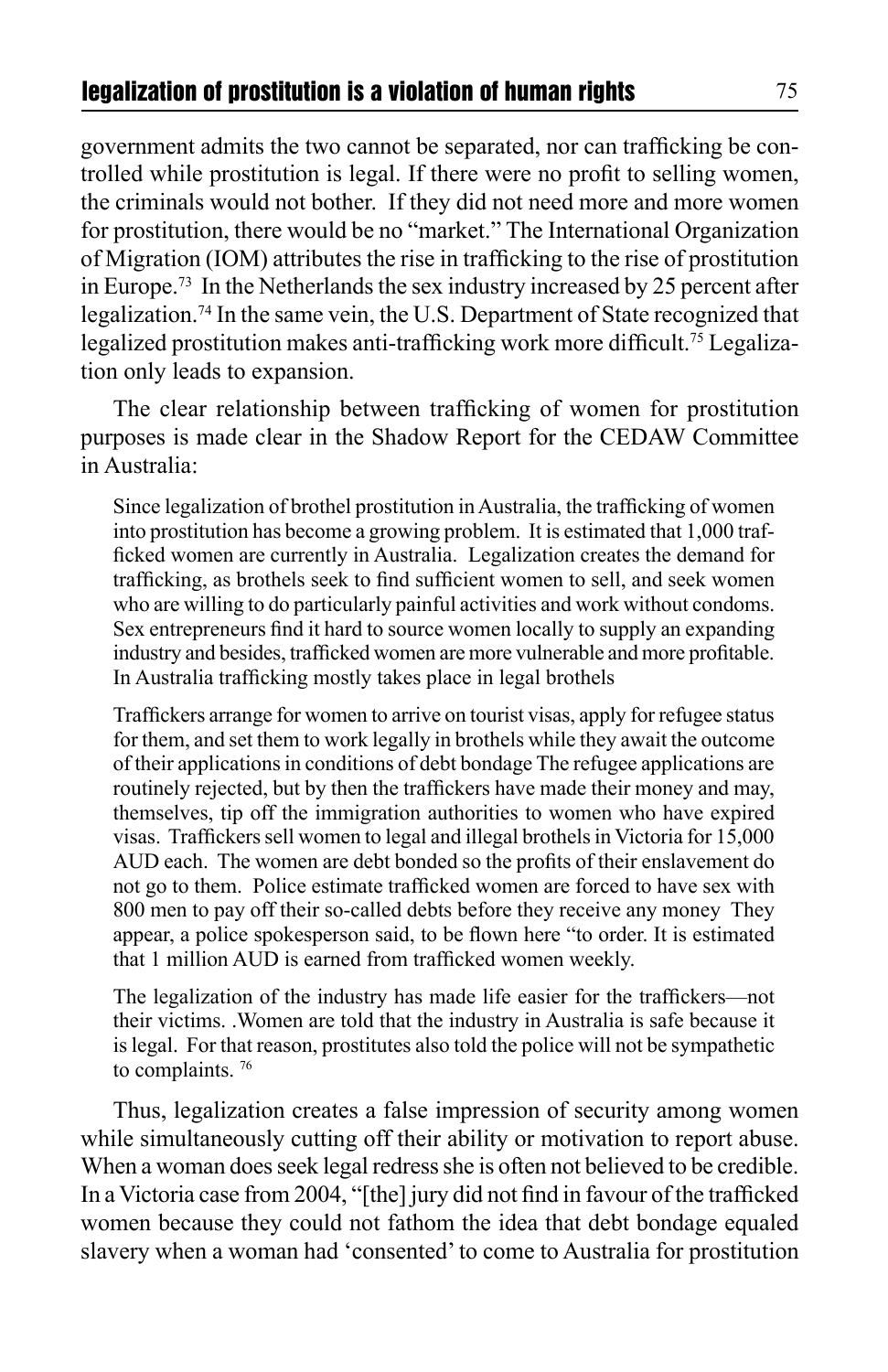in the legal industry."77 This example reinforces that legalization not only fails to reduce violence against women, it is often used as a tool to perpetuate it.

### The Netherlands experiment: The failure of decriminalization

It is estimated that about 30,000 people "work" in prostitution in the Netherlands.78 The prostitution industry rakes in one hundred million dollars per year.79 The Netherlands' strategy to eliminate trafficking was to decriminalize prostitution and initiate a license system for brothel operators handled by the municipalities. It was seen as a way to stop ignoring the brothels and instead admit their existence. The goal of decriminalization and regulation of prostitution was to raise working conditions for sex workers, make the sex industry more transparent, and allow the police to monitor the situation effectively.80

The Netherlands passed the "Abolition of the Ban of Brothels" in 2000.<sup>81</sup> The purpose of the law was to more closely monitor and regulate the approximately 2,000 pre-existing brothels and sex-clubs in the country. Lawmakers believed the law would work against the so-called "involuntary" prostitution and the exploitation of minors and undocumented immigrants in prostitution, and other unacceptable forms of sexual exploitation. This law was supposed to make it unattractive and impossible to employ undocumented immigrants as prostitutes, thus diminishing trafficking to the Netherlands. $82$  It has been a complete failure. The alleged goal of legalization—the prevention of trafficking—has not been accomplished. Following the Hague Ministerial Declaration on European Guidelines for effective measures to prevent and combat trafficking in women for the purpose of sexual exploitation from 1997, the Netherlands appointed a National Reporter on Traffic of Persons, Mensenhandel.<sup>83</sup> This bureau estimated the number of victims of human trafficking in the Netherlands to be about 3,000 to 3,500 persons in 2003.<sup>84</sup>

The central problem is in the economics of the sex industry. A story in January 2006 from the UN Information Service welcomes a new campaign in the Netherlands to identify victims of trafficking who have been forced into prostitution.85 In the report, it is noted, "Victims of trafficking suffer the most cruel, degrading and violent treatment. I encourage people to support this important campaign and provide information to their local police or through the hotline. I hope other European countries will also do more to end sexual exploitation." $86$  What the speaker fails to realize is that the State cannot end sexual exploitation so long as it endorses prostitution. Prostituted women and girls will always have to be procured anew. If demand is not addressed, there will never be enough supply of women as "product," and trafficking will continue.

It is critical to point out that even though the international recruitment of persons for "sex workers" is criminalized, domestic or "voluntary"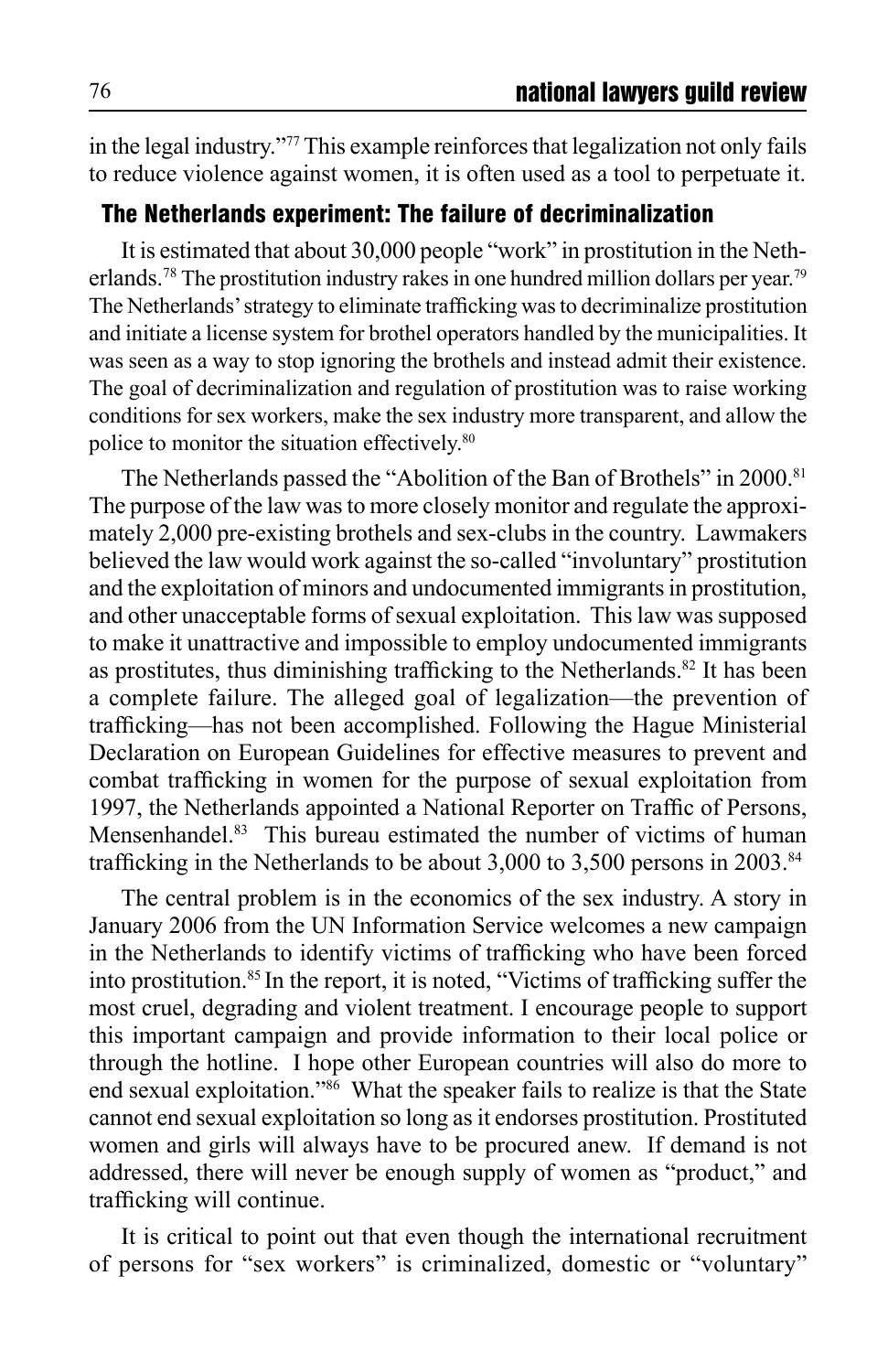prostitution in many places is not. Everybody seems to agree that trafficking is a violation of human rights, but trafficking would not exist without prostitution and the market for it. It is not possible to separate the notions from one another. Ultimately, "Legalization protects some men's rights to cheap, easily accessible sex and pimps' ability to earn a damn good living by getting women to do it."87 Although people agree that prostitution is not an ideal "profession," many continue to legitimize it by stating that we do not live in ideal world.88 While that is true, the central tenet of international law is that human rights apply to all and that we should strive toward it, not simply accept the status quo.

On the other hand, pro-prostitution movements ignore social context. Author, Kathryn Cullen-Dupont, states, "The pro-prostitution lobby stands on a shaky platform of economic justice built on the false premise that prostitution is a *quid pro quo commercial sexual transaction and as such should be subject to standard labor laws and protections."*89 As Cullen-Dupont correctly observes, the belief that economic justice exists is simply not so when women do not have equal bargaining power with men. It is a contract of adhesion that by definition is not equal.

Such a rationale, to professionalize prostitution, has been put forth by the Netherlands and Belgium. However, this rationale has been contradicted by positions later taken by the countries in other legal proceedings. In one case, the Netherlands argued they could refuse entry to prostituted women "on grounds of public interest."90 If it is in the public interest to refuse entry to the Netherlands on the grounds that a given person is a prostitute, how can it be in the public interest to have legal prostitution? The Secretary of State rejected applicants on these grounds, stating that, "prostitution is prohibited activity or at least not a socially acceptable form of work and cannot be regarded as being either a regular job or a profession."91 The abolitionists agree, but coming from the Secretary of State of the Netherlands, where prostitution was legalized, it shows a certain hypocrisy toward women, and worse, indicates that legalization has nothing to do with improving the health or dignity of the women.

Similarly, both the Netherlands and Belgian governments argued that prostitution could not be treated as a regular commercial activity because it is impossible to determine if a prostitute has freely moved to the Member State to pursue those activities. The Governments argue that prostitution may have the appearance of independence, but because procuring women (through trafficking) is illegal, any employment relationship must be organized illegally. Therefore, "prostitutes are normally in a subordinate position in relation to a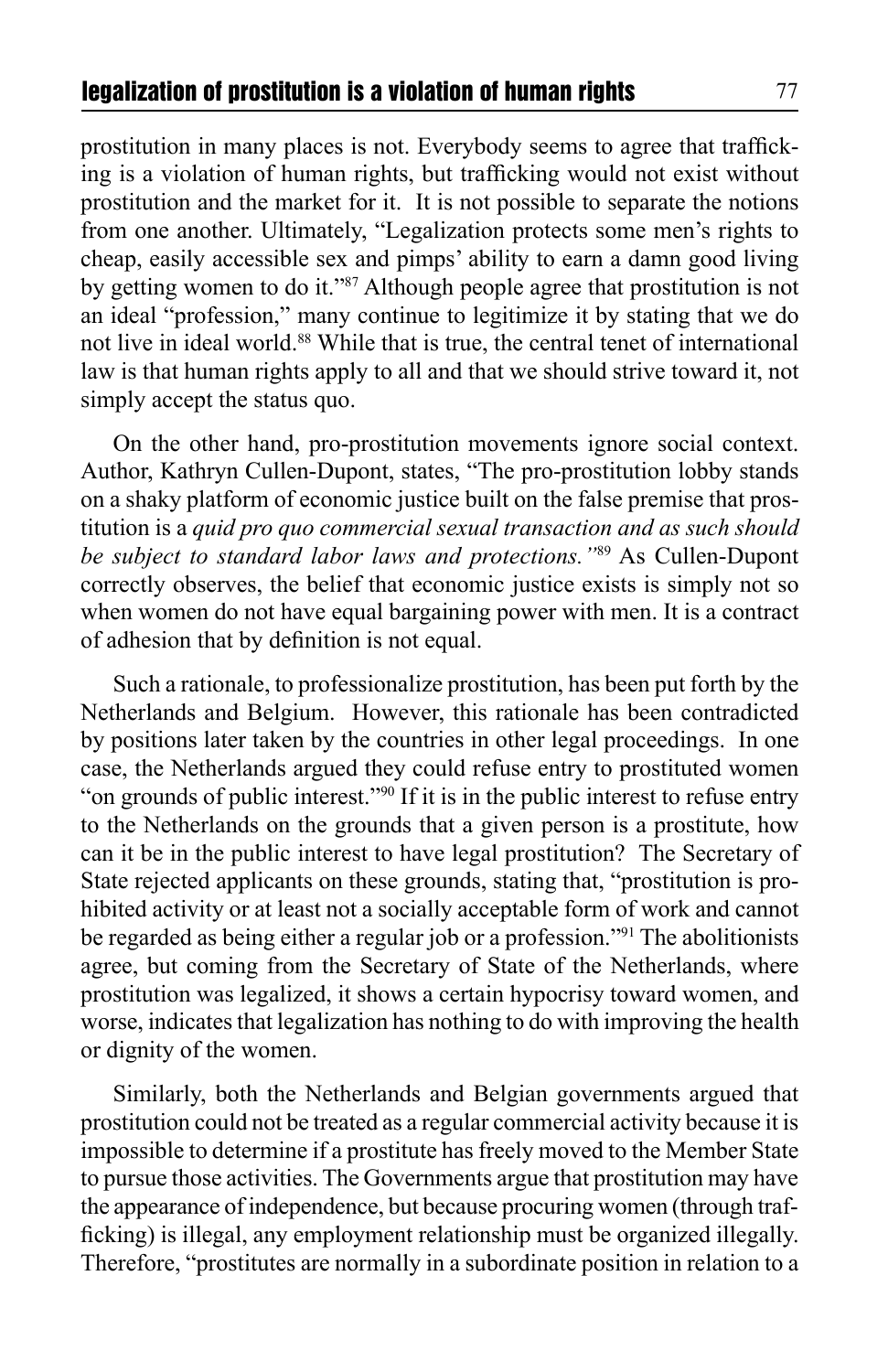pimp."92 Both countries argued that trafficking for the purposes of prostitution is illegal, immoral and difficult to control. The Netherlands continued to hold conflicting opinions regarding legalization and improved conditions for prostituted women as late as 2004.93 If the Netherlands government agrees that it is impossible to control trafficking and that every employment relationship with the prostituted woman must be organized illegally and that women are in a subordinate position, then they should outlaw it

A European Union Court held in a 2001 case, *Jany,* that prostitution is an economic activity that can be pursued by a self-employed person, but it must be established that there is no relationship of subordination regarding choice, working conditions and conditions of remuneration; it must be under that person's own responsibility; and the monies must be paid directly and in full to the person*.* 94 Under these requirements, brothels are illegal in the EU because a brothel cannot ever meet these conditions. Because human trafficking and prostitution are inextricable, the legalization of prostitution cannot avoid violating international law.

### Part II: International jurisprudence defines sexual violence as a crime

States that legalize prostitution are violating several international conventions. Article 9 of the United Nations Protocol to Prevent, Suppress and Punish Trafficking in Persons, Especially Women and Children, requires that states take legislative action to discourage exploitation and acts that lead to trafficking.95 But, states are doing the exact opposite when they legalize prostitution because prostitution is the driving force behind increased sex trafficking, and it specifically targets and exploits women.

### Precedential International Law

The Convention on the Elimination of all Forms of Discrimination Against Women (CEDAW) The Convention on the Elimination of all Forms of Discrimination Against Women (CEDAW) is the leading international law instrument developed to fight gender inequality. It says clearly in Article 6 that states must eliminate exploitative prostitution.<sup>96</sup> When a state legalizes prostitution and collects taxes on the abuse of women, it is exploitation. Equality before the law and the dignity of the individual are norms in every human rights document. These norms are violated by the legalization of prostitution, which gives license to the sellers of women and use of their bodies as commodities in the market place.

Further, CEDAW General Recommendation 19 declares that violence against women constitutes gender discrimination.<sup>97</sup> Gender-based violence is a powerful example of such discrimination. Specific sections in Recommenda-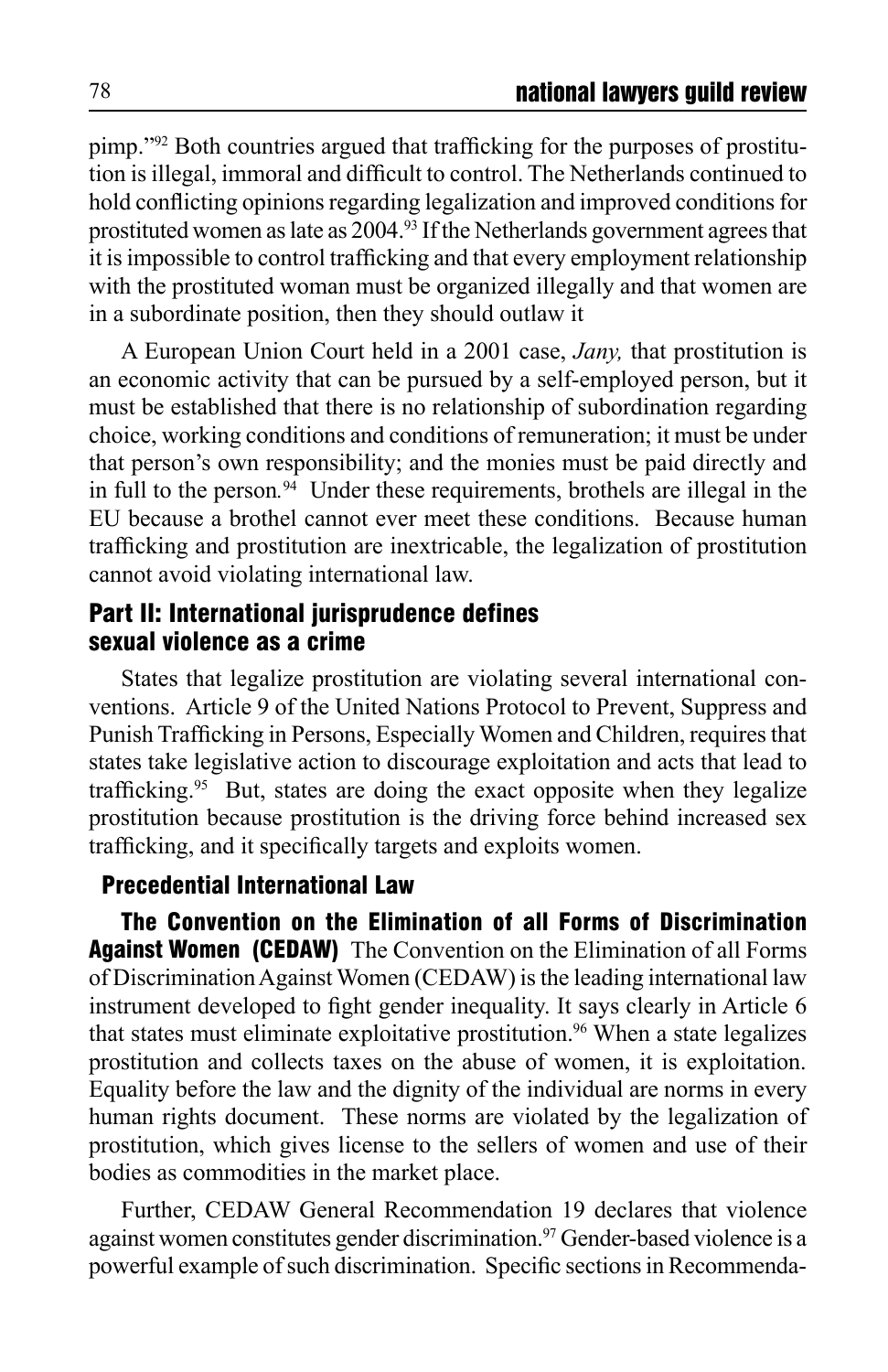tion 19 say that State Parties should take appropriate measures to overcome all forms of gender-based violence, whether public or private acts.<sup>98</sup> State Parties shall also ensure that laws against abuse, rape, sexual assault and other gender-based violence give adequate protection to all women; respect their integrity and dignity as persons; take effective measures to overcome attitudes and practices on gender-based violence; and acknowledge specific preventive and punitive measures necessary to overcome trafficking and sexual exploitation.<sup>99</sup>

The Vienna Declaration and Program of Action (1993) Article 1 of the Vienna Declaration defines the term, "violence against women," as "any act of gender-based violence that results in, or is likely to result in, physical, sexual or psychological harm or suffering to women, including threats of such acts, coercion or arbitrary deprivation of liberty, whether occurring in public or in private life."100 The Declaration stipulates that gender-based violence and exploitation, including international trafficking, must be eliminated.101 To comport with the Declaration, States should prohibit degrading practices such as trafficking in women and prostitution and protect victims and persons in potentially exploitable situations. The Declaration is not legally binding but can be used as precedential soft law and thus set standards for interpretation.

**The Slavery Conventions** The conditions of prostituted women are akin to slavery. These conditions are arguably banned under the Slavery Convention of 1926 and 1956. Under the Convention a "slave" is defined as:

Article 1(1) [A] person over whom any or all of the powers attaching to the right of ownership are exercised. (2) 'Slave trade' is defined to include 'all acts involved in the capture, acquisition or disposal of a person with intent to reduce him to slavery; all acts involved in the acquisition of a slave with a view to selling or exchanging him; all acts of disposal by sale or exchange of a slave acquired with a view to being sold or exchanged, and, in general, every act of trade or transport in slaves.<sup>102</sup>

There is no doubt that "powers attaching to the right of ownership" are exercised in prostitution. Women are bought and sold, traded and shipped like merchandise. This is the account of many survivors. The existence of actual "slave markets" where women are literally put on the auction block is well documented.<sup>103</sup> The "consumer guide" to prostitutes, mentioned earlier, is another example of the ultimate commodification.<sup>104</sup>

 Under the 1956 Supplementary Convention on the Abolition of Slavery, the Slave Trade, and Institutions and Practices Similar to Slavery, the definition of "slavery" was expanded to debt bondage.<sup>105</sup> Further outlawed was any institution where a woman, without a right to refuse, is promised or given in marriage in payment or consideration of money or services. A husband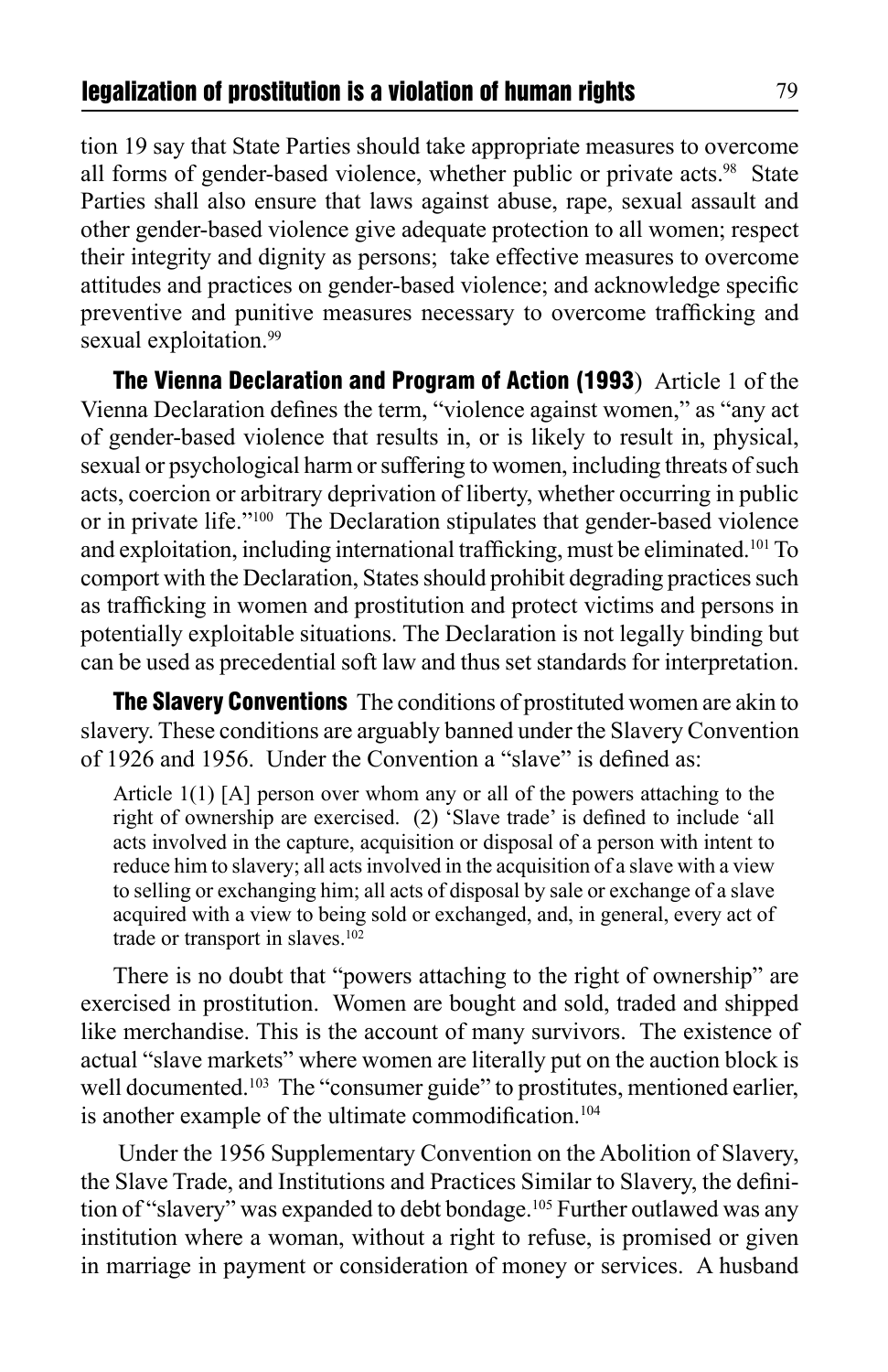cannot transfer his wife, nor can any woman be inherited on death or parents sell a young child.106 Transporting slaves between countries—i.e., trafficked women—was also prohibited.<sup>107</sup> In addition, the International Labor Organization (ILO) also prohibits the conditions under which prostituted women are held.<sup>108</sup> The voices of the women are clear. They are held in slavery; they are being traded as slaves.

The Convention Against Torture (CAT) The international prohibition against torture is one of the most fundamental tenets of human rights law.109 Torture is an assault on the person's identity, respect, and dignity. It often involves isolation, removal of clothing, assaulting sexual organs, depriving the victim of sleep, inflicting psychological and physical pain, and rape—many of the exact crimes prostituted women report on a routine basis. The human rights activist Barbara Rogalla suggests looking at individual instances of torture as a social process happening over time.110 That process involves ongoing indignities and ill-treatment leading to psychological damage, isolation and the invisibility of the victim. That is exactly what happens to prostitution victims.

Sexual violence is a means of exercising power and domination over the victim to gain control, degrade, and humiliate. Rape is gender-based torture used to intimidate and humiliate women and strip women of their integrity and sense of self. The trauma extends far beyond the attack itself, including emotional torment, psychological damage, physical injuries, disease, social ostracism and other consequences that devastate the lives of women.111 It attacks the essential physical and psychological integrity of a human being.<sup>112</sup> The International Criminal Tribunal for the Former Yugoslavia (ICTY) in *Furundzija*113 stated that humanitarian law must include humiliation of the victim as a possible outcome of torture. In fact, the opinion analogized humiliation to intimidation, which is explicitly named.<sup>114</sup>

The International Criminal Court The International Criminal Court Statute defines crimes against humanity to include "rape, sexual slavery, enforced prostitution, forced pregnancy, enforced sterilization, or any other form of sexual violence of comparable gravity . . . when committed as part of a widespread or systemic attack directed against a civilian population, with knowledge of the attack . . . . "<sup>115</sup> International jurisprudence has moved to recognize rape and other sexual offenses toward women for what they are—crimes.

Ad Hoc Tribunals The East Timor Regulations promulgated by the United Nations Transitional Administration list sexual offenses as a serious crime.<sup>116</sup> As crimes against humanity, it includes rape, sexual slavery, enforced prosti-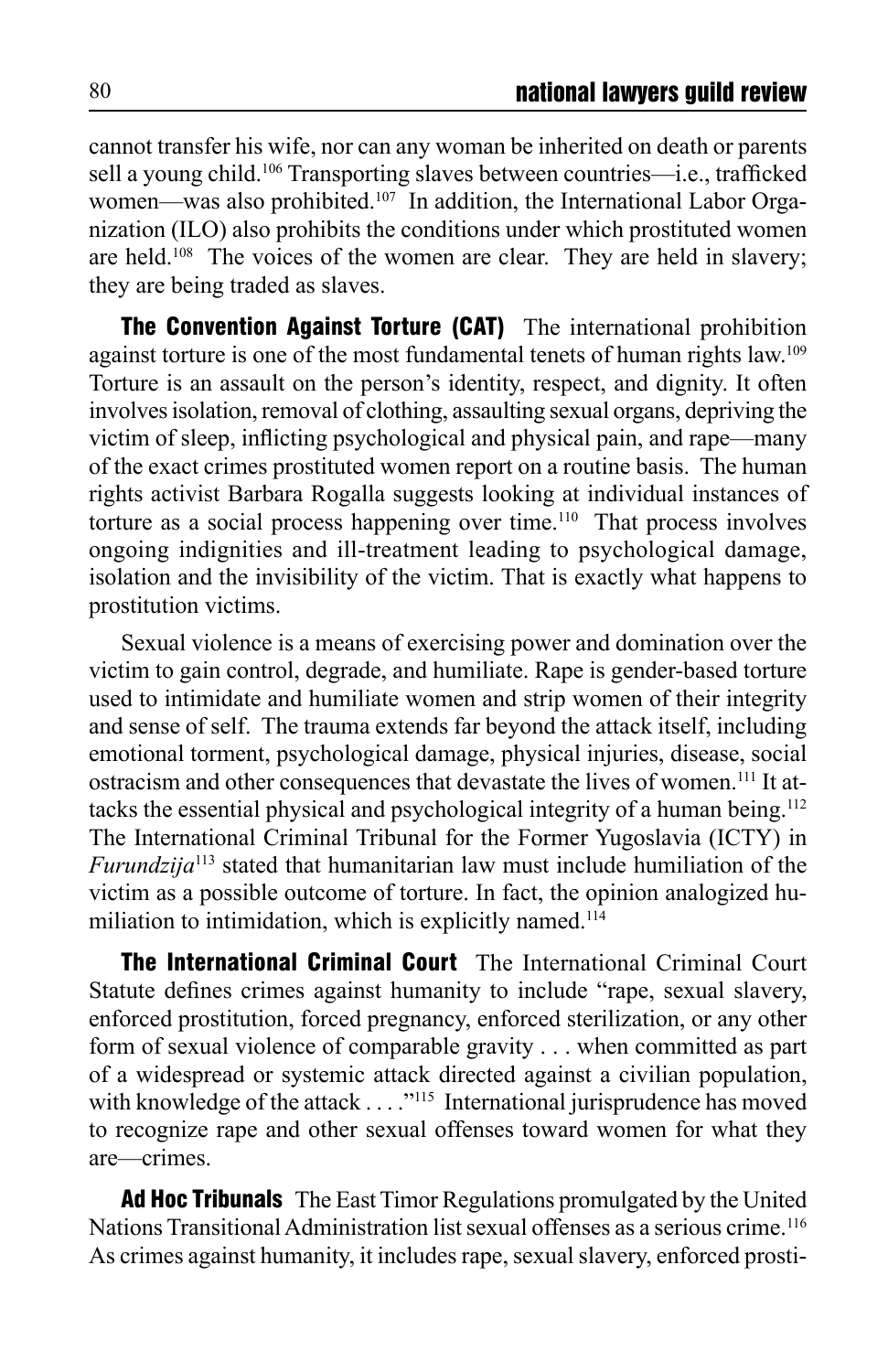tution, and other forms of sexual violence of comparable style.<sup>117</sup> Torture is defined as the "infliction of severe pain or suffering either physical or mental in custody or under the control of the abuser."118

In 1998, the Rwanda Tribunal defined rape as a form of genocide<sup>119</sup> and the Yugoslavia Tribunal defined rape as a form of torture in *Celebici*<sup>120</sup> and *Furundzija.*121 The statutes of both tribunals list rape among the crimes against humanity and through the jurisprudence of both, rape and other forms of sexual and gender-based violence have been recognized as a form of genocide and torture.

The acts of the defendants at the  $\text{ICTY}^{122}$  were very similar to the acts done to prostituted women on a daily basis, as found in the studies detailed in Part I. Soldiers rubbed a knife against a woman's inner thigh and lower stomach, threatened to put a knife into her vagina, badly beat one victim, beat the women on the feet with a baton, and forced them to have oral and vaginal intercourse as well as lick their penises.123 Victims were forced to stand naked, their children were threatened, and they were locked in a room with only a small blanket.<sup>124</sup> The court found that the victims experienced severe physical and mental suffering as a result.<sup>125</sup>

The Court held that under international human rights law, the prohibition on inhuman and degrading treatment and torture is a peremptory norm or *jus cogens*. In other words, a State cannot use any excuse to justify those acts, including the legalization of prostitution.126 The fact that inhuman and degrading treatment is *jus cogens* prevents any State from passing any legislative, administrative, or judicial act authorizing the acts. States are actually obligated to prevent the acts and must take measures to end any such behavior. Any legislation permitting inhuman treatment to continue must be repealed.

Further, the State has an obligation to other States as well. The facts show that legalized prostitution drives sex trafficking. Therefore, States owe an obligation to other States to prevent sex trafficking by ending prostitution. The Convention Against Torture was not intended to leave persons without redress because their State was incapable or disinclined to protect them.<sup>127</sup> Victims are protected regardless of their characters, their own actions, or even their torturers.<sup>128</sup>

In another ICTY case, the female victims were locked in an apartment with no access to the outside world.<sup>129</sup> Their male captors had knives, rifles and pistols.130 The women had to obey every command, including cleaning up after their tormenters and serving them food.<sup>131</sup> They were stripped, ordered to dance, and, ultimately, they were sold.<sup>132</sup> The tribunal found that such acts, "no doubt constitute serious violations of common Article 3,133 entail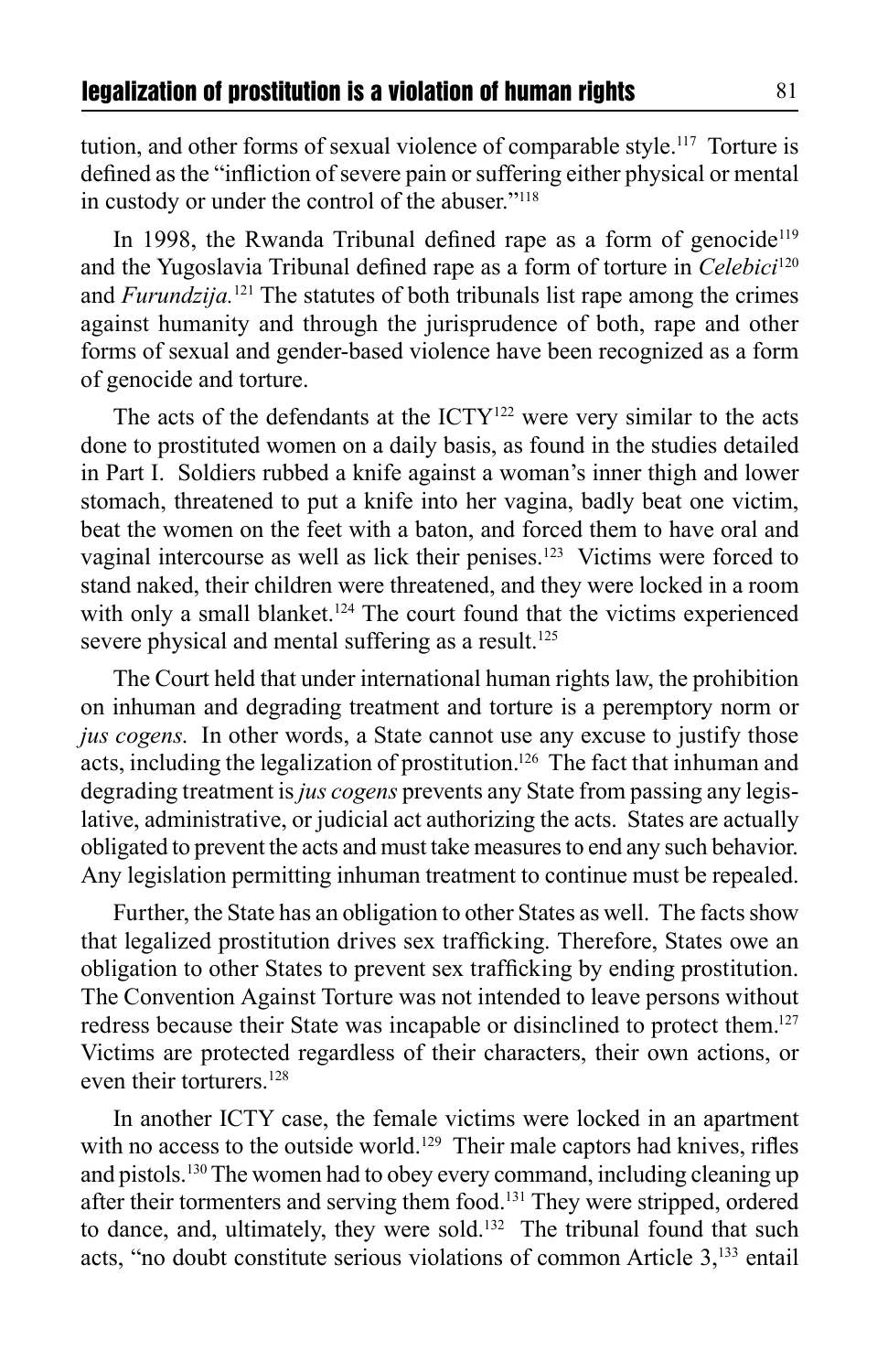criminal responsibility under customary international law."134 The Court went further than the *Furundzija* Tribunal by discussing factors other than coercion or force that would render sex as rape. The underlying legal principle, it explained, was that sexual penetration is rape if it is not truly voluntary or consensual on the part of the victim, which goes beyond only looking at force but also looking at the issue of sexual autonomy. Sexual autonomy is violated whenever the person has not freely agreed to it or is otherwise not a voluntary participant.135 Prostituted women continually say they have no ability to control whom they must service or which acts they must perform. In fact, they have *less* control in legalized brothels than on the street.

The absence of consent or voluntary participation was also discussed in *Dragoljub.*136 Looking at the circumstances that define the vulnerability or deception of the victim, the Court concluded that the common denominator was that the perpetrator overcame the victim's will or negated her ability to freely refuse sexual acts—temporarily or permanently.137 It found that alleged consent is not a defense under the Rules of Procedure<sup>138</sup> because no person can consent to be a victim of crime. The opinion urged that the focus must remain on the criminal act, not on the behavior of the victim. Prostituted women are "seasoned" by beatings and rapes, deprived of their identification documents, left naked, locked in rooms until they learn that they have no hope of escape. Capitulation of the victim cannot be construed as "consent."

**The European Court of Human Rights** The European Court of Human Rights (ECtHR) has established that filthy conditions, water shortages, skin infections, and sleep deprivation can constitute torture when the suffering is intense. Likewise, when the government refuses to intervene, it is systematically facilitating torture, and should be held liable under the Convention.<sup>139</sup> Many women in prostitution report such conditions. In places where prostitution is legalized, the state not only ignores the conditions, it legitimizes them. Therefore, States must be held accountable under ECtHR for their failure to eradicate torture.

In *Siliadin v. France,*140 the ECtHR held that there had been a violation of Article 4 of the European Convention of Human Rights' prohibition of servitude. The victim was a Totolese national who was brought to Paris at fifteen to do domestic work but who became an unpaid servant when her passport was confiscated.<sup>141</sup> The couple controlling her was first convicted, then acquitted on appeal, and then convicted again of making the victim work for them without pay.142 However, the Court found that her working and living conditions were incompatible with human dignity.<sup>143</sup>

This decision was taken to the ECtHR as violating Article 4 against forced or compulsory labor. Given that the vast majority of women are coerced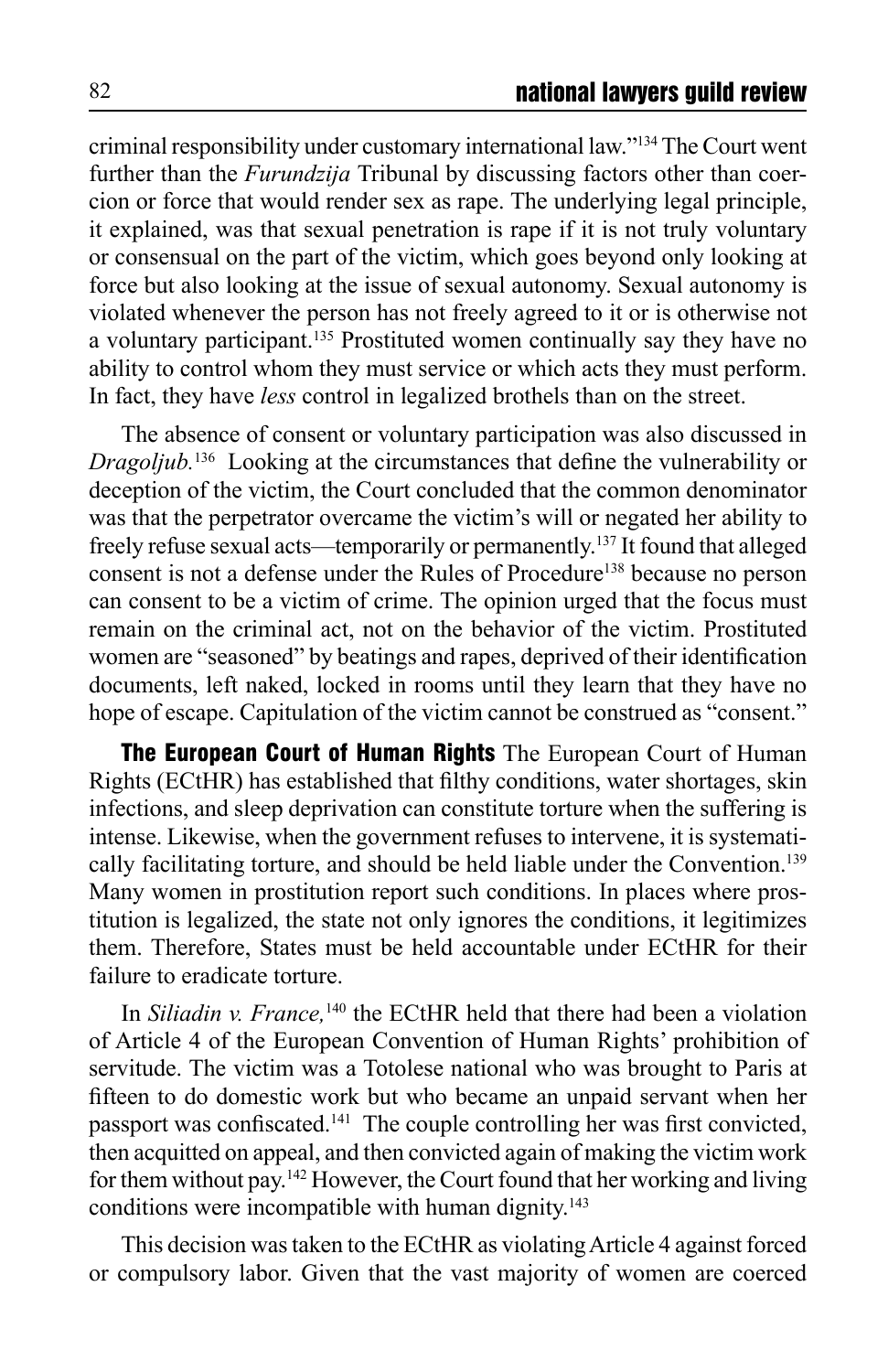into prostitution and 92 percent of prostituted women seek to escape, one can certainly argue that they are providing services under coercion.<sup>144</sup> The factors the Court used to find compulsory servitude in the *Siliadin* case were that her papers were confiscated; promises to adjust her immigration status were never carried out; she feared being arrested by the police; she had no freedom of movement or free time; she was subjected to complete dependence on the couple; and she had no hope that her situation would improve.145 This describes precisely the condition of most prostituted women.

Torture does not need to be enumerated in the European Convention for an act to constitute a violation. Rape alone is sufficient to be defined as torture depending on the motive of the perpetrator. In *Ortiz v. Cramajo,* for example, the kidnapping, beating, and rape of a nun constituted torture.<sup>146</sup> In *Selmouni v. France,* the victim was beaten, sodomized, and threatened, which constituted torture.<sup>147</sup> The acts were considered to be universally intense, humiliating, heinous, and continuous so that they constituted torture rather than just degrading treatment. These are very similar or identical to acts prostituted women experience daily, sometimes under the auspices of "legal prostitution."

In *Aydin v. Turkey,* the female detainee complained of rape and argued that it constituted torture.148 She had been stripped, put into a car tire and spun around, beaten, sprayed with cold water from a high-pressure hose, blindfolded, and raped.<sup>149</sup> Medical evidence showed bruising and a torn hymen.<sup>150</sup> The Court reiterated that there could be no derogation from the prohibition on torture151 because rape is an especially grave and abhorrent act that leaves deep psychological scars that do not respond to healing as quickly as other types of injuries.152 Therefore, rape can be defined as torture rather than inhuman and degrading treatment.

Prison conditions that are more humane than the captivity of many prostitutes have been held, in some circumstances, to violate human rights.153 In one case, the inmate only had access to an open toilet, a tap with cold water, two beds, a table and bench, central heating and a window with bars but no natural lighting. The inmate had books, food, soap, and toilet paper in the cell. The cell was overheated. The light was on twenty-four hours a day, but the radio was switched off at night. The inmate had only recently been allowed outside for walks. The Court found there was a violation of Article 3 of the Convention for the Protection of Human Rights and Fundamental Freedoms based on these conditions.<sup>154</sup> In another case,<sup>155</sup> prisoners were held in cells with a metal frame bed with a mattress, blanket and chair. There was no natural light; the ventilation system did not work well and was noisy; there was no call system in the cell; and there were no facilities for exercise. This was held to violate the Convention as well.<sup>156</sup> Women held in prostitution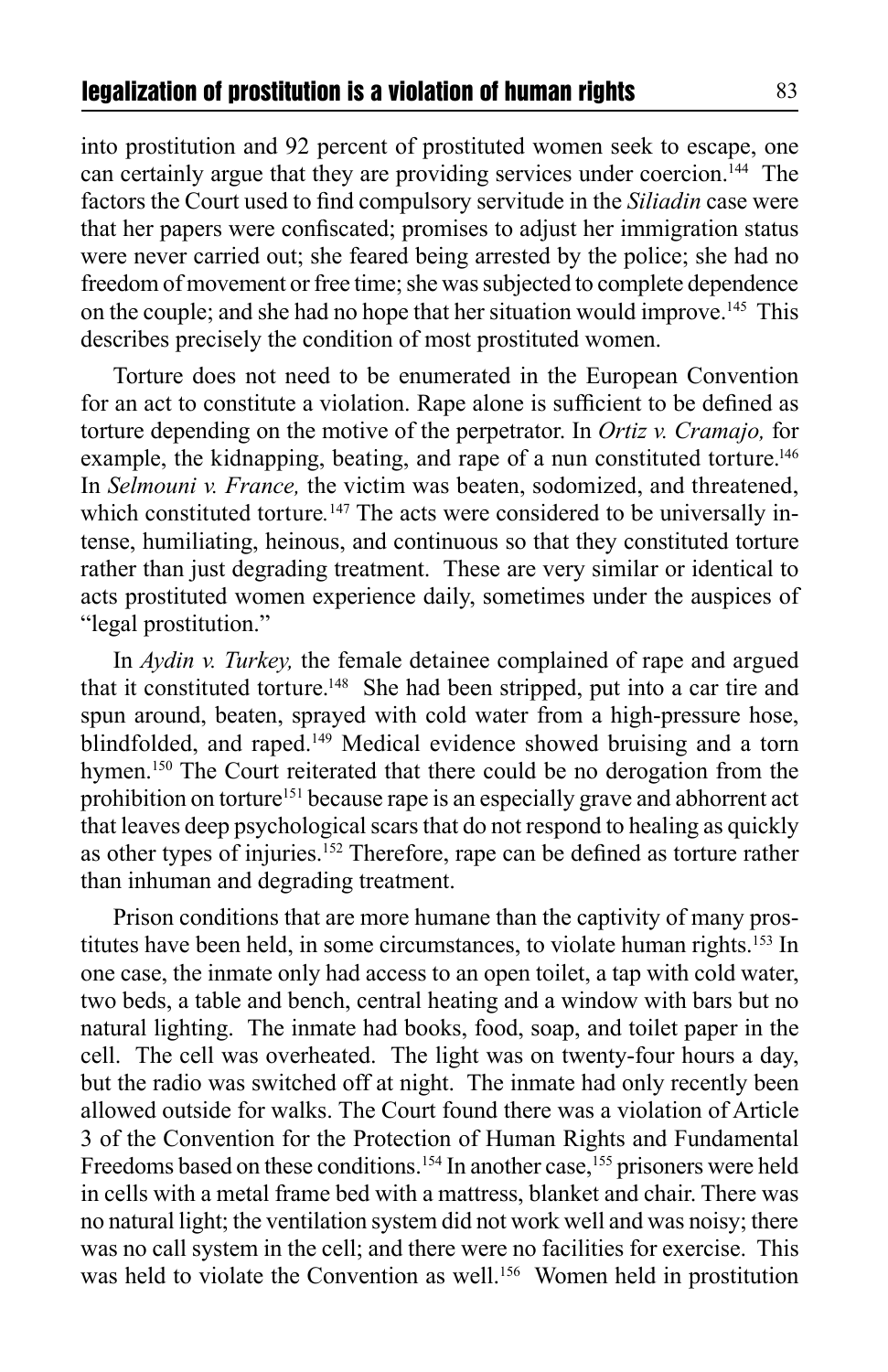report being confined in much worse situations than those described by these prisoners, and they have not been convicted of any crime.

Sexual assault is a serious interference in a person's private life. It also is a crime. States must criminalize such acts and create possibilities for prosecuting the perpetrators of these assaults.157 Physical integrity is a right protected by Article 8 of the European Convention on Human Rights.158 Interference with the physical integrity of a person must thus be proscribed by law and requires consent.159 States can curtail serious abuse, even if it takes place with the abused person's consent, by passing appropriate laws.160 States, however, may interfere when very strong reasons exist for such interference. Such reasons could be the protection of minors, protection of others in dependent positions, or protection of people who cannot make their decisions in complete freedom. States can interfere with sexual acts that include the use of significant violence even if consent exists.<sup>161</sup> This has been done in a case concerning sadomasochistic acts.

In many ways tolerance for prostitution is analogous to antiquated views of sexual assault and domestic violence. It took a long time for institutions to understand that rape is violence and not sex. Likewise, it took a long time for the justice system to understand that domestic violence is not an acceptable part of the marriage contract. At one time it was considered men's right to beat, rape, sell and even kill their wives because they owned them. Such acts were not seen as "violence" or criminal. Historically speaking, it has been only recently that both women and men agreed that these acts are not acceptable and that women have all the human rights men do. Renunciation of the right of men to rape their wives is an even more recent phenomenon. The parallels among prostitution, domestic violence and marital rape are very strong. How long will it take us to see that prostitution is simply men paying to perpetrate violence against women?

### Legalization of prostitution constitutes "state action" under international law

Prostitution has been legalized in the Netherlands, Germany, New Zealand, some states of Australia, and in parts of Nevada in the United States.<sup>162</sup> Canada and Thailand are considering it.163 In 2000, the Dutch Ministry of Justice argued for a legal quota of foreign "sex workers" to feed their prostitution market that demanded more "bodies."164 Similarly, the European Court recognized prostitution as an economic activity so that more bodies could be supplied.165

The level of "state action" sufficient to be covered under international law does not need to be actual authority but can merely be the "semblance of official authority."166 Legalization gives actual authority for the acts to occur.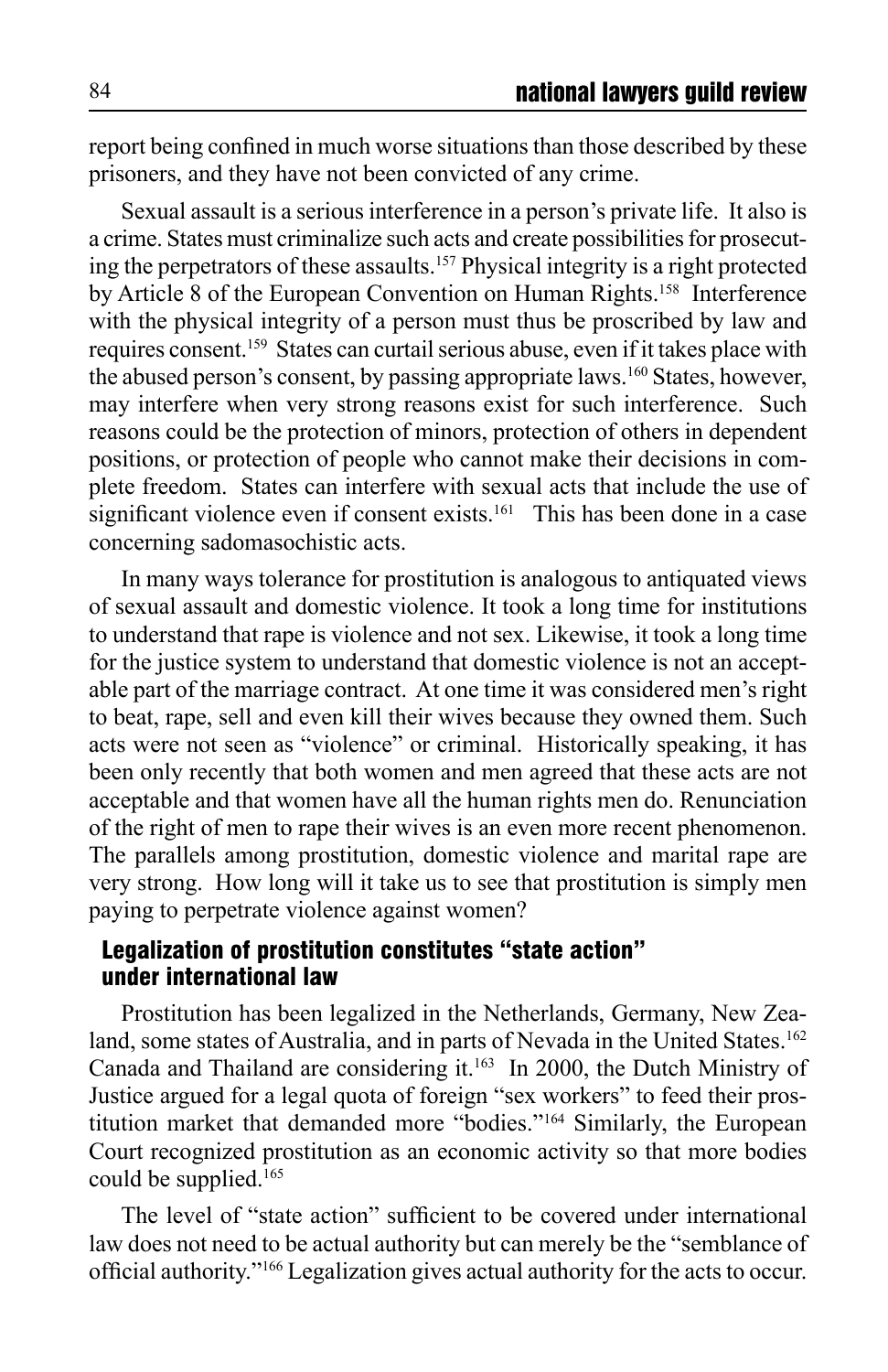The acts need not occur when the government has direct control over the victim but only the "consent or acquiescence of a public official" is necessary.<sup>167</sup> By legalizing prostitution, the government is giving its consent to the systemic violence toward women that is endemic to prostitution. Violence is the logical outcome of government policy legalizing prostitution.

International law cases have found that a person who knew sexual violence was occurring and allowed it to take place is responsible because her or his actions sent a clear signal of official tolerance.168 The ICTY tribunal held that the *actus reus* of aiding and abetting in international law requires practical assistance, encouragement, or moral support that has a substantial effect on the perpetration of the crime.<sup>169</sup> It further held that mere knowledge that the actions aid and abet is sufficient for *mens rea.*170 The facts show that legalizing prostitution increases both legal and illegal prostitution and does nothing to diminish harm to women. Rather, it increases harm to women.

The European Court of Human Rights held in *HLR v. France*<sup>171</sup> that Article 3 of the European Convention for the Protection of Human Rights and Fundamental Freedoms relating to torture may also apply when the danger emanates from persons or groups of persons who are not public officials because of the absolute character of the right involved. Therefore, the State cannot escape liability by claiming that private citizens own the brothels. The State by its actions has authorized private citizens to engage in violence. There is nothing novel about applying international law to individuals who are outside the State. In fact international law binds every citizen just as municipal law does. Thus both the State and the individual are legally responsible.

### Legalization of prostitution encourages human trafficking in violation of international law

Without prostitution, which is the profit motive for sex trafficking, there would be no trafficking. "Trafficking and Prostitution are one in the same," states anti-prostitution activist, Chong Kim. "How can they not be when human beings are being bought and sold for the sole purpose of marketing?"<sup>172</sup>

The CEDAW Committee has recognized that prostitution is intimately connected to the trafficking of women. In the concluding observation for Nepal, it voiced concern for the:

[H]igh incidence of prostitution and the increase in trafficking in women and girls," especially for prostitution. The committee urged the State to review its current laws, to commit to implementing and enforcing compliance, and to assess their compatibility with the Convention. Also important, the committee urged States to "establish repatriation and rehabilitation programs, and to support services for victims of trafficking.173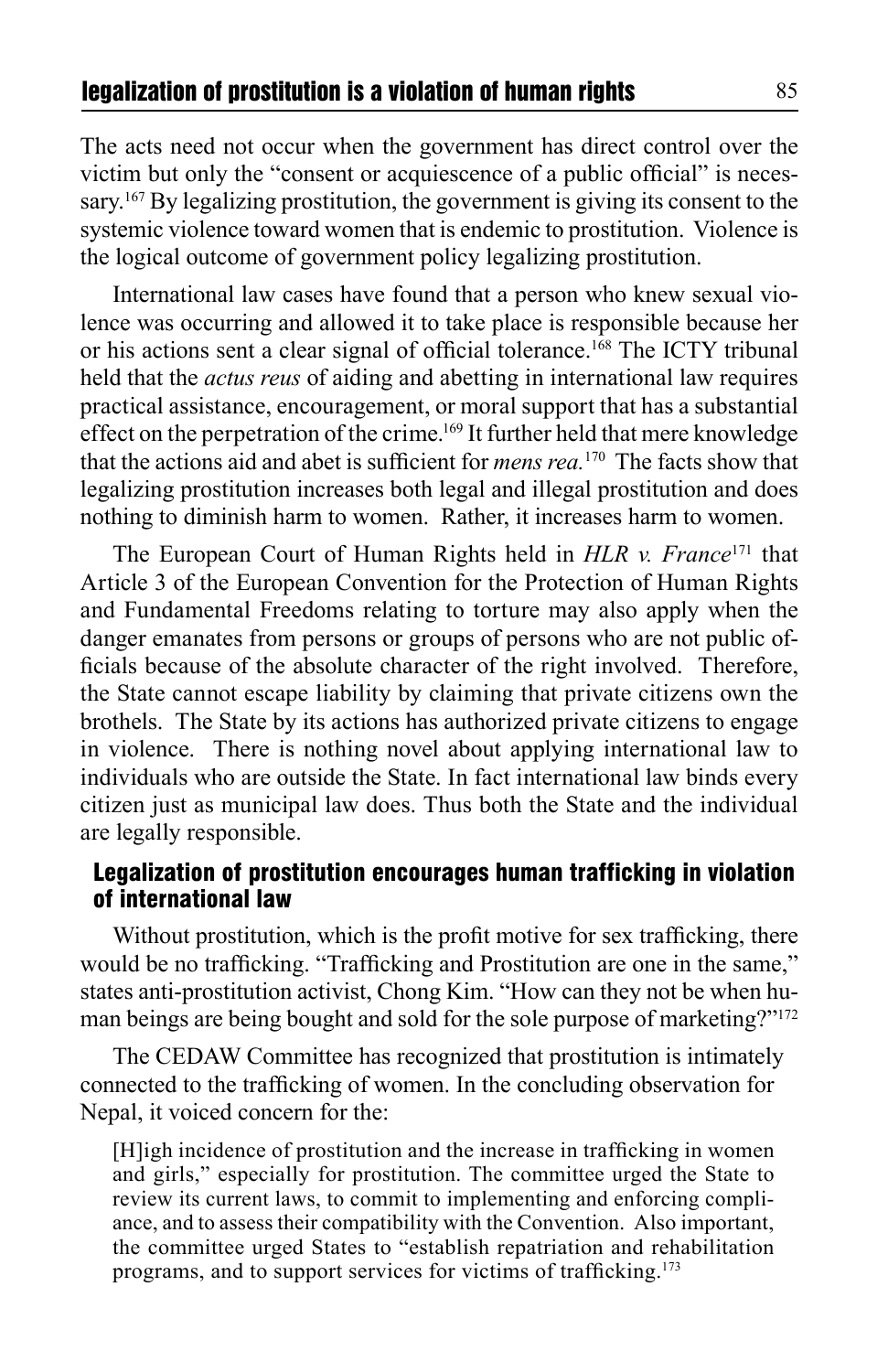In its report for Cuba, the Committee acknowledged not only the increase in prostitution but also the need to attack the root causes of prostitution and provide rehabilitative programs for the women involved, citing programs that promote economic independence in women as particularly effective.<sup>174</sup> The Committee again urged the State to assess the effectiveness of its preventative measures and to align them with Article 6 of the Convention.<sup>175</sup> Legalizing prostitution does not attack these root causes, but feeds on the women's economic desperation.

### Part III: Legalized prostitution violates key provisions of the UN Convention on the Elimination of All Forms of Discrimination Against Women (CEDAW)

The CEDAW Committee has recognized explicitly, as required by Article 6, that prostitution exposes women to violence and exploitation.176 As such, women are exposed to increased violence, crime victimization, and health risks, which are key targets of CEDAW's goal to eliminate gender inequality.

There is a stark contrast between countries with legalized prostitution and criminalized prostitution in terms of the promotion of gender rights. On one hand, the abuse of women has become so entwined in Thailand that it makes up 4.3 billion dollars per year.<sup>177</sup> The sale and abuse of women's bodies that contributes to the maintenance of the Thai government and society for the benefit of men can be described as nothing but exploitation. The World Trade Organization has suggested counting the proceeds in the gross national product, suggesting that exploitation and abuse should be counted as legitimate profit. The result of the situation in Thailand is indicated by the CEDAW Committee's Concluding Observations, namely the concern "[t]hat traditional attitudes that foster discrimination against women and girls continue to prevail and to hinder the full implementation of the Convention."178

Rather than tackling the serious problem of discrimination against women in Thai society, the government compounds the problem by condoning the sale of women as objects for the use of men, which infects the entire culture and prevents the implementation of the CEDAW principles in the country. When women are commodities, they need be treated no better than other marketed products. Legalizing the sale of women only increases the problem, as the Committee has found.179 Legalization allows for sex services to be advertised in daily newspapers, which significantly increases prostitution.

 On the other hand, countries that criminalize prostitution have stronger records of preventing violence against women and children. In the 2001 remarks regarding Finland, the Committee pointed out not only that violence against women is a very serious human rights problem, but also that the government took it seriously and criminalized the buying of sexual services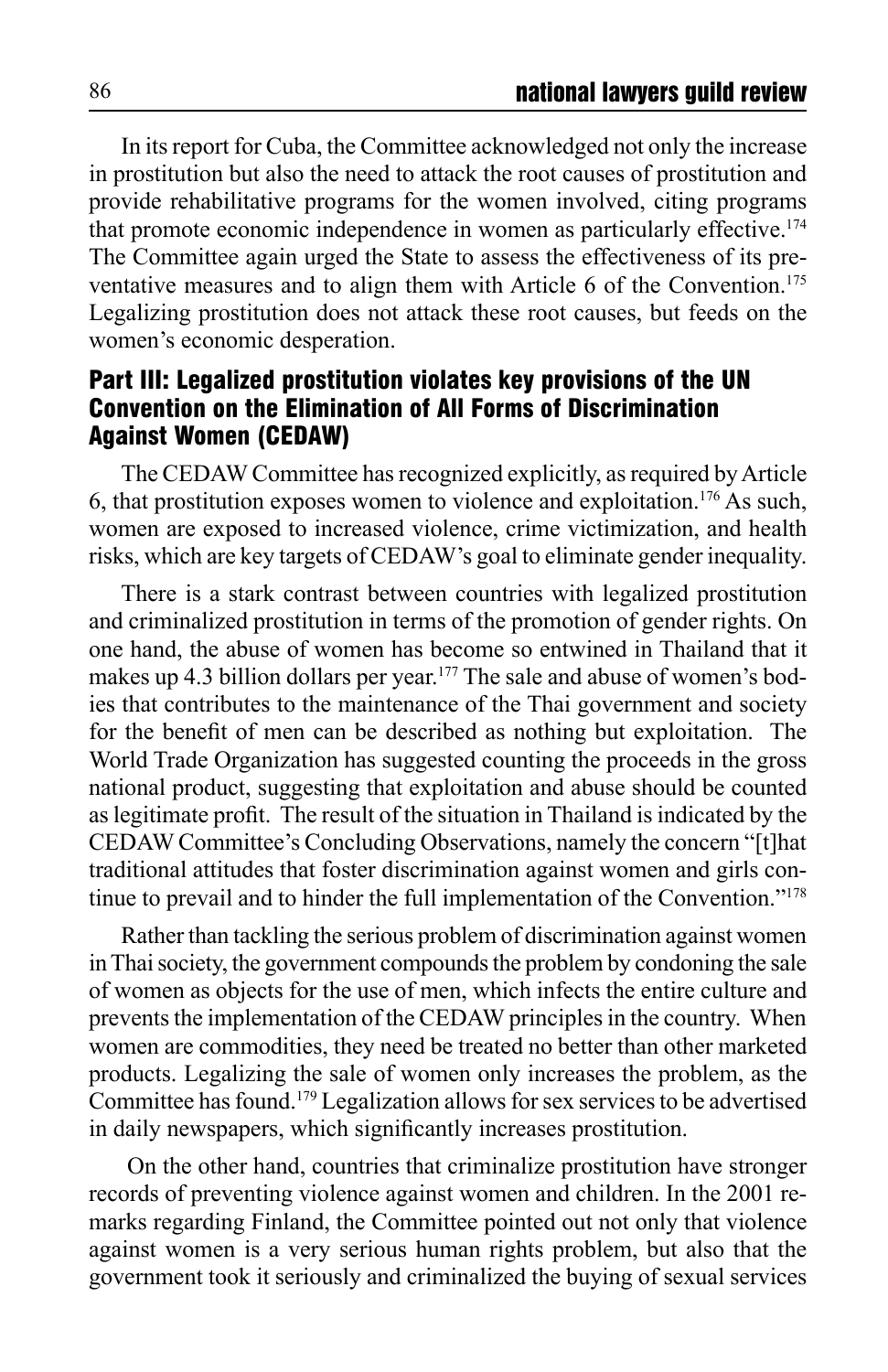from minors.180 The report also highlighted encouraging shifts in attitudes toward legalized prostitution, including the decision of an eminent newspaper not to publish advertisements for phone sex lines.

The Committee report further observes the vulnerability of immigrant women in countries with legalized prostitution. The Netherlands report, for instance, once again showed an increase in violence against immigrant women, and higher rates of sexual violence against women as a whole.<sup>181</sup> Likewise, in Spain, 9 out of 10 prostituted women are from other countries, and many are there illegally, i.e., trafficked.<sup>182</sup> The leftist union found these facts "alarming" and called for the "elimination" of prostitution, which it considered "not work, but a modern form of slavery, inequality and gender violence."<sup>183</sup> Their report said 95 percent of prostitution is not voluntary.<sup>184</sup> As for the remaining 5 percent, "the description of voluntary must be viewed in the context of the social, cultural and economic conditions that women face "185

These outcomes are no surprise because the legalization of prostitution creates the impression that women are suitable targets of violence. Violent behaviors against women have been associated with attitudes that promote men's beliefs that they are entitled to sexual access to women, that they are superior to women, and that they are licensed as sexual aggressors.<sup>186</sup>

Not only are certain women—including immigrant women—more vulnerable to abuse through prostitution, but legalization also promotes other criminal activity, as evidenced by the CEDAW Committee.187 Legalized prostitution incentivizes illegal migration, and provides a lucrative source of money for criminal gangs.188 To effectively address organized criminal enterprises, the international community must be willing to identify, and eliminate, the inherent harms of prostitution.

Finally, another major concern found in the CEDAW report is the effect of legalized prostitution on women's health. The Committee, for example, has recognized the risk posed by HIV/AIDS and STDs, stating that it is "[c] oncerned that th[e] women are exposed to HIV/AIDS and health risks and that existing legislation encourages mandatory testing and isolation."189 In affirming that response to the Guyana report, the Committee stated that "in the light of the high incidence of HIV/AIDS in Guyana, full attention must be paid to the health services available to prostitutes."<sup>190</sup>

### Legalization does not attack the poverty that the committee has recognized as a commanding factor forcing women into prostitution

According to official UNDP data, almost half the world's population lives on less than US \$1 per day. Of this number, 70 percent are women. The ILO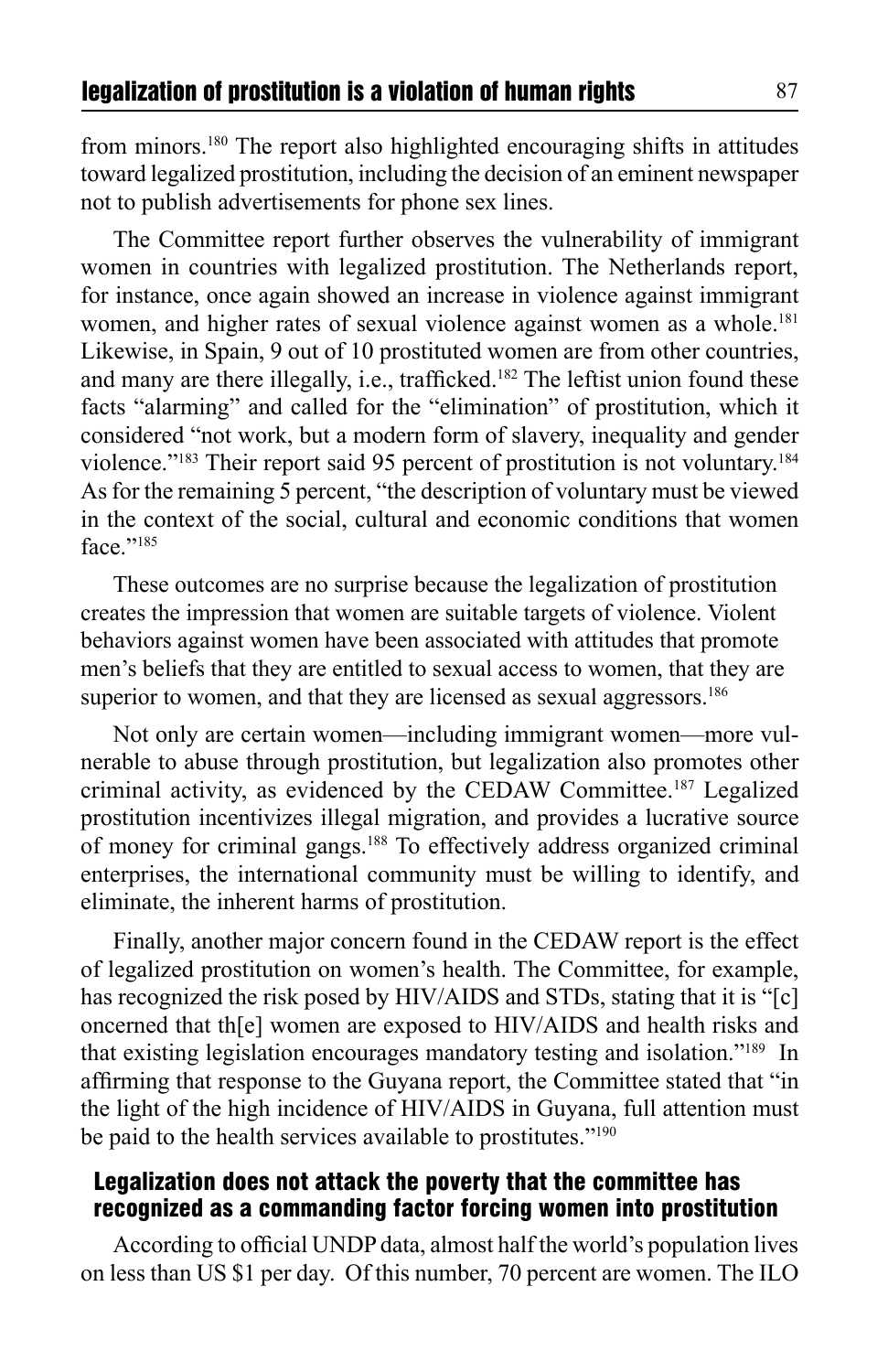report made it perfectly clear that women are forced into prostitution due to economic need and sheer survival.191 Under such extreme conditions, it is unlikely that any of these women offer genuine consent to be used as prostitutes.

Committee reports repeatedly observed a connection between poverty and prostitution. The CEDAW committee questioned, in the Finland Concluding Observations, "[w]hether an increase in prostitution and traffic in women was noticeable in view of the dire economic situation of the Baltic States and whether related interim measures had been taken."192 The Committee made a similar observation in its report on Fiji, stating its concern with the increasing prostitution problem because of economic hardship.193 Likewise in the Czech Republic Conclusions, the Committee recognized that discrimination against women (e.g. wage disparities), segregation into low paying jobs, rising unemployment, and the lack of opportunities for women has been a driving force for prostitution and trafficking.<sup>194</sup> To combat these considerable problems, the Committee recommended that the government work to fight the feminization of poverty and to improve the economic situation of women in order to prevent trafficking and prostitution.

Finally, the link between prostitution and the lack of job opportunities was highlighted in the Committee's report on Cuba.<sup>195</sup> The Committee credited both a growing tourist base and economic problems for women as the impetus behind the rebirth of prostitution in Cuba.<sup>196</sup> Again, the Committee appealed to the Cuban government "[t]o offer more and better job opportunities to women who engaged in prostitution, and not to place the sole responsibility for prostitution on the women themselves."197

So long as women are denied very basic means of survival—decent economic opportunities and equality in the marketplace—they can never hope to achieve social equality. Maintaining prostitution as a viable last refuge for poverty-stricken women is inherently untenable. So long as prostitution remains as an "option" for poor women, there will be less incentive to develop educational opportunities, job programs, or economic policies that could lift these women out of poverty in a positive, therapeutic fashion.

### Legalization of prostitution violates CEDAW Articles 2(f) and 5(a) to eliminate practices based on the idea of the inferiority of women

Article 2(f) of CEDAW mandates that parties to the Convention shall "take all appropriate measures, including legislation, to modify or abolish existing laws, regulations, customs and practices which constitute discrimination against women."198 Article 5(a) requires "all appropriate measures" be taken to "modify the social and cultural patterns of conduct of men and women," so as to eliminate prejudices, customs, and any other behaviors or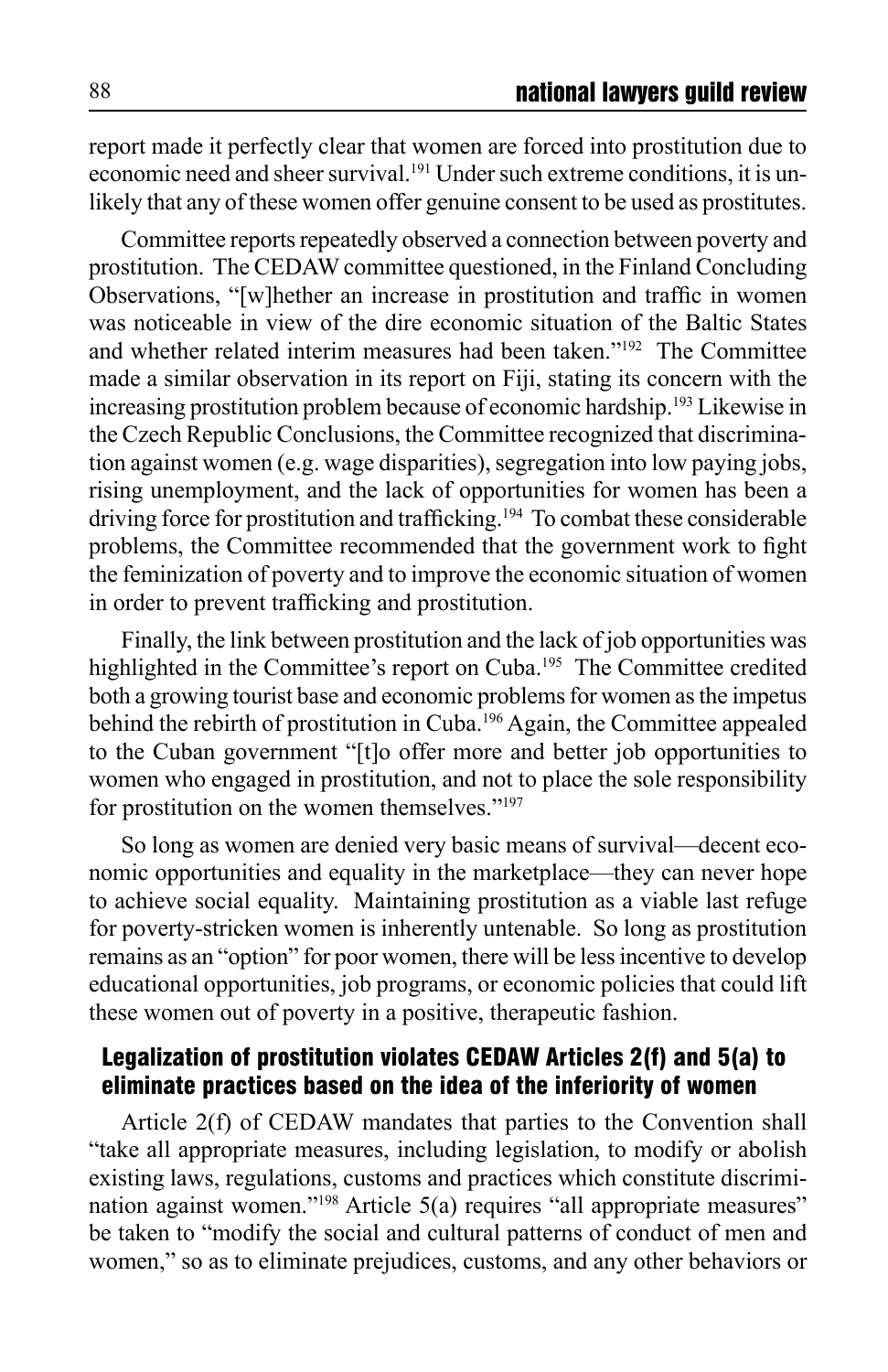practices founded on the idea that either gender is inferior to the other or on gender stereotypes. 199

The definition of "harmful traditional practices" was first offered in a 1995 UN Fact Sheet.200 As well as damaging the health of women and girls, traditional and cultural practices are said to "reflect values and beliefs held by members of a community for periods often spanning generations."201 These practices are in place to benefit men. They are "consequences of the value placed on women and the girl child by society," and they occur in an "environment of discrimination, which denies women and the girl child equal access to health care, education, employment and wealth."202 They persist because they are not questioned and eventually take on an aura of morality in the eyes of those practicing them.

Prostitution fulfills this part of the "harmful traditional practices" definition very well. Defenders of prostitution tend to say that it is "the oldest profession" and often use examples from prehistory to justify the view that prostitution should be honored and celebrated.203 One problem with such celebration is that the proponents assume a golden age in which women were equal and in which the form of prostitution that existed was empowering to women rather than abusive.

But there is no good evidence to suggest that prostitution had its origins in an egalitarian society. Gerda Lerner attributes prostitution's origins to the practice of slavery in Mesopotamia, where extra slave women were placed in brothels.204 Similarly, Julianna Howell notes that when legislation legalizing prostitution in Victoria, Australia was introduced, "a common view expressed by members of parliament (MPs) [was] that prostitution is the 'oldest profession' and one that will never disappear."205 A Victorian MP, who had accepted the inevitability of prostitution told the story of "one of the great [Australian] dynasties," which was founded when the "right man" married a "humble prostitute."206 The historical evidence of the longevity of prostitution, and indeed its glorification, in different forms, can also be used to support the idea that prostitution should be categorized as a harmful traditional practice.

#### The legalization of prostitution perpetuates gender inequality under the guise of women's empowerment

All of the commotion emanating from the debates presently raging in the international community of non-government organizations and feminist academics about prostitution concentrate upon women as if men were not involved in prostitution at all. Separating "forced" from "free" prostitution, as some sex work and even anti-trafficking organizations now do, encour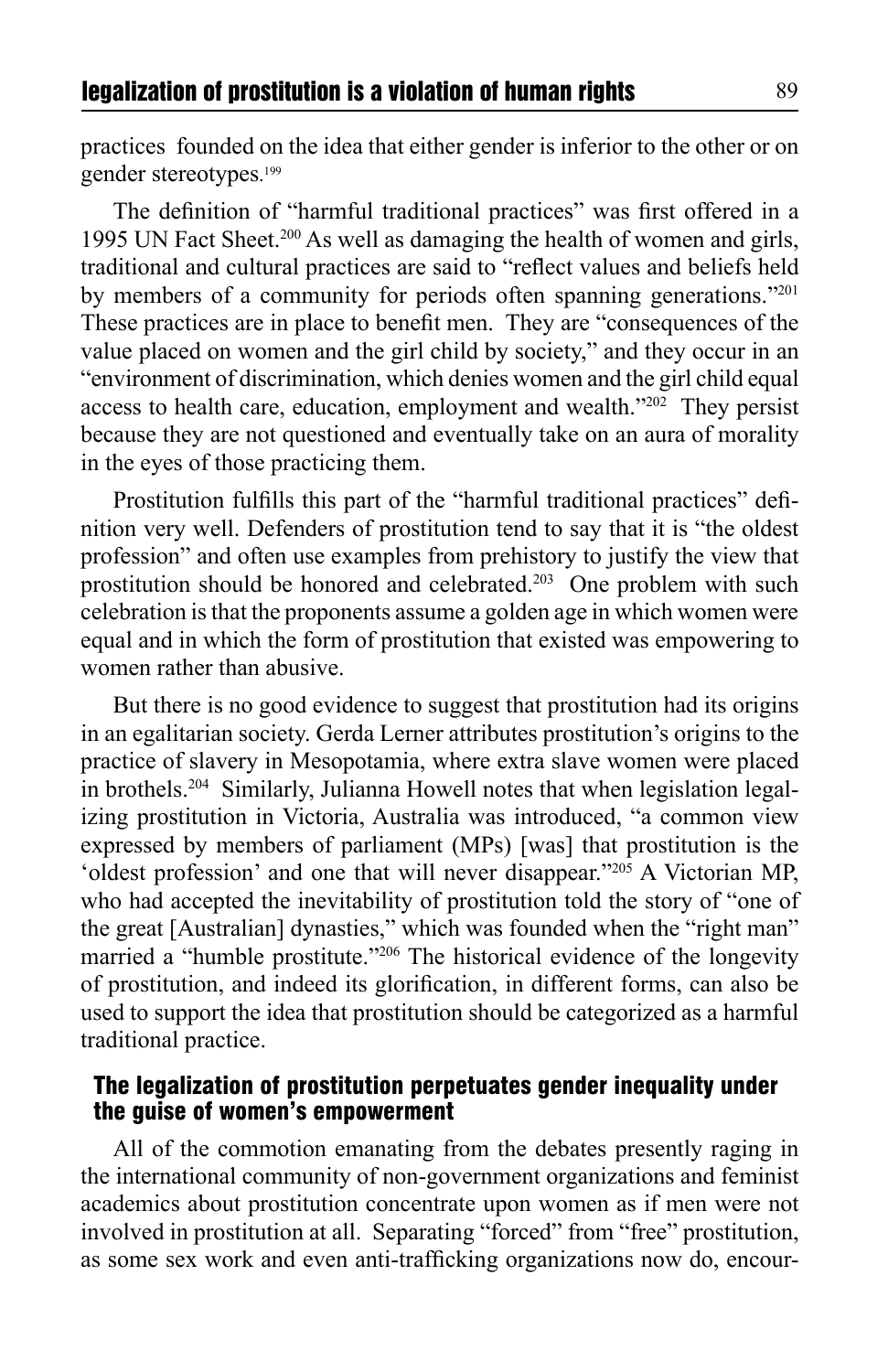ages the exclusion of the male buyers, and those who make profits from that abuse, from consideration. But without these considerations, an accurate picture of prostitution is impossible to achieve. Legalized prostitution exists for the benefit of men.

It is a socially constructed masculine sexual desire that provides the stimulus to the prostitution industry. Women cannot become prostitutes without men's demand to exercise their sexuality in the bodies of women bought for that purpose. The prostitution industry exploits the economic, physical, and social powerlessness of women and children, in order to service what is primarily a male desire.

Prostitution is not about women enjoying rights over their own bodies. On the contrary, it is an expression of men's control over women's sexuality. It is the hiring out of one's body for the purposes of sexual intercourse, abuse, and manifestations of undifferentiated male lust. It is about gender, ethnic, age, racial, and class power relations. By no means is it the "consent of two adults," when the purchasing party happens to be socially constructed as "the superior sex," or "the better class," "the more mature" or "the lighter skinned," among other characterizations."207

In western cultures women are conceptualized as freely choosing prostitution while the male abusers are invisible.<sup>208</sup> Perhaps this is a testament to the growing acceptance that women possess free choice. More likely, however, is the observation that men need to remain invisible if the social harm of their woman-buying behavior is to be hidden from their women partners, relatives, and workmates. Thus, prostitution, and the sins that it embodies, remains primarily a "female problem." This idea of the female prostitute as the carrier of sin is reflected in the motivations of legalization. When legalization is enacted in the present, the preservation of public health from sexually transmitted diseases is generally given as the most important aim. In fact, the object is to protect the health of the male buyers—not to prevent women from further harm.

A comparison can be made here with female genital mutilation  $(FGM)$ ,  $^{209}$ which is often represented as something that women choose for their female children. This practice is usually carried out by women alone and men are absolved of responsibility. However, feminists campaigning against FGM have consistently stressed that FGM occurs so that women may conform to male ideas of female sexuality, and it is indeed male requirements that underlie the practice. 210

Further proof that the system of legal prostitution is set up for the benefit of men and not the protection of women is in Australia's Occupational Health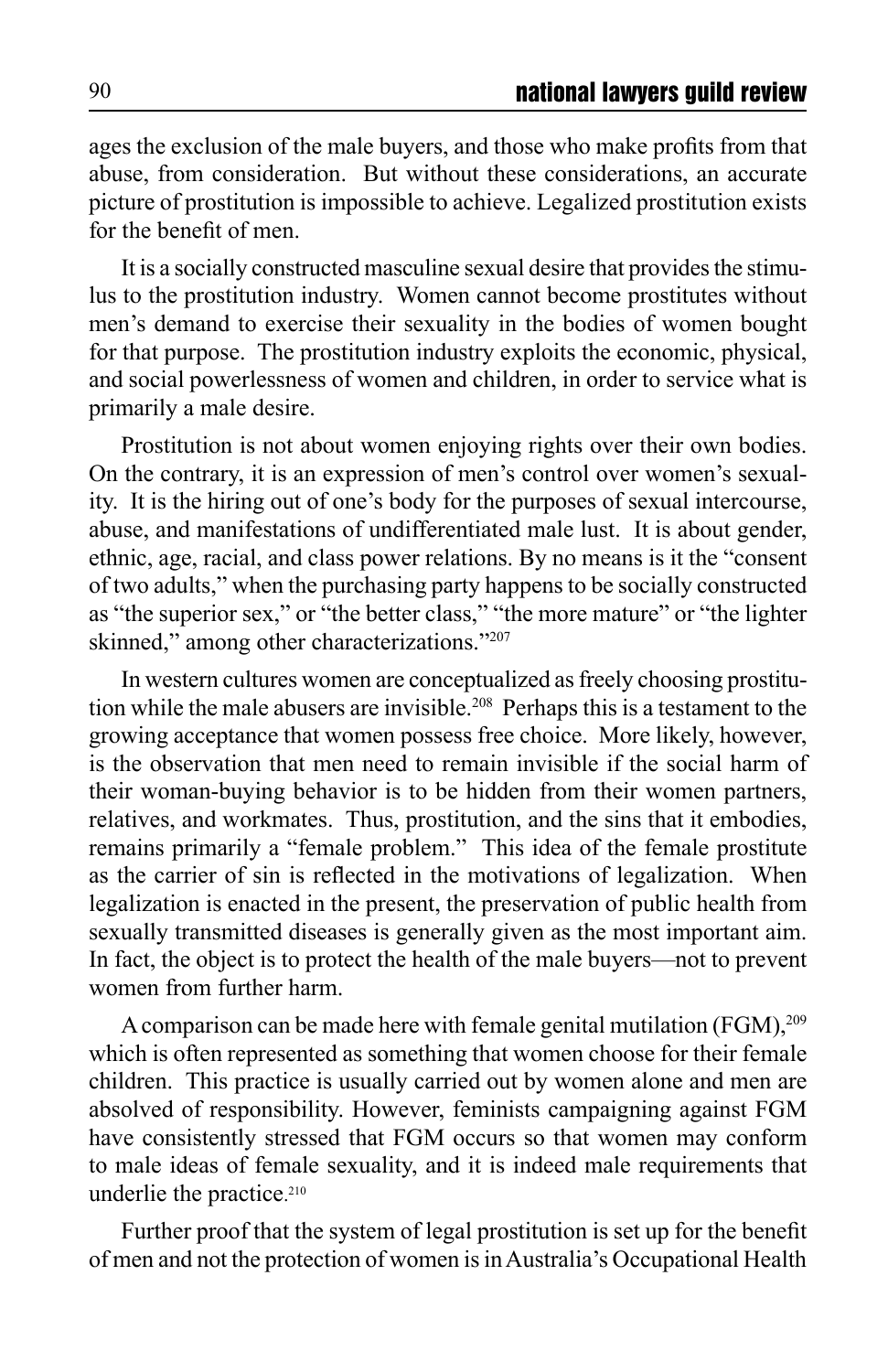and Safety (OSHA) codes.<sup>211</sup> OSHA laws guarantee the right of all workers not to have their health put at risk through carrying out the ordinary requirements of their work.<sup>212</sup> Therefore, to protect the "workers" from health risks of STDs, the customers—not the prostituted women—should be the ones required to have health checks prior to any contact.213 A medical certificate, updated monthly, should be required from each customer and so on.

Some argue that because the woman is the seller, she must comply with certain regulations to avoid "*caveat emptor*." However, then it becomes clear that the practice has nothing to do with women's autonomy or dignity, but her status as a product. It is not an item she is selling or even a service. Instead, she is selling the right to do something to her body. Society does not allow complete control over our own bodies—we cannot legally sell a kidney though we can give one away. We cannot sell a baby though we can give one away. Laws set certain baselines to illustrate what a society defines as human rights, autonomy, and dignity.

The OSHA regulations in Australia also say that a woman can refuse to have sex with a man who will not put on a condom.<sup>214</sup> But how should this be enforced? A video camera in every room? A panic button around the sex worker's neck—which might lead to her being strangled? A microphone, perhaps, where she will yell out a magic word and guards will come and remove him? Should he then be arrested? Some rooms now have three panic buttons. At the least, the brothels should keep a computerized list of men who have refused to wear condoms and check the identification of the men upon entry, refusing entry to those on the list. There are no known instances of this having been done, however.

The Australian government has a document on the "Resourcing Health and Education in the Sex Industry" website that clearly instructs inexperienced, and probably very young, prostituted women that they should be nice to customers, and that prostitution is not abusive. "Tips for Novices" tells women *to respect their customers,* stating that "[u]nless a customer is terribly rude there is no reason to cop an attitude with him or her. Both you and your customers get something valuable out of the transaction that takes place. It behooves you to honor the mutual exchange."215 These instructions are provided by a state-financed and state-run organization. The state seems to have taken sides here, serving the interests of the pimps rather than the abused women. Women must smile their way through the abuse they experience and not think negatively about it.216 In fact, the state tells them their decision to become a prostitute deserves as much respect as Mother Theresa's decision to become a nun.<sup>217</sup>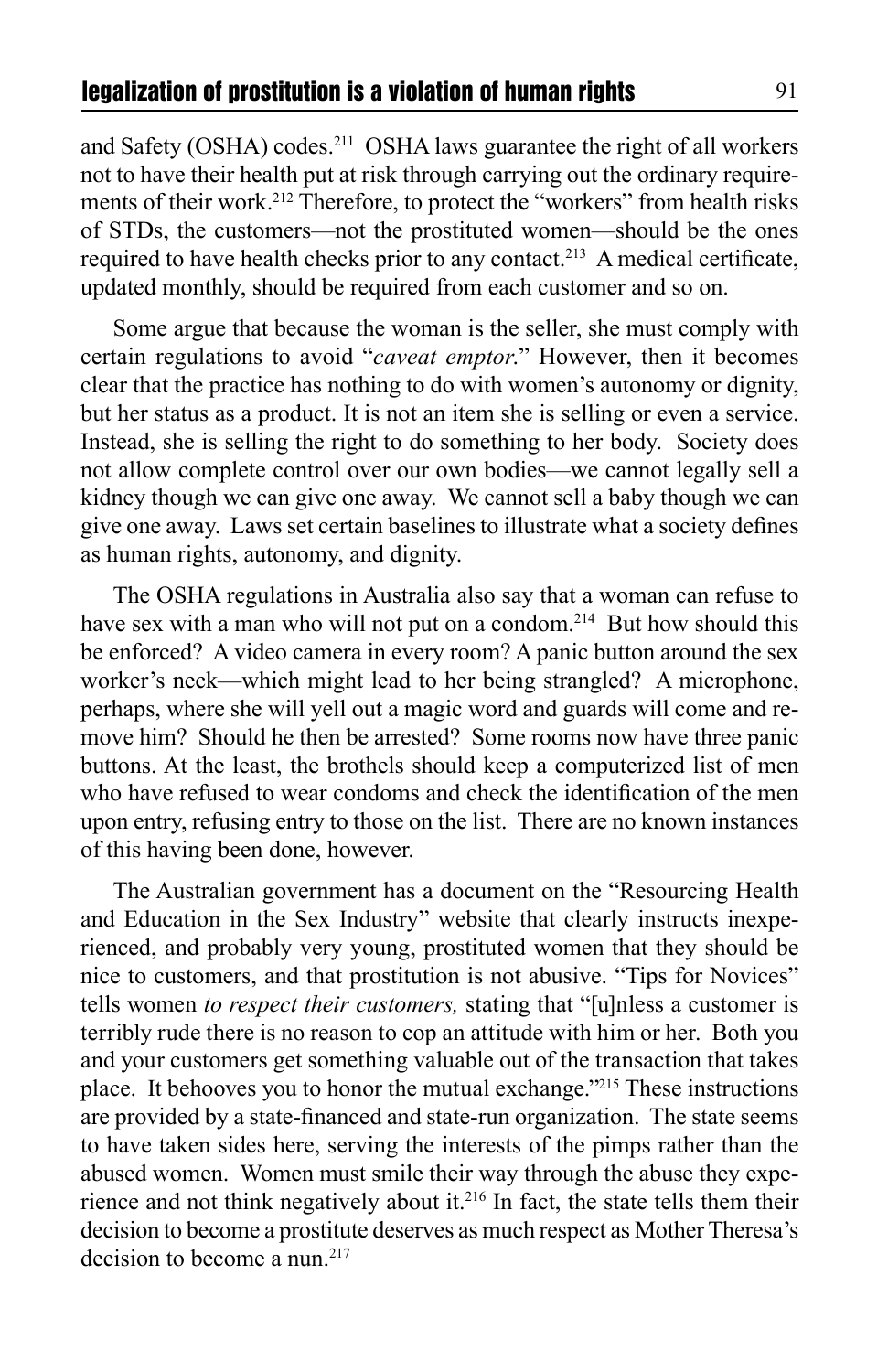### Prostitution has started to take on an aura of morality

Although prostitution traditionally has led to punishment and social isolation for women (although not for the men who benefit from it), now it has been legalized on a large scale. When the 1998 ILO report on prostitution, *The Sex Sector,* can call for the recognition of the usefulness of prostitution to the economies of South East Asia, then the status of prostitution as an industry starts to take on the appearance of a positive good, rather than a social evil.<sup>218</sup> The status of prostituted women does not necessarily change, however, even though the business of making a profit from the industry can become respectable.

The sex industry is a powerful educator itself, creating its own morality through pornography. Pornography consists of photographs and moving images of women being paid to perform sexual acts, i.e., prostitution. It conveys important messages that legitimize men's prostitution abuse. It teaches that women like and crave to be sexually used, despite the fact that the women are in fact simulating desire or are even enslaved and clearly abused. It teaches the practices of prostitution as what sex is. Pornography is, as Kathleen Barry argues, the "propaganda of women hatred," but it is also the force which propels the prostitution industry to expand and teaches new generations of men a morality where the abuse of women in a sexual context is appropriate.219

Prostitution is increasingly promoted as a therapeutic institution for lonely, busy, elderly, or disabled men. Organizations, such as Touching Base in Sydney, Australia, promote prostitution among disabled and aged care organizations, and enlist community figures such as the Governor of New South Wales to advocate on behalf of their organization. The rhetoric of organizations such as Touching Base attempt to justify men's use of women in prostitution under the guise of "sexual rights," without regard for the rights of the women. The organizations distort sympathies for the situations of people with disabilities to promote prostitution. For example, Touching Base's website offers that the organization was "developed to assist people with disabilities and sex workers to connect with each other, focusing on access, discrimination, human rights, legal issues, and attitudinal barriers that both communities face. <sup>220</sup> Surely there is nothing related to true women's empowerment in this arrangement.

Prostitution is further given an aura of morality via academic rationalizations, which represent it as good for women, as embodying women's choice and agency and even as "feminism in action." Thus prostitution is depicted as contributing to women's empowerment and those who continue to point out the brutality involved in men's prostitution behavior can be said to be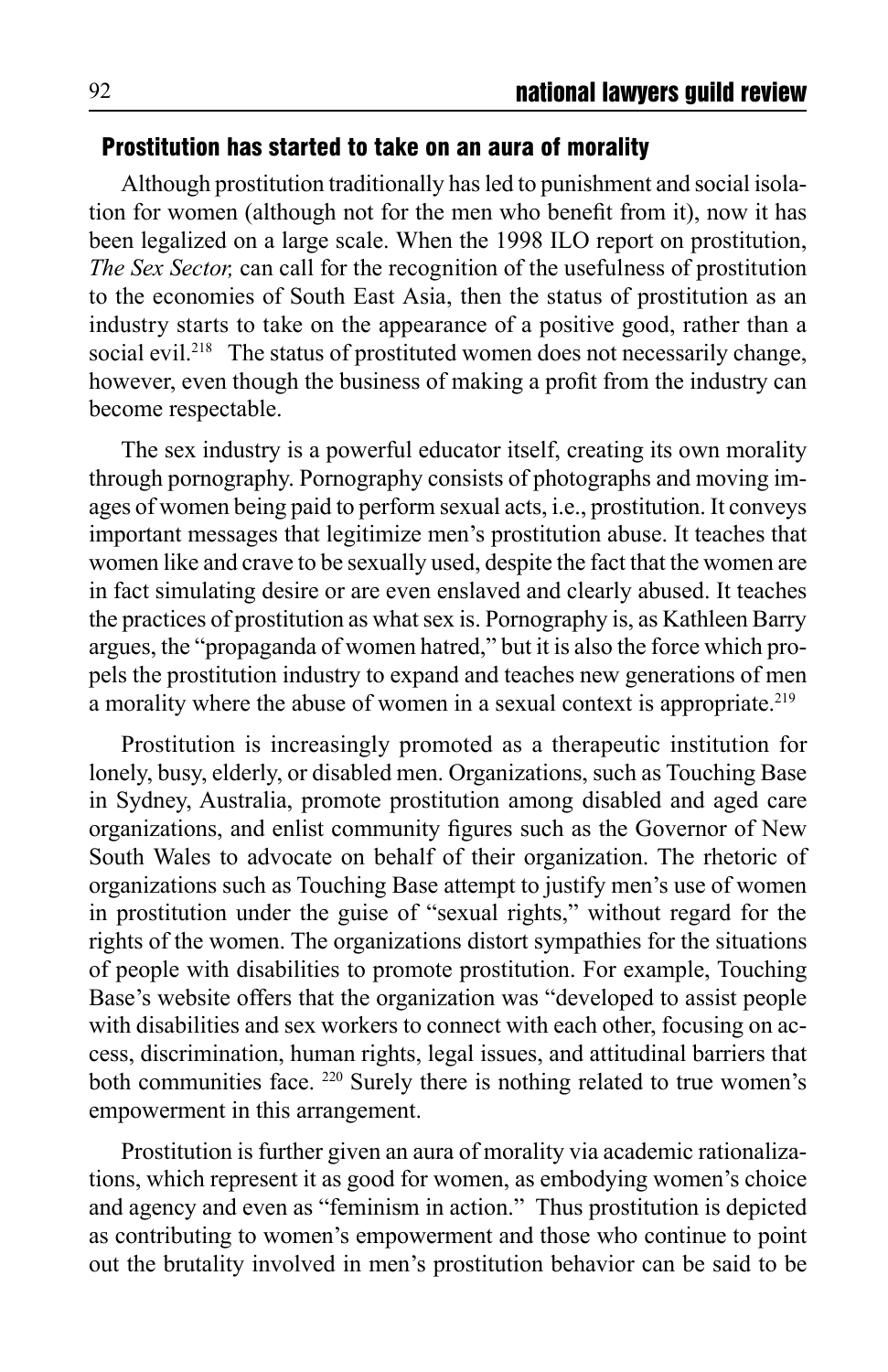acting against women's interests. Mentioning the men whose interests create and maintain prostitution becomes a social solecism.

Rather than striving to eliminate gender inequality through prostitution, a significant amount of energy is being put toward better integrating prostitution into the global market. At a conference in the Balkans in the late 1990s, co-organized by the anti-trafficking organization La Strada, a Transparency International spokesperson actually stated that promoting a higher class of prostitutes is "improving the product," and making it easier for johns to find cheaper women is "making it easier for the customer to find the right product." $2^{221}$  This illustrates two critical points: (1) that legalizing prostitution means women become commodities in the stream of commerce; and (2) that once prostitution is legal, all women potentially are prostitutes. The state can no longer protect women from it, or prohibit women from doing it, and can force women to do it.<sup>222</sup>

#### Legislation of prostitution violates community norms

Some states and even international and United Nations organizations exhibit a schizophrenic attitude toward prostitution. A UN/AIDS and World Health Organization (WHO) condom campaign in Thailand humiliated Thai women by posting their photographs in brothels if they had agreed to sex without a condom.<sup>223</sup> Men who refused to have sex without a condom were not similarly humiliated. In 2001, a WHO staff member, Dr. Cris Tunon, suggested that we should "accept the imperfections of society."<sup>224</sup> In that case, should we then accept slavery and torture along with prostitution? The universal answer is "no." Individuals and institutions that advocate for kind and just treatment of fellow human beings require that the answer be "no." Yet we tend to accept the rape and abuse of women, simply because it is so widespread and commonplace. In the 1980s, a lobbyist in Arizona argued exactly that—because discrimination against women was so common to prohibit it would diminish the seriousness of the law and the attention that could be paid to other marginalized groups.<sup>225</sup> It is a twisted logic that does not pass inspection.

Moreover, countries considering the legalization of prostitution are not paying attention to harsh lessons learned elsewhere<sup>226</sup> In fact, "the reports" from Australia and New Zealand claim that such legalization led to more organized crime-controlled street prostitution 'terrorizing' communities, illegal brothels and a rise in victimized children and human trafficking."<sup>227</sup> Prostituted women generally feel that laws do little about violence, and that violence is a harmful but inevitable part of the sex industry. Ultimately, social norms and prohibitions regarding trafficking, slavery, violence, and exploitation of women and children have been violated by all countries with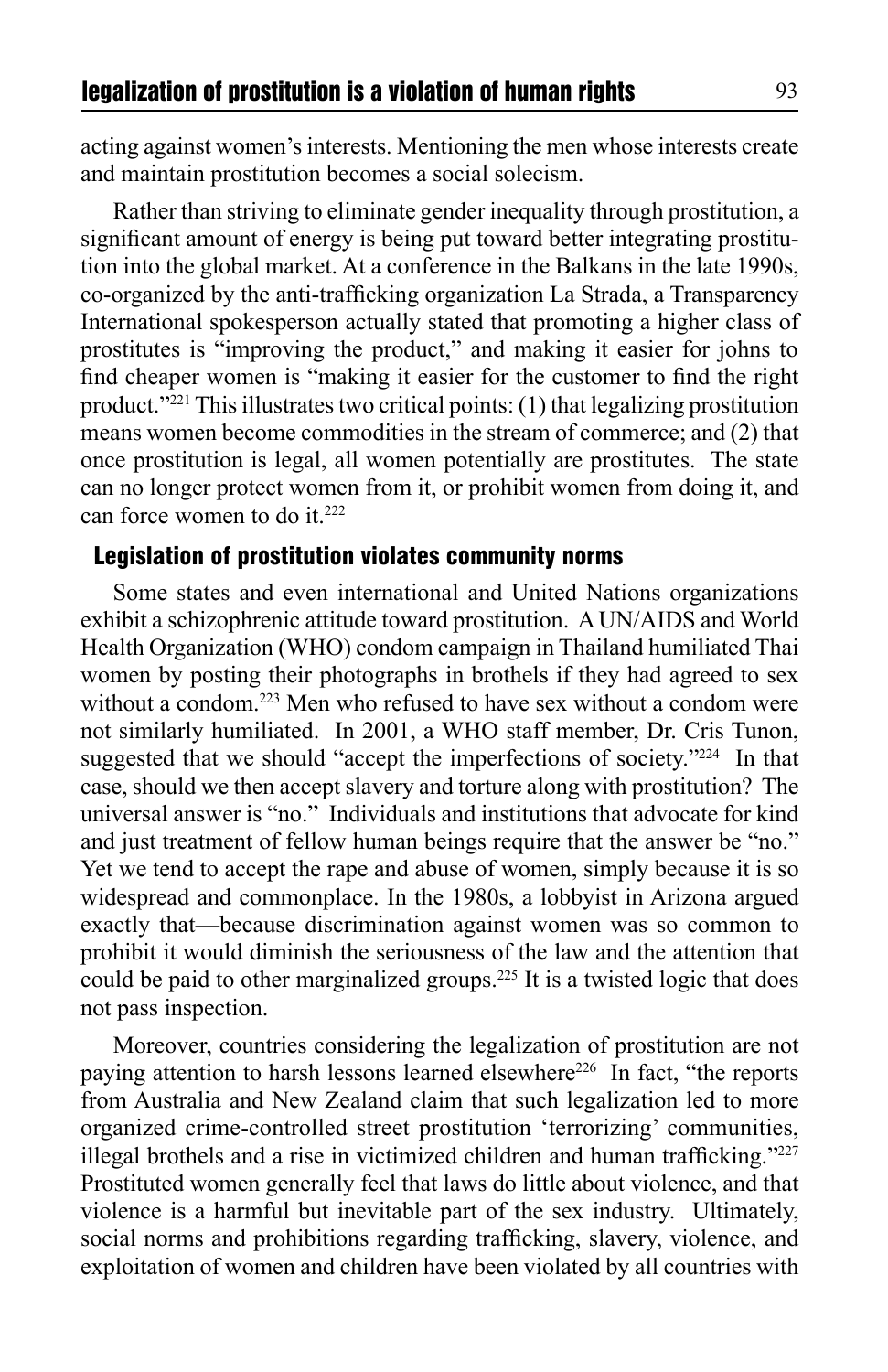legalized prostitution, and they are guaranteed to be violated in countries that legalize in the future.

Brenda Zurita of Concerned Women For America, an national organization that campaigns against sex trafficking, cited the case of Amsterdam to make her point that prostitution is not a profession but exploitation:

Amsterdam is known for prostitution. Its red light district draws tourists from around the globe in search of sex and voyeurism. So, how did legalizing prostitution work for Amsterdam? Amsterdam's mayor admitted on October 20, 2005 that the Dutch experiment to end abuse by legalizing prostitution has failed. An article in *Life Site News* quotes Mayor Job Cohen, "Almost five years after the lifting of the brothel ban, we have to acknowledge that the aims of the law have not been reached. Lately we've received more and more signals that abuse still continues. The police admit, "We are in the midst of modern slavery."<sup>228</sup>

Eighty percent of the women in Dutch brothels are trafficked, for example.229 As other illegal behaviors are inherently tied to prostitution, the legalization of prostitution violates underlying community norms and standards associated with such behavior, albeit cloaked in the legitimacy that legalization provides.

### Part IV: Solutions—to end exploitation

### Demand must be attacked

There have long been viable solutions aimed at eliminating gender-based violence rather than sanctioning it. The CEDAW Committee comments regarding Norway—where buying sex is illegal but selling it is not—recognized that in spite of various steps taken to assist victims, "[v]iolence against women does not seem to have been reduced."<sup>230</sup> Likewise, child abuse had increased, especially incest,<sup>231</sup> along with an increase in hardcore pornography, prostitution and trafficking.232 Whether looking at individual history, re-victimization, power relations, or family patterns, legalizing prostitution has a negative impact on every indicator of violence against women. The men who engage in it have more discriminatory attitudes toward women and are more accepting of prostitution and rape myths as well as being more violent themselves.233 A thriving sex industry increases child prostitution and other sex crimes<sup>234</sup> and has a negative effect on how women are regarded by men.<sup>235</sup> The lack of gender equality promotes violence against women.

Norway has attempted to look not only at the women prostitutes but at their male consumers. The Committee in its report on Norway referenced a study that represented "prostitution as a problem that is not simply a problem of women but of male sexual needs and desire to 'control sexual relations.'"236 This finding by the Norwegian government fits clearly within the feminist perspective and empirical evidence. The problem is not the women; the prob-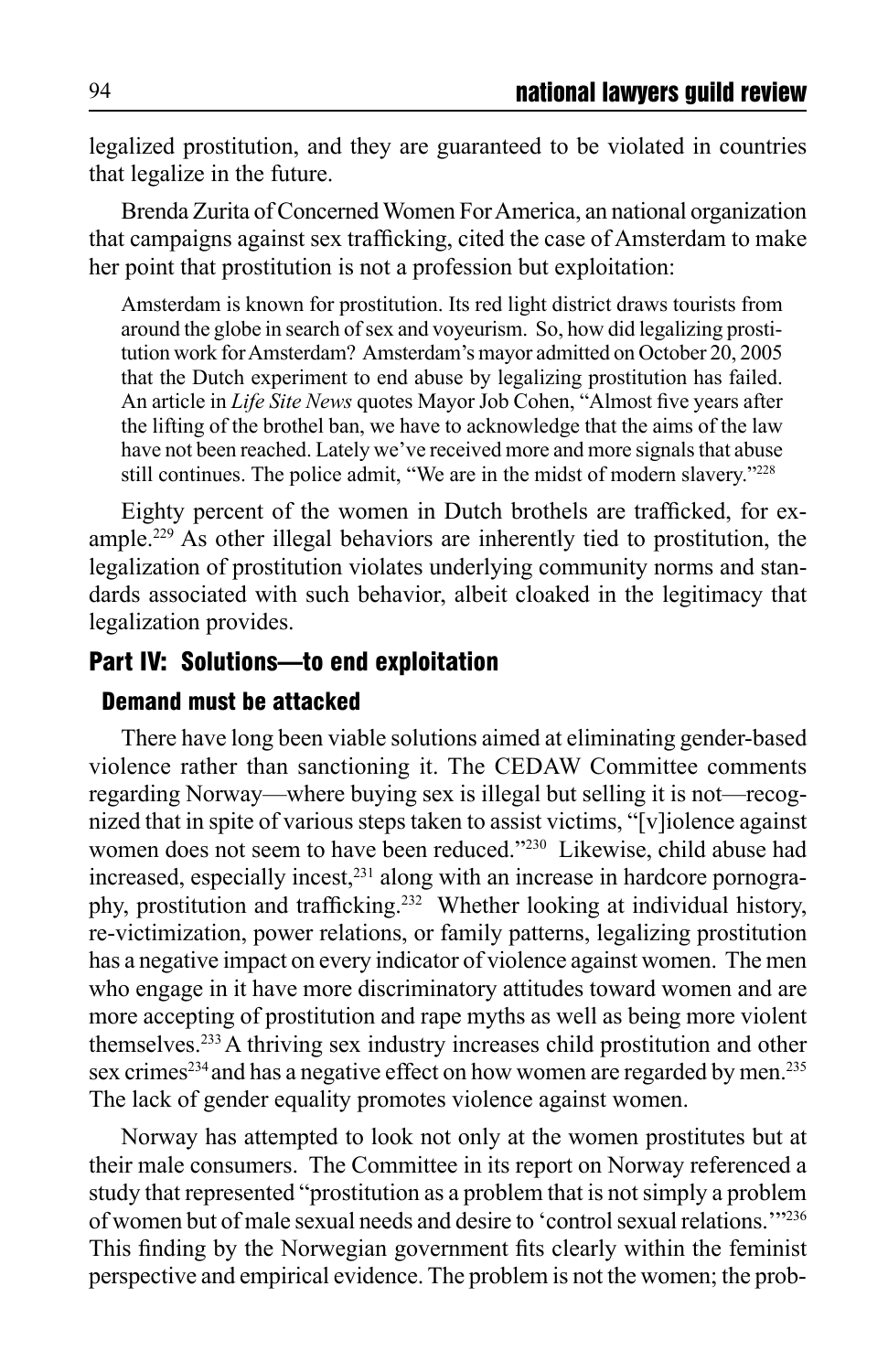lem is the gender relationship of power and control. Legalizing prostitution only institutionalizes that relationship and gives it government credibility.

The missing link is the user, the customer, the john.237 On the rare occasions when a trafficker is caught, she or he may get a lengthy sentence. Often, when the victims are caught, they too are punished or immediately deported. But the customers, who are creating the demand without which there would be no prostitution, rarely bear any penalty. These customers may be having sex with children, often knowingly or at their own request, or with women they can see are battered and bruised. Yet they face far fewer legal or societal consequences.

Studies of the customers show their use of prostitutes is tied to their disregard for women. A john who was guaranteed anonymity said prostitution was like "renting an organ for ten minutes." Another man said, "I use them like I might use any other amenity, a restaurant, or a public convenience.<sup>"238</sup>

As writer Joan Smith postulates, many assumptions exist regarding the interrelatedness of male sexuality and prostitution:

One is the rarely challenged claim that there is something peculiar to male sexuality that makes men entitled to sexual release whenever they want it; another is that women are a class from which men should expect to get sex, regardless of the damage they inflict on individuals. In that sense, it is just as much an abuse of human rights as conventional slavery, which assumed that Africans could be bought and sold for use by white people.<sup>239</sup>

But there is a shifting understanding of this interrelatedness. The CEDAW Committee has recognized more than once that the client and procurer must face criminal penalties to end prostitution, and that the responsibility for ending prostitution should not be placed on the women but on the procurers and clients.240 That is to say, there is a shift away from male entitlement and toward male culpability.

This shift, however, is not without skepticism. In the 2001 Concluding Observations<sup>241</sup> the Committee expressed concern that Sweden's approach to penalizing the buyer might increase clandestine prostitution while likewise expressing concern that Sweden has become a destination for trafficked women. The Committee urged the Government to evaluate the policy, which it has done. The effects of legalization on the numbers of women involved in prostitution is clear from a comparison with Germany, which has legalized brothels and has 3.8 prostituted people per 1000 population, and Sweden, which penalizes the male buyers and has 0.3 prostituted people per 1000 population.242

In fact, the effect of the Swedish law has been dramatic. Official figures show that the number of women involved in prostitution fell from 2,500 before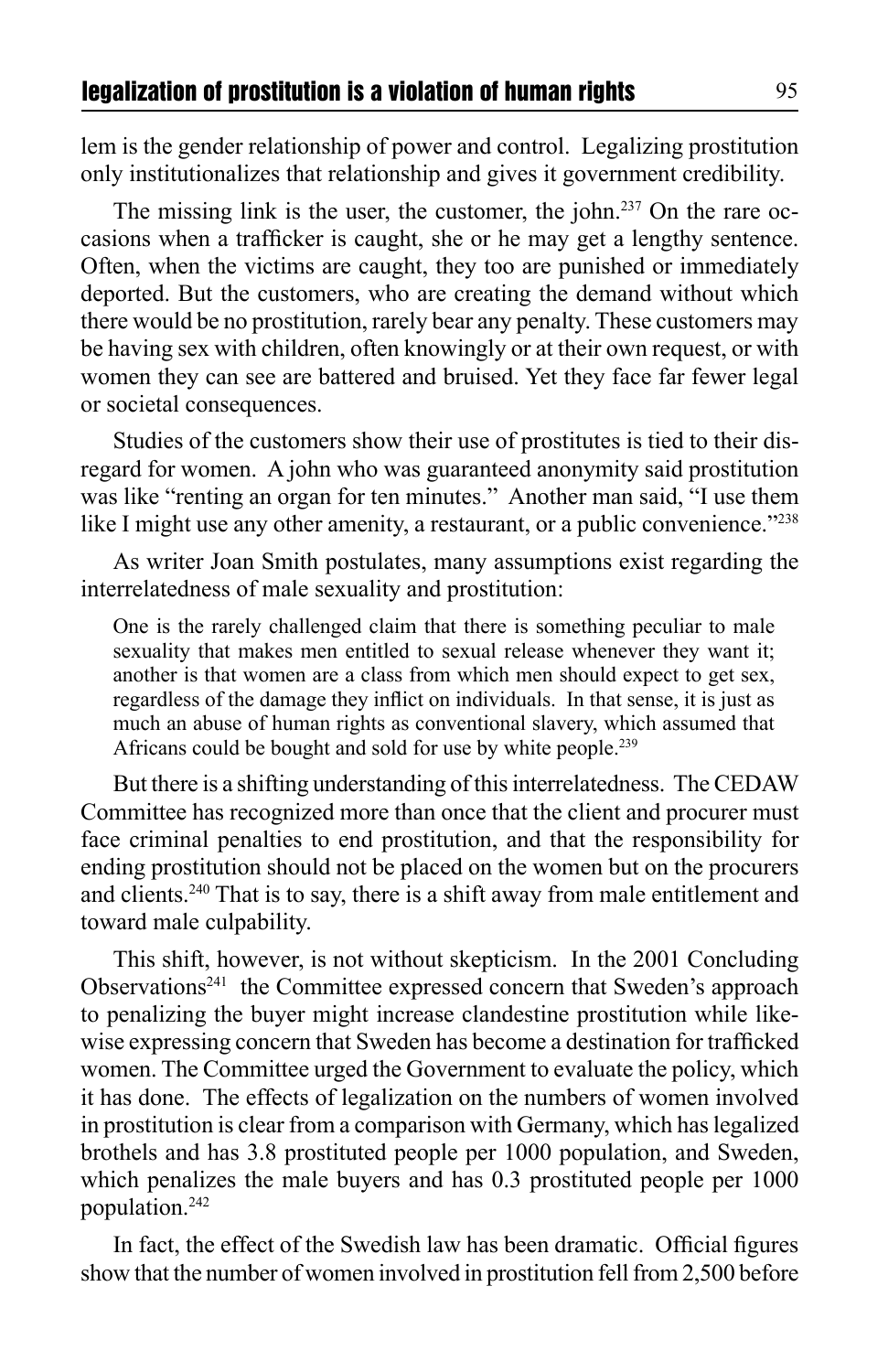the law came into force in 1999 to 1,500 in 2002.<sup>243</sup> By 2004 the recruitment of women into street prostitution had almost halted.244 With a population of 9 million, Sweden is estimated to have only 500 street prostitutes, while neighboring Denmark, with a population just over half that size, had between 5,500 and 7,800 in 2004, half of whom, it is estimated, were victims of trafficking.245 In contrast, a five-year evaluation of the German law shows that it has neither improved conditions for women in the prostitution industry nor helped women to leave. It has also failed "to reduce crime in the world of prostitution."246 The reported results are that "prostitution should not be considered to be a reasonable means for securing one's living."247

Supporters of the Swedish law say it has also had an impact on trafficking into Sweden, with the National Criminal Investigation Department (NCID) reporting that the country is no longer an attractive market for foreign gangs.<sup>248</sup> Intercepted telephone conversations show that pimps and traffickers express frustration about setting up shop in Sweden, preferring to operate in Denmark, Germany, the Netherlands, and Spain. In its 2004 report the NCID concluded that the law "continues to function as a barrier against the establishment of traffickers in Sweden"; it estimates that roughly 400–600 women are trafficked into Sweden each year, compared with between 10,000 and 15,000 into Finland.249 The law's opponents claim it has made street prostitution more risky because the few remaining clients tend to be more "perverted," but most of them concede that it has reduced demand.<sup>250</sup>

 Norway adopted the model in 2009 and has seen a 20 percent decrease in street prostitution, 16 percent in indoor prostitution and a 60 percent decrease in advertisements for sexual activities.251 It appears that the Swedish approach is a strong, viable method to ending exploitation and prostitution of women. The Swedish government's premier vision has inspired the international community, including the CEDAW Committee, to begin to recognize that prostitution is not some inevitable societal fixture, but is driven by the patriarchal expectation of males to have sexual access to females on demand. The success of the Swedish approach clearly shows the way forward for implementation of Article 6.

### States must address patriarchy in social relationships

Accepting the myth that men possess uncontrollable sexual urges and that prostitution is a way to prevent men from raping innocent women is seen as the ultimate justification for prostitution.252 The Whore/Madonna dichotomy then continues; some women can be raped, others cannot. As scholars Vednita Carter and Evelina Giobbe state, "Prostitution exists in and is maintained by a male-controlled society where violence against women and children is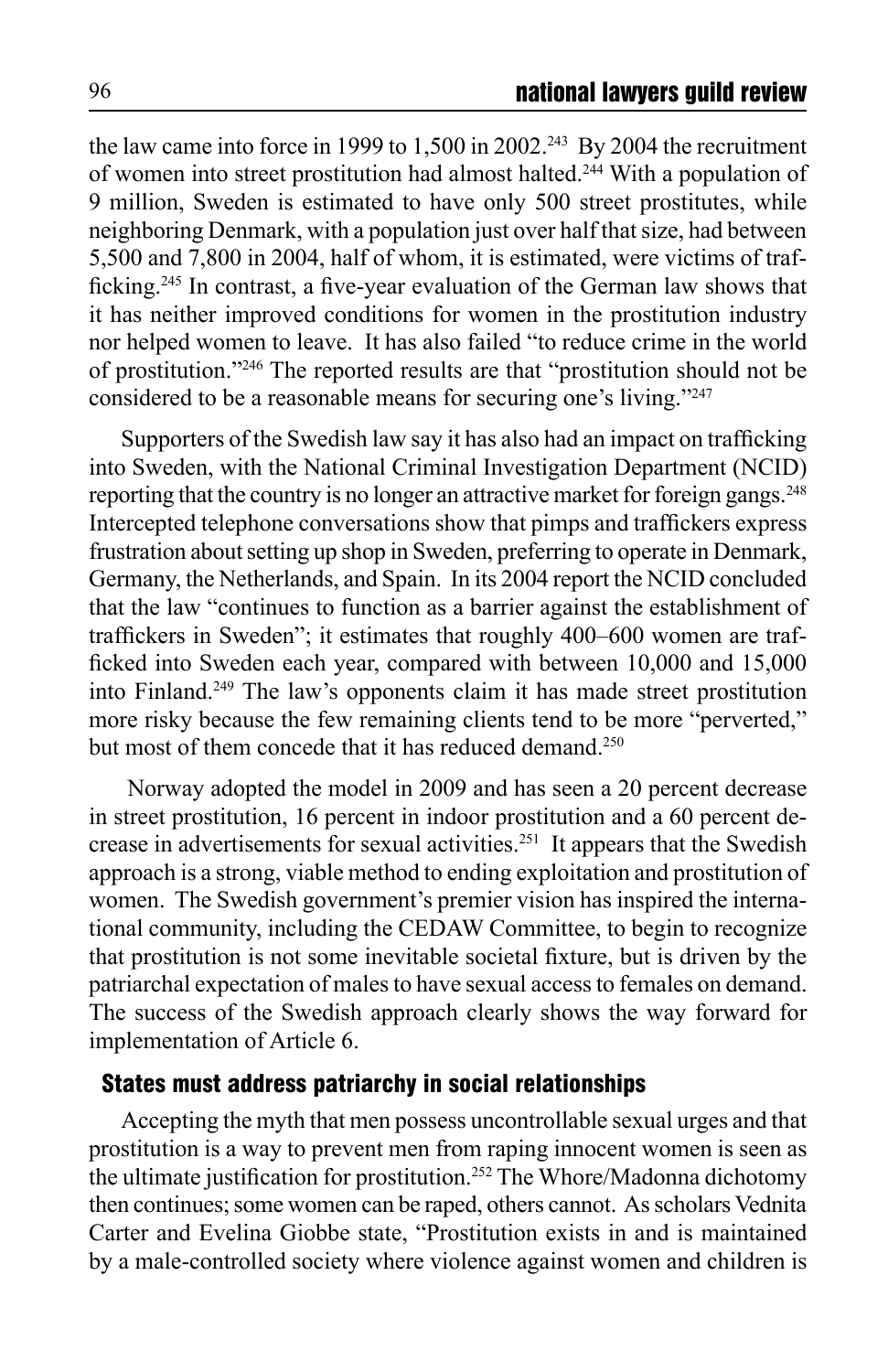pandemic and racism flourishes."253 Prostitution functions in tandem with racism and sexism and reduces women to objects.254

Diane Matte, Coordinator of the International Secretariat of the World March of Women, has outlined the four institutions that maintain the patriarchal system of exploitation of women: marriage, maternity, heterosexuality, and prostitution.255 While challenges exist in all four, the least progress has been made with prostitution. According to Matte, it seems that the greater the strides women make in one area of freedom, the more they are pushed back in another. Ownership and use of women's bodies by men is the clearest example that women do not have freedom. Yet instead of the practice declining, it is actually increasing, and women who speak out against it are pilloried. As Matte puts it:

If we truly want to address the issue of violence against prostituted women, then, we must tackle inequality between women and men in a much broader way. We must above all challenge the demand, i.e., the fact that men want to purchase sexual services, and make the necessary links with the maintenance of women's inferior status. Remember, too, that the institution of prostitution concerns all women. Under patriarchy, the man/buyer does not wonder if the woman wants to be a prostitute. He prostitutes her.<sup>256</sup>

### Conclusion

Research clearly has shown that women who are exploited via prostitution suffer through the same kinds of acts suffered by torture victims, have the same kinds of injuries, and retain the same harms. The victims of prostitution suffer the injuries acutely and chronically. In locations where prostitution is legalized, women suffer these injuries with the permission of the State. The State, by its acquiescence in the legalization and its support of the direct actors, bears responsibility and must be held accountable.

States have an obligation to respect human rights. It cannot uphold human rights by supporting a regime to sell women as commodities in the market place. States also have an obligation to fulfill the substantive requirements of human rights. It can only be done by focusing on ending the demand for prostituted women and creating the conditions whereby women and children cannot be coerced into prostitution. This begins with ending violence against children in the home, marital rape, domestic violence, inequality in the work place, sexual harassment, lack of political representation and the feminization of poverty—not by further legitimizing the ultimate inequality- prostitution.

#### **NOTES**

 $\overline{\phantom{a}}$  , where  $\overline{\phantom{a}}$ 

<sup>1.</sup> Gunilla Ekberg, *The Swedish Law that Prohibits the Purchase of Sexual Services: Best Practices for Prevention of Prostitution and Trafficking in Human Being*s, 10 Violence Against Women 1187 (2004). Gunilla Ekberg was Special Advisor to the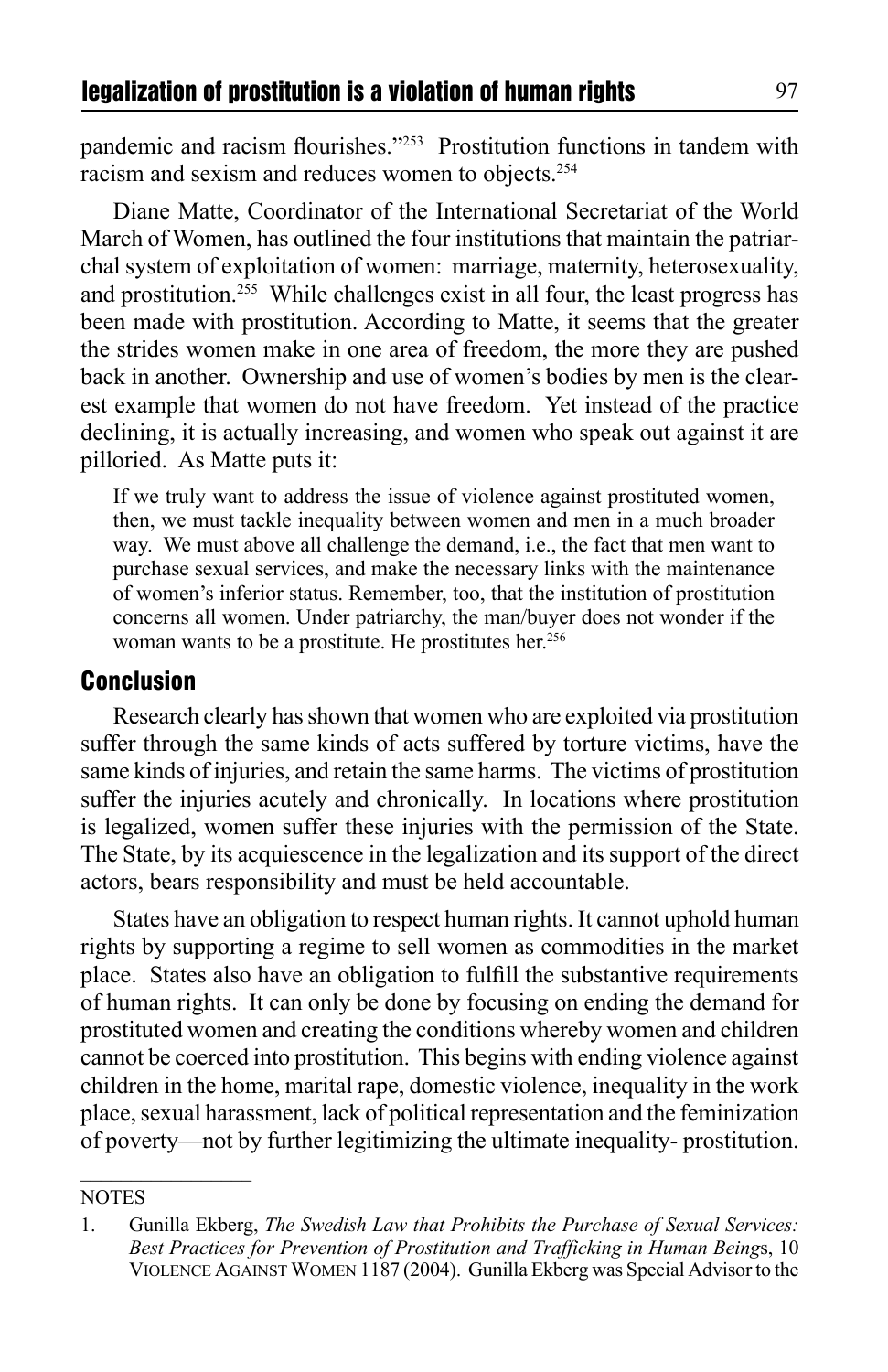Swedish government on human trafficking. In 2005, the United Nations Development Program (UNDP) asked her to evaluate the mandate of the National Rapporteur on Trafficking in Women in Nepal. Since 2007, she has been Co-Executive Director of the Coalition Against Trafficking in Women International, (CATW) an international non-governmental organization.

- 2. U.S. Dept. of Health & Human Services, Admin. for Children & Families, Fact Sheet: Human Trafficking, *available at* http://www.acf.hhs.gov/trafficking/about/fact\_human.html (last visited Sept. 17, 2011).
- 3. *Id.*
- 4. *Twice As Many Men Pay For Sex*, BBC News, Dec. 5, 2005, *at* http://news.bbc. co.uk/2/hi/health/4482970.stm.
- 5. Ekberg, *supra note 1, at 1190.*
- 6. Melissa Farley & Jacqueline Lynne, *Prostitution of Indigenous Women: Sex Inequality and the Colonization of Canada's First Nations Women*, 6 FOURTH WORLD J. 1 (2005), *available at* http://www.cwis.org/fwj/61/prostitution\_of\_indigenous\_women. htm (with registration to the Ctr. of World Indigenous Studies).
- 7. *Myths and Facts About Decriminalization of Prostitution*, Indymedia-Quebec (CMAQ), Oct. 21, 2005, *at* http://www.cmaq.net/node/22571 (last visited SEPT. 17, 2011).
- 8. G.A. res. 34/180, 34 U.N. GAOR Supp. (No. 46) at 193, U.N. Doc. A/34/46, entered into force 3 September 1981.
- 9. Winston P. Nagan & Lucie Atkins, *The International Law of Torture: From Universal Proscription to Effective Application and Enforcement, 14 HARV. HUM. RTS. J. 87* (2001).
- 10. *See generally*, Catherine A. MacKinnon, *Prostitution and Civil Rights,* 1 Mich. J. Gender & L. 13 (1993).
- 11. *Id*. "Women are prostituted precisely in order to be degraded and subjected to cruel and brutal treatment without human limits…"
- 12. Melissa Farley, et al., *Prostitution in Five Countries: Violence and Post-Traumatic Stress Disorder, 8* Feminism and Psychol., Nov. 1998, at 406.
- 13. *Id.* at 406-426.
- 14. *Id.*
- 15. *Infra* Part II, The ad hoc tribunals, notes 130 & 131.
- 16. Posting of Nigerian Women Tortured by Prostitution Ring in Greece, *at* http://tvol. blogspot.com/2005/08/nigerian-women-tortured-by.html (Aug. 15, 2005, 9:30 EST).
- 17. *Id.*
- 18. Farley et al., *supra* note 12, at 406-426.
- 19. Hilary Sunghee Seo, *Prostitution: Reality versus Myth*, KWAU News Magazine, Nov. 29, 2004, *available at* http://web.archive.org/web/20050310164844/http:/ www.women21.or.kr/news/W\_English/W\_News/W\_News\_View.asp?ENID= 13&page=1&Rpos=2.
- 20. Farley & Lynne, *supra* note 6.
- 21. Janice G. Raymond et al., A Comparative Study of Women Trafficked in the. Migration Process: Patterns, Profiles and Health Consequences of SEXUAL EXPLOITATION IN FIVE COUNTRIES (INDONESIA, THE PHILIPPINES, THAILAND, Venezuela and the United States) (2002), *available at* http://action.web.ca/ home/catw/attach/CATW%20Comparative%20Study%202002.pdf.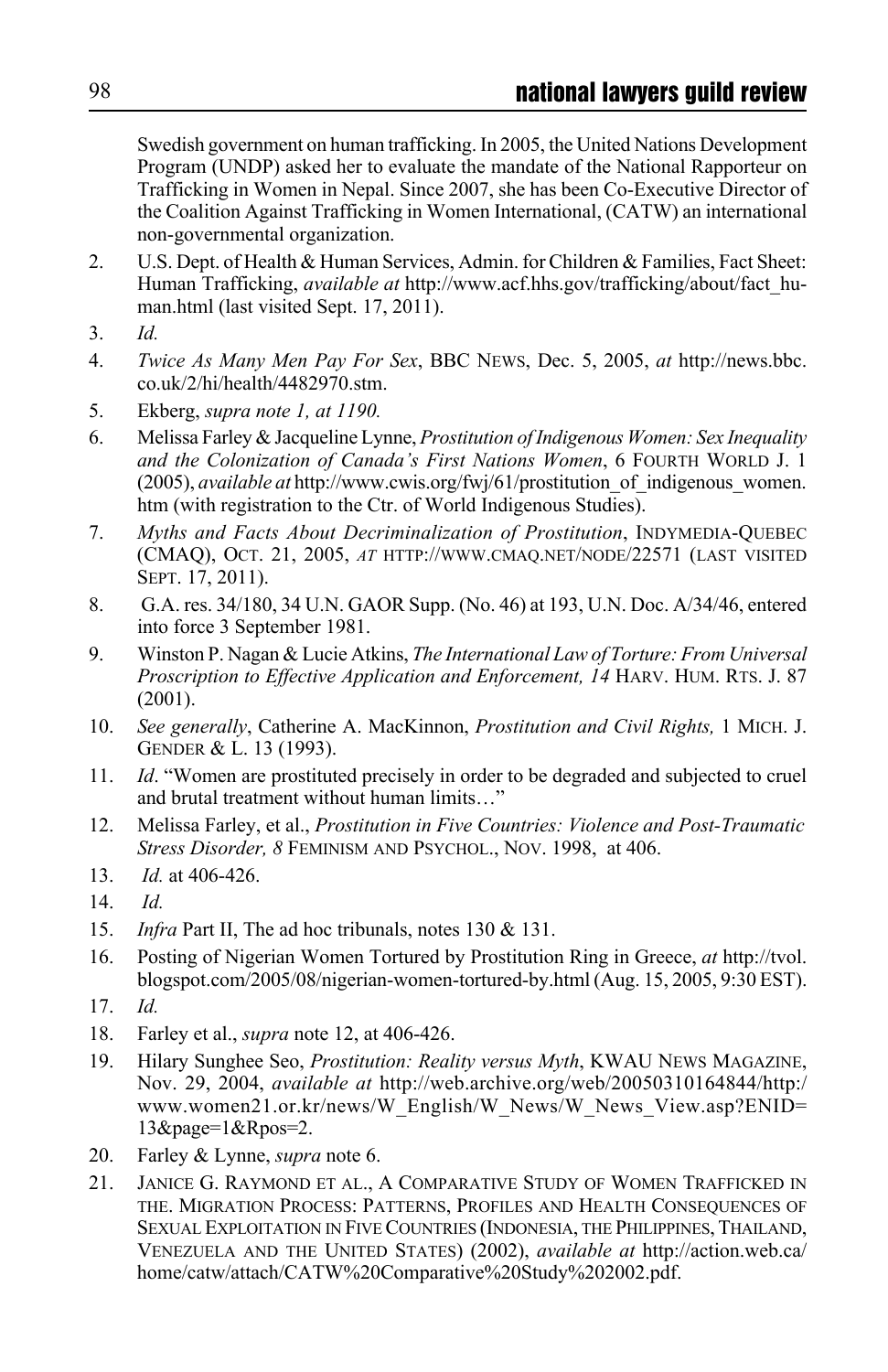- 22. *Id.* at 61.
- 23. *Id.*at 82-84.
- 24. *Id.* at 110*.*
- 25. *Id.* at 140-141.
- 26. *Id.* at 141.
- 27. *Id.* at 168-171.
- 28. *Id.* at 197.
- 29. *Id*.
- 30. *Id.* at 200 (referring to Russian/NIS women, however, higher reports of violence against other women is consistent throughout the U.S. report and other country reports in the study).
- 31. Patricia Hynes & Janice Raymond, *Put in Harm's Way: The Neglected Health Consequences of Sex Trafficking in the United States, in POLICING THE NATIONAL* Body, Sex, Race and Criminalization (Jael Silliman & Anannya Bhatacharjee eds., 2002).
- 32. *See* Farley et al., *supra* note 12, at 406-426.
- 33. *See, e.g.,* Cecilie Hoigard & Livfinstad, Backstreets: Prostitution, Money and Love 132 (1986) ("Regardless of the variations in the type of prostitution, women feel that they have to rent out the most intimate parts of the body to anonymous strangers to use as a hole to jerk off in. The women try to keep themselves as unharmed as possible from this massive invasion by maintaining a distance from the customer."); E. Giobbe, *Prostitution: Buying the Right to Rape, in* Rape and Sexual Assault III: A Research Handbook 143 (A.W. Burgess, ed. 1991) ("I would numb my feelings. I wouldn't even feel like I was in my body. I would actually leave my body and go somewhere else with my thoughts and with my feelings until he got off, and it was over with. I don't know how else to explain it except that it felt like rape. It was rape to me."); J.L. WILLIAMS, SOLD OUT: A RECOVERY GUIDE FOR Prostitutes Anonymous (1991) (available from P.O. Box 3279, North Las Vegas, NV 89036) ("I would just go someplace else mentally as well as emotionally. Soon I just lost track of days at a time. When I was awake, I started feeling 'invisible.' When I would come back home from a call, I used to stand in front of a mirror and pinch myself just to see if I was real. Spending months with people just looking at your body can make you wonder if 'you' exist at all.").
- 34. C.A. Ross, M. Farley, & H.L. Schwartz, *Dissociation Among Women in Prostitution*, in Prostitution, Trafficking, & Traumatic Stress 199 (M. Farley, ed. 2003).
- 35. Farley et al., *supra* note 12, at 406-426.
- 36. *Id.*
- 37. Melissa Farley, *Bad for the Body, Bad for the Heart: Prostitution Harms Women Even if Legalized or Decriminalized,* 10 Violence Against Women, Oct. 2004, at 1087–1125; *see also,* Melissa Farley, et al., *Prostitution and Trafficking in Nine Countries: An Update on Violence and Posttraumatic Stress Disorder,* 2 J. Trauma Prac., Issue 3-4, 33-74 (2003-4).
- 38. *AIDS Stalks Imported Sex Slaves,* South China Morning Post, Nov. 10, 2003.
- 39. *See generally*, Dorchen Leidholdt, *Prostitution and Trafficking in Women: An Intimate Relationship*, J. Trauma Prac., Vol. 2, Issue 3-4, 167-183 (2003-4)(documenting the scope and nature of Europe's sex industry through a scholar's personal travel narrative).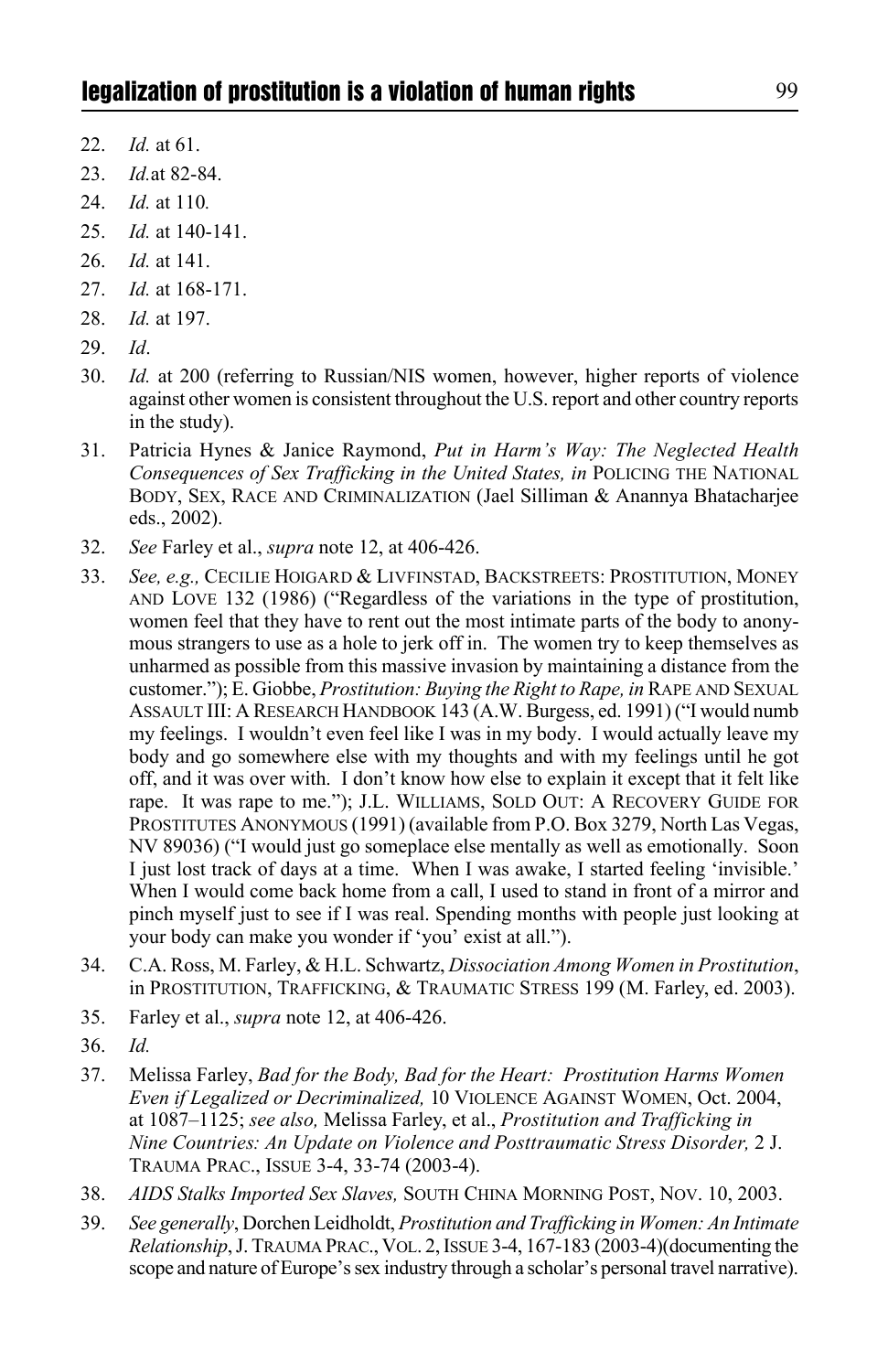- 40. *Id.*
- 41. *E.g*., W. Freed, *From Duty to Despair: Brothel Prostitution in Cambodia*, 2 J. Trauma Prac., Issue 3-4, 133-146 (2003-4)(analyzing the negative impact of sexual exploitation on the perceptions of prostituted Cambodian women and how such perceptions affect their status and life chances).
- 42. *See* Leidholdt, *supra* note 39.
- 43. *Id.*
- 44. *See* Farley, *Bad for the Body, Bad for the Heart, supra note 37.*
- 45. *Id.* at 1101.
- 46. *Id.*
- 47. *Id*. at 1094.
- 48. *Id*. at 1101.
- 49. Kasumi Nakagawa, Sex Workers on the Street: Living with Violence (2005).
- 50. *Id.*
- 51. I. Vanwesenbeeck, et al., *Professional HIV Risk Taking, Levels of Victimization, and Well-Being in Female Prostitutes in the Netherlands*, Archives Sexual Behav., Oct. 1995, Vol. 24, Issue 5, 503-515.
- 52. Claude Jaget, PROSTITUTES, OUR LIFE (1980).
- 53. *Id.* at 75.
- 54. Farley et al., *supra* note 12.
- 55. *Id.*
- 56. Louise Williams, Wives, Mistresses and Matriarchs: Asian Women Today 161 (1998).
- 57. Raymond et al., *supra* note 21, at 66.
- 58. *Id.* at 217.
- 59. Joan Smith, *Why British Men Are Rapists,* The New Statesman (U.K.), Jan. 23, 2006, at 1.
- 60. Farley, *Bad for the Body, supra* note 37, at 1103*.*
- 61. The average age of entry into prostitution is 13–14 years. *See* M.H. Silbert & A.M. Pines, *Victimization of Street Prostitutes*, 7 Victimology 122 (1982); *see also* D. Kelly Weisberg, Children of the Night: A Study of Adolescent PROSTITUTION (1985).
- 62. Mary Jordan, *Shame and Survival*, WASH. POST, reprinted in THE CAMBODIA Daily, December 18-19, 2004.
- 63. *Id.*
- 64. *See* Prostitution, Trafficking and Traumatic Stress (Melissa Farley ed., 2003).
- 65. Report of the U.N. Special Reporter on the Human Rights Aspects of the Victims of Trafficking in Persons, Especially Women and Children, E/CN.4/2006/62 (Feb. 20, 2006) (prepared by Sigma Huda), at para. 40 – 43, *available at* http://www. unhcr.org/refworld/pdfid/48abd53dd.pdf.
- 66. *Sex Work Allowed for Teacher: Anti-Discrimination Commissioner Susan Booth*, Herald Sun (Austl.), Nov. 8, 2005, *at* http://www.scarletalliance.org.au/media/ News Item.2005-11-08.0932.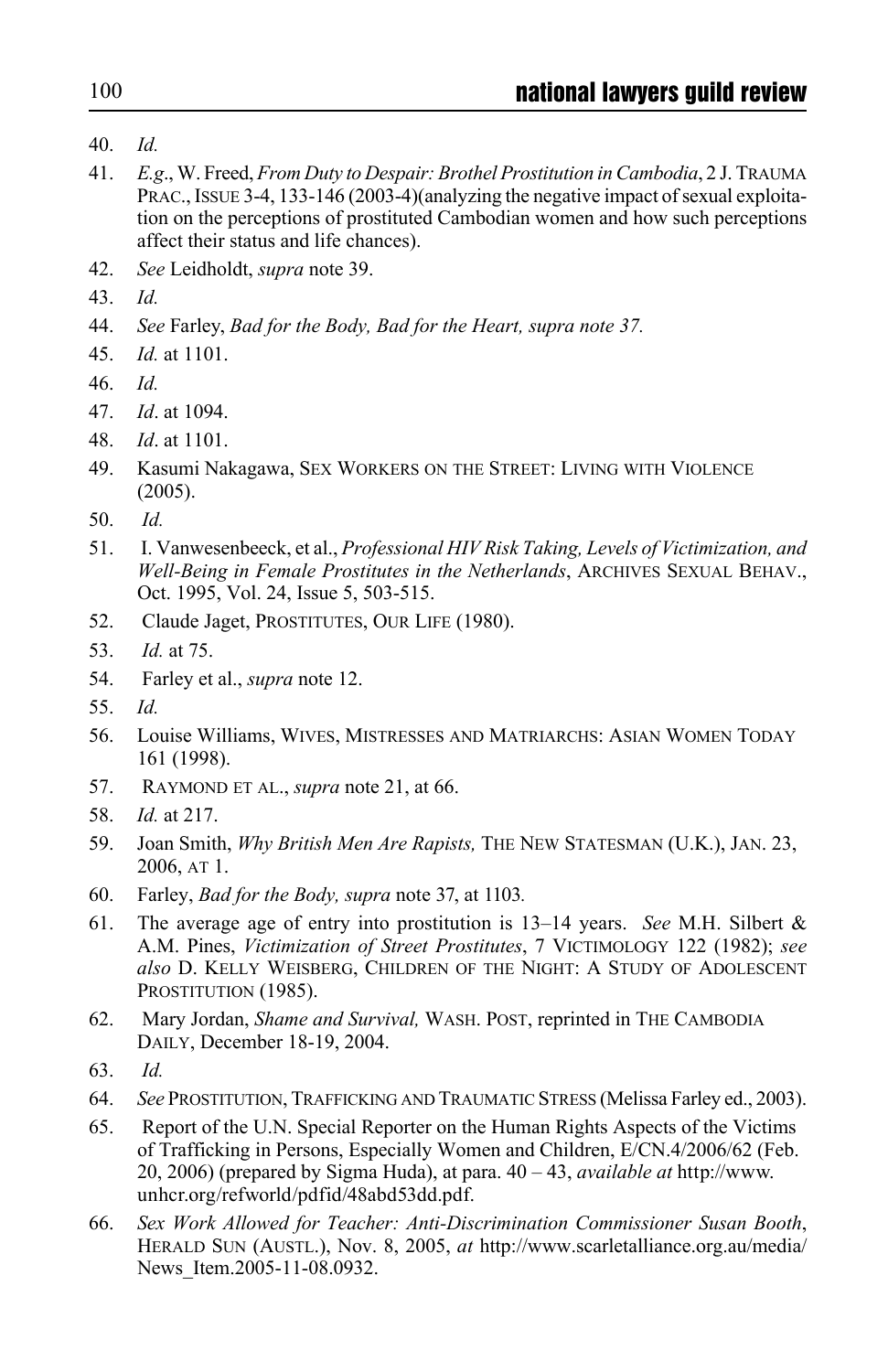# legalization of prostitution is a violation of human rights

- 67. Youngbee Kim, *German's Legalized Prostitution Brought More Exploitation than Emancipation to Women*, Nat'l Human Rights Examiner, May 26, 2010, *available at* http://www.examiner.com/human-rights-in-national/german-s-legalizedprostitution-brought-more-exploitation-than-emancipation-to-women.
- 68. *A consumer guide to prostitutes is a click away*, MSNBC.com, Jan. 20, 2006, *at* http:// www.msnbc.msn.com/id/10879309/ns/technology and science-tech and gadgets/t/ consumer-guide-prostitutes-click-away/.
- 69. *Id.*
- 70. Lara Fergus, *Trafficking in Women for Sexual Exploitation*, AUSTRALIAN CENTRE FOR THE STUDY OF SEXUAL ASSAULT, BRIEFING NO. 5 (2005).
- 71. Farley et al.,, *supra* note 12.
- 72. Janice G. Raymond, *10 Reasons for Not Legalizing Prostitution*, 2 J. Trauma Prac., Vol. 2, Issue 3-4, 315-332 (2003-4); *see also* Prostitution, Trafficking, & Traumatic Stress, *supra* note 64, at 199.
- 73. Raymond, *10 Reasons for Not Legalizing Prostitution*, *supra* note 72, at 317.
- 74. Shelia Jeffreys, Kathy Chambers, & Caroline Spenser, Shadow Report for the CEDAW Committee on Australia From: Coalition Against Trafficking in Women Australia 8 (2005), *available at* http://catwa.org.au/files/images/ Shadow\_Report\_CEDAW.pdf.
- 75. *Id.*at 318.
- 76. *Id.* at 8-9.
- 77. *Id*.
- 78. Marlise Simons, *Amsterdam tries Upscale Fix for Red Light District Crime*, NY Times, Feb. 24, 2008, *at* http://www.nytimes.com/2008/02/24/world/europe/24/ amsterdam.html? r=2&pagewanted=all
- 79. *Id.*
- 80. *Id.*
- 81. Compilation of the Main Legal Instruments and Analytical Reports Dealing with Trafficking in Human Beings at International, Regional and National Levels (G. Testolin, ed. 2001), *at* http://www.coe.int/T/E/human\_rights/Trafficking/3\_ Documents/National\_laws/EG%282002%292VolII\_E.asp#P3088\_223239 (last visited Sept. 17, 2011).
- 82. *Id.*
- 83. *Id.*
- 84. *Id.*
- 85. Kathryn Cullen-Dupont, Human Trafficking 194 (2009).
- 86. *Id.*
- 87. Vednita Carter & Evelina Giobbe, *Duet: Prostitution, Racism and Feminist Discourse*, 10 Hastings Women's L.J. 37, 55 (1999).
- 88. Kelly D. Askin, Women and International Human Rights Law 711 (Askin & Koenig eds., 2000).
- 89. Carter & Giobbe, *supra* note 87, at 50.
- 90. Case C-269/99, Jany et al. v. Staatssecretaris van Justitie, 2001 E.C.R. I-8615 (Eur.).
- 91. *Id.*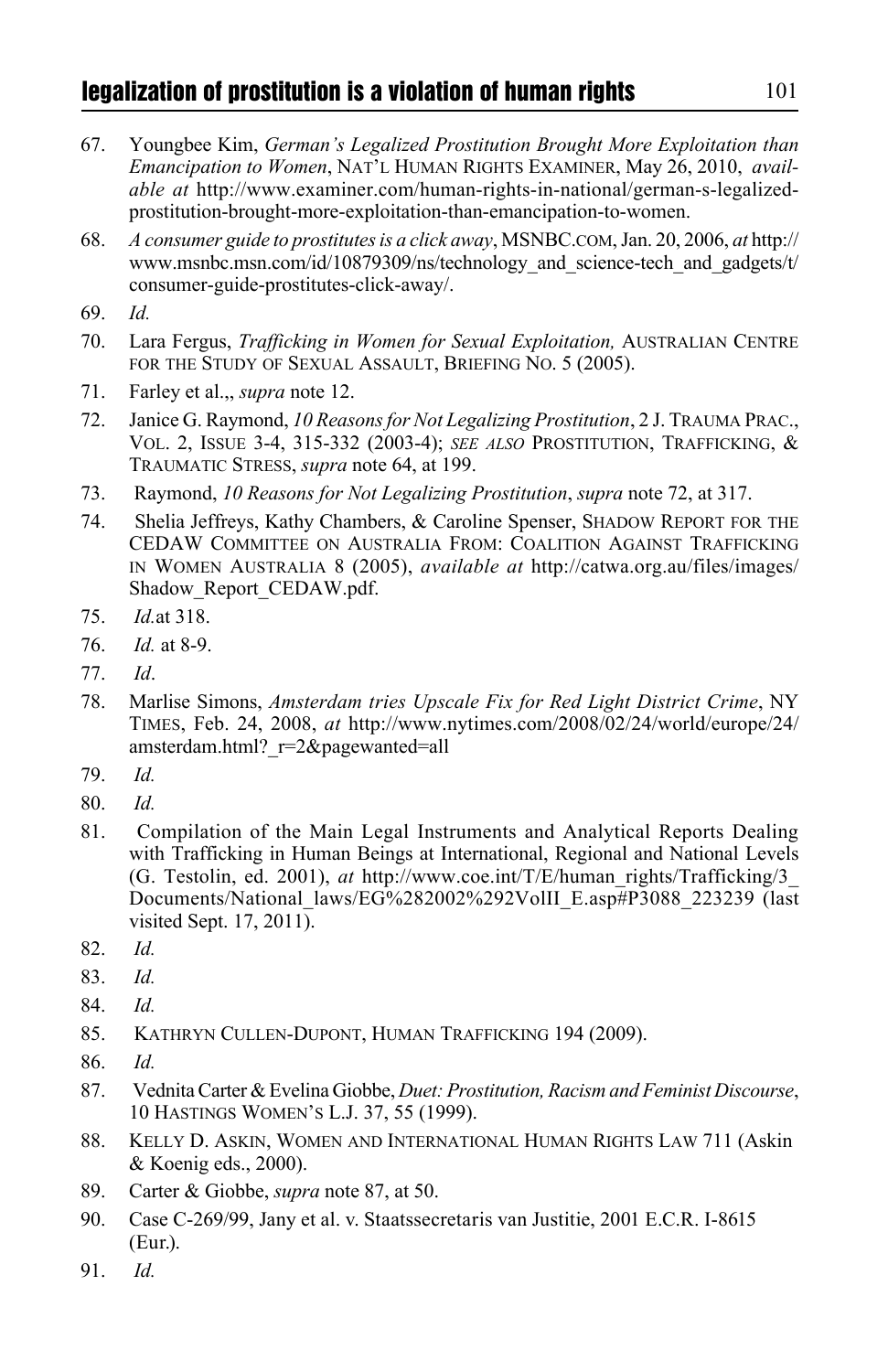- 92. Case C-327/02, Panayotova v. Minister voor Vreemdelingenzaken en Integratie, 2004 E.C.R. I-266. (Eur.) (see Opinion of Advocate General).
- 93. Case C-327/02, Panayotova v. Minister voor Vreemdelingenzaken en Integratie, 2004 E.C.R. I-266. (Eur.) (see Opinion of Advocate General).

- 95. U.N. Protocol to Prevent, Suppress and Punish Trafficking in Persons, Especially Women and Children, *available at* http://www.uncjin.org/Documents/Conventions/ dcatoc/final\_documents\_2/convention\_%20traff\_eng.pdf.
- 96. Convention on the Elimination of All Forms of Discrimination against Women, G.A. res. 34/180, 34 U.N. GAOR Supp. (No. 46) at 193, U.N. Doc. A/34/46, entered into force 3 September 1981 [hereinafter CEDAW/C/NET/3].
- 97. *Id.*
- 98. *Id.* ("It is emphasized, however, that discrimination under the Convention is not restricted to action by or on behalf of Governments (see articles 2(e), 2(f) and 5). For example, under article 2(e) the Convention calls on States parties to take all appropriate measures to eliminate discrimination against women by any person, organization or enterprise. Under general international law and specific human rights covenants, States may also be responsible for private acts if they fail to act with due diligence to prevent violations of rights or to investigate and punish acts of violence, and for providing compensation.")
- 99. *Id.*
- 100. U.N. Gen. Assembly, Vienna Declaration & Programme of Action, June 1993, *available at* http://www.unhchr.ch/huridocda/huridoca.nsf/ (symbol)/a.conf.157.23.en.
- 101. *Id.*
- 102. Slavery Convention art. 1(a), Sept. 25, 1926, 60 L.N.T.S. 253.
- 103. Smith, *supra* note 59.
- 104. *A consumer guide to prostitutes is a click away, supra* note 68.
- 105. Slavery Convention art. 1(c)-(d), Sept. 25, 1926, 60 L.N.T.S. 253.
- 106. *Id.*
- 107. *Id.* Article 7 states that, for the purposes of the Convention:

(a) 'Slavery' means, as defined in the Slavery Convention of 1926, the status or condition of a person over whom any or all of the powers attaching to the right of ownership are exercised, and "slave" means a person in such condition or status; (b) 'A person of servile status' means a person in the condition or status resulting from any of the institutions or practices mentioned in article 1 of this Convention; (c) 'Slave trade' means and includes all acts involved in the capture, acquisition or disposal of a person with intent to reduce him to slavery; all acts involved in the acquisition of a slave with a view to selling or exchanging him; all acts of disposal by sale or exchange of a person acquired with a view to being sold or exchanged; and, in general, every act of trade or transport in slaves by whatever means of conveyance."

108. C29 Forced Labor Convention, 1930 states in Article 2 that "The term forced or compulsory labor shall mean all work or service which is exacted from any person under the menace of any penalty and for which the said person has not offered himself voluntarily." And Article 25 says, "The illegal exaction of forced or compulsory labor shall be punishable as a penal offence, and it shall be an obligation on any Member

<sup>94.</sup> *Jany*, 2001 E.C.R. I-8615 (Eur.).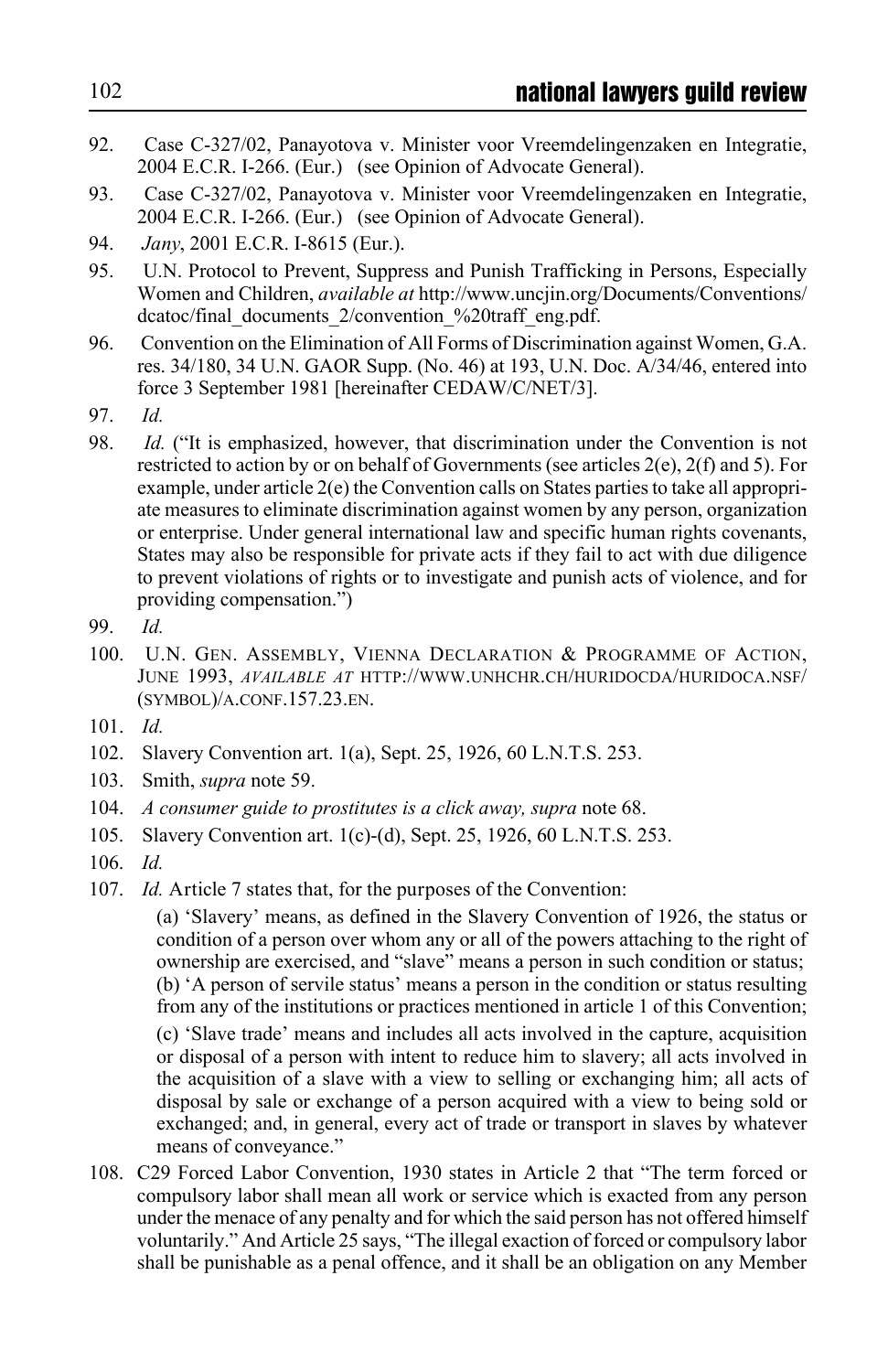ratifying this Convention to ensure that the penalties imposed by law are really adequate and are strictly enforced."

- 109. Nagan & Atkins, *supra* note 9.
- 110. Barbara Rogalla, *Modern Day Torture: Government-Sponsored Neglect of Asylum Seeker Children from the Australian Mandatory Immigration Detention Regime*, 7 J. S. Pac. L. 1 (2003), *available at* http://www.safecom.org.au/rogalla.htm.
- 111. *Lives Blown Apart: Crimes Against Women in Times of Conflict*, Amnesty Int'l, ACT 77/075/2004, Dec. 8, 2004.
- 112. Nagan & Atkins, *supra* note 9.
- 113. Prosecutor v. Anto Furundzija, Case No. IT-95-17/1-T, Judgment (Dec, 10, 1998).
- 114. *Id.*
- 115. Rome Statute of the Int'l Crim. Ct. art. 7(g), July 17, 1998, 2187 U.N.T.S. 90. (entered into force July 1, 2002), *available at* www.icc-cpi.int/NR/rdonlyres/EA9AEFF7- 5752-4F84-BE94-0A655EB30E16/0/Rome\_Statute\_English.pdf.
- 116. Regulation No. 2000/15 On the Establishment of Panels with Exclusive Jurisdiction over Serious Criminal Offenses. (1.3(e)).
- 117. *Id.* at 5.l(g).
- 118. *Id.* at 5.2(d).
- 119. Prosecutor v. Jean-Paul Akayesu, (1996) ICTR-96-4-T, (Rwanda).
- 120. Prosecutor v. Zejnil Delalic, et al., (1998) IT-96-21-T, (Yugo.).
- 121. *Furundzija*, (1998) IT-95-17/1-T, (Yugo).
- 122. *Id.*
- 123. *Id.*
- 124. *Id.*
- 125. *Id.*
- 126. *Id.*
- 127. Joanne Kinslor, *Non-Refoulement and Torture: The Adequacy of Australia's Laws*  and Practices in Safeguarding Asylum-Seekers from Torture, 6 AUSTL. J. HUM. RTS. 2 (2000).
- 128. *Id.*
- 129. Prosecutor v. Dragoljub Kunarac, et al. (2001) IT-96-23/1-T (Yugo.).
- 130. *Id.*
- 131. *Id.*
- 132. *Id.*
- 133. Geneva Convention Relative to the Treatment of Prisoners of War art. 3, Aug. 12, 1949, 6 U.S.T. 3316, 75 U.N.T.S. 135.
- 134. Dragoljub Kunarac, et al. (2001) IT-96-23/1-T (Yugo.), at para. 408.
- 135. *Id*. at para. 456.
- 136. Dragoljub Kunarac, et al. (2001) IT-96-23/1-T (Yugo.), at para. 440.
- 137. *Id*. at para 452.
- 138. *Id*. at para. 464.
- 139. Rogalla, *supra* note 110*.*
- 140. Siliadin v. France, (2005)VII Eur. Ct. H.R. 545.
- 141. *Id.*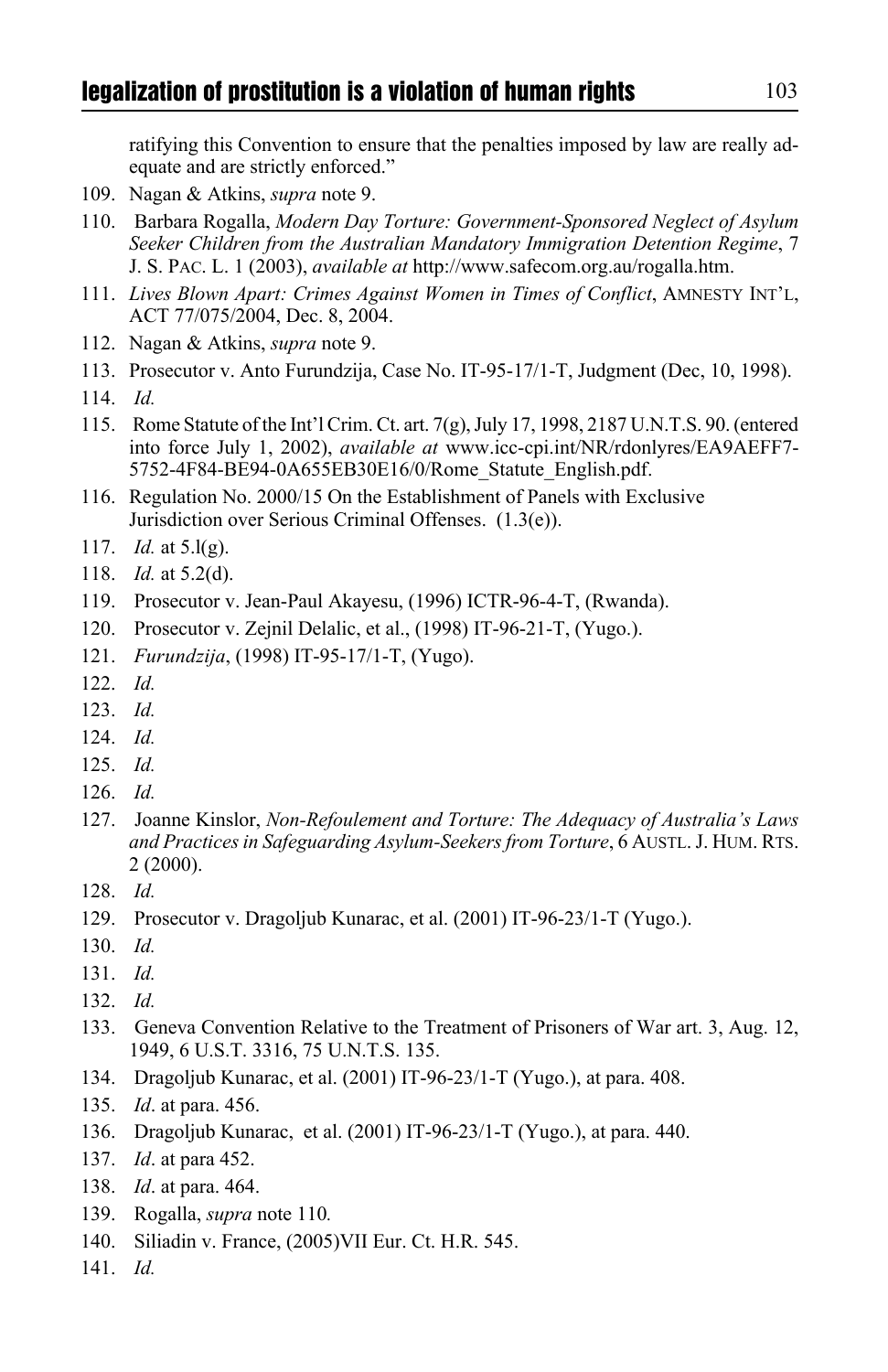- 142. *Id.*
- 143. *Id.*
- 144. Farley et al., *supra* note 12.
- 145. *Siliadin* (2005)VII Eur. Ct. H.R. 545.
- 146. Ortiz v. Gramajo, 886 F. Supp. 162 (D. Mass. 1995).
- 147. Selmouni v. France, [1999] V Eur. Ct. H.R. 1109.
- 148. Aydin v. Turkey (No. 50), 1996-VII Eur. Ct. H.R. 75 (1997).
- 149. *Id.*
- 150. *Id*.
- 151. *Id.* at 81.
- 152. *Id.*
- 153. Kuznetsov v. Ukraine, (2003) ECHR 2098 (Ukr.).
- 154. *Id.*
- 155. Case (28135/95), Magee v. The United Kingdom, (2000) ECHR 215 (U.K.).
- 156. *Id.*
- 157. Rhonda Copelon, *Surfacing Gender: Re-Engraving Crime Against Women in Humanitarian Law*, 5 Hastings Women's L. J. 243, 261 (1994).
- 158. Laskey, Jaggard & Brown v. the United Kingdom. No. 109/1995/615/703-705, Eur. Cmm'n H.R. (1997).
- 159. Y.F. v. Turkey, (2003) application no. 24209/94 (Turk.).
- 160. Hans Danelius, *Protection against torture in Europe and the world, in* The European system for protection of human rights 265-66 (R. St. J. Macdonald, F. Matscher, H. Petzold eds.,1993).
- 161. *Id.*
- 162. *See, 100 Countries and Their Prostitution Policies*, Procon.org, *at* http://prostitution.procon.org/view.resource.php?resourceID=000772.
- 163. *Id.*
- 164. Raymond et al., *supra* note 21; *see also,* Prostitution, Trafficking and Traumatic Stress, *supra* note 64.
- 165. In the author's opinion, the state has become the pimp.
- 166. Kadic v. Karadzic, 70 F. 3d 232 (2d Cir. 1995).
- 167. Ortiz v. Gramajo, 886 F. Supp. 162 (D. Mass. 1995).
- 168. *Furundzija*, (1998) IT-95-17/1-T, (Yugo), at para. 206.
- 169. *Id*. at para. 235.
- 170. *Id.* at para. 236.
- 171. HLR v. France, (1997) 26 EHRR 29.
- 172. Letter from Chong Kim, an Asian/American survivor of human trafficking, to author (Nov. 21, 2005) (on file with author, used with consent).
- 173. Concluding Observations of the Committee on the Elimination of Discrimination Against Women: Nepal. 01/07/99. A/54/38, rev.1, paras.117-160. (Concluding Observations/Comments).
- 174. Concluding Observations of the Committee on the Elimination of Discrimination Against Women: Cuba. 19/06/2000. A/55/38, paras 244-277. (Concluding Observations/Comments).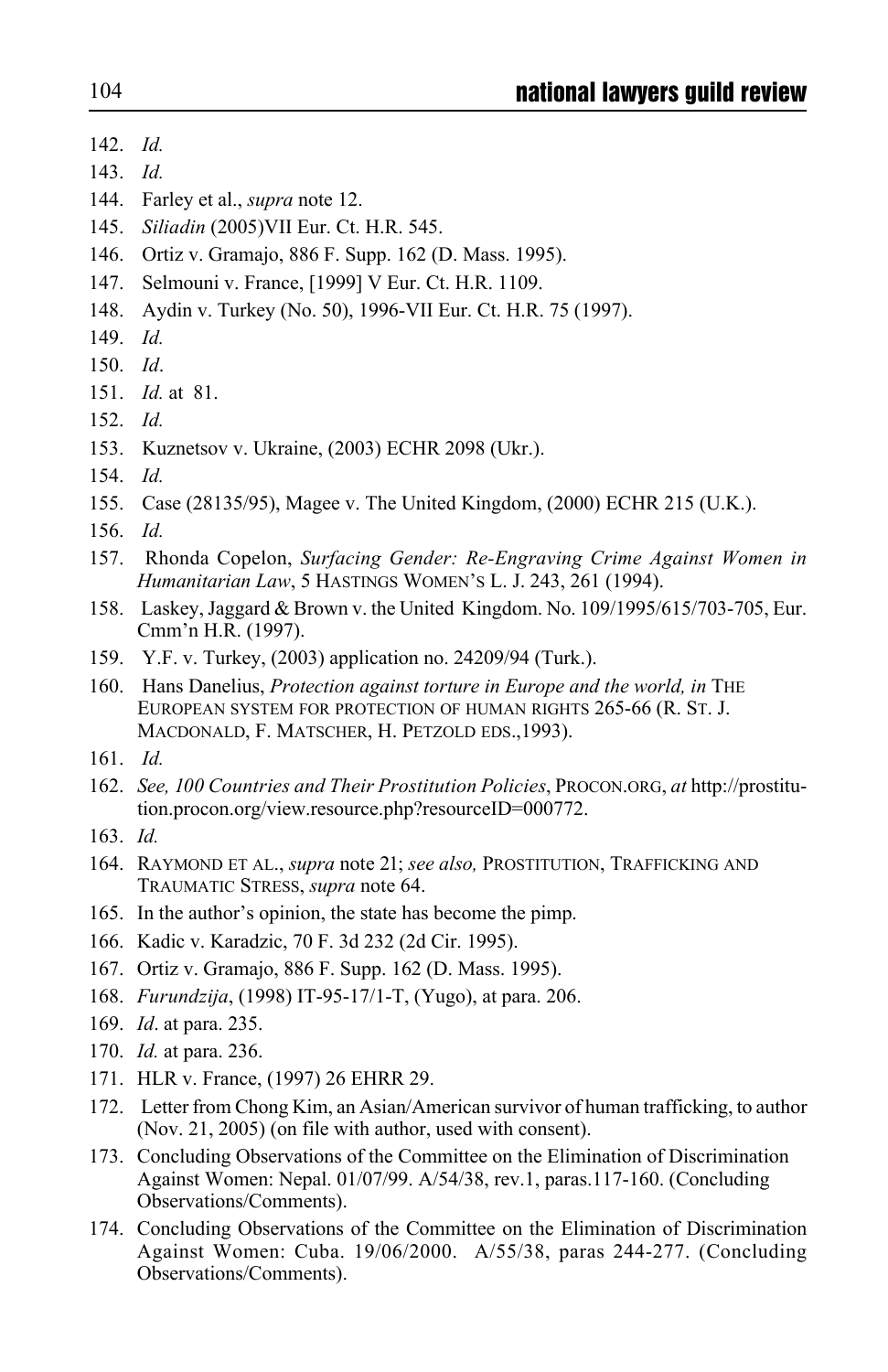- 175. *Id.*
- 176. Concluding Observations of the Committee on the Elimination of Discrimination Against Women: Netherlands. 31/07/2001. A/56/38, paras.185-231.
- 177. Virada Somswasdi, President, Foundation for Women, Law and Rural Development, lecture at Cornell Law School: Legalization of Prostitution: A Challenge to Feminism and Societal Conscience (Mar. 9, 2004).
- 178. Concluding Observations of the Committee on the Elimination of Discrimination Against Women : Thailand. 02/02/99. A/ 54/38,paras. 213-250 (Concluding Observations/Comments).
- 179. Concluding Observations of the Committee on the Elimination of Discrimination Against Women : Israel. 12/08/97. A/52/38Rev.1,Part II paras 132-183 (Concluding Observations/Comments).
- 180. Concluding Observations of the Committee on the Elimination of Discrimination Against Women : Finland. 02/02/2001. A/56/38, paras 279-311. (Concluding Observations/Comments).
- 181. Concluding Observations of the Committee on the Elimination of Discrimination Against Women : Finland. 02/02/2001. A/56/38, paras 279-311. (Concluding Observations/Comments).
- 182. Melissa Farley, *Prostitution Research and Education*, (February 15, 2000) (unpublished manuscript on file with author).
- 183. *Id.*
- 184. *Id.*
- 185. *Id.*
- 186. J. White & M. Koss, *Adolescent Sexual Aggression Within Heterosexual Relationships: Prevalent Characteristics, and Causes*, in The Juvenile Sex Offender (H.E. Barbaree, W.L. Marshall & D. R. Laws, eds., 1993).
- 187. Concluding Observations of the Committee on the Elimination of Discrimination Against Women: Finland. 31/05/95. A/50/38, paras 346-397. (Concluding Observations/Comments).
- 188. Concluding Observations of the Committee on the Elimination of Discrimination Against Women: Czech Republic. 14/05/98. A/53/38, paras 167-207.(Concluding Observations/Comments).
- 189. Concluding Observations of the Committee on the Elimination of Discrimination Against Women: India. 01/02/2000. A/55/38, paras.30-90. (Concluding Observations/ Comments).
- 190. Concluding Observations of the Committee on the Elimination of Discrimination Against Women: Guyana. 31/07/2001. A/56/38,paras.145-184. (Concluding Observations/Comments).
- 191. The Sex Sector: The Economic and Social Bases of Prostitution in Southeast Asia 177 (Lin Lean Lim, ed. 1998).
- 192. Concluding Observations of the Committee on the Elimination of Discrimination Against Women: Finland. 31/05/95. A/50/38, paras 347-397. (Concluding Observations/Comments).
- 193. Committee on the Elimination of Discrimination against Women Fiji. 07/05/2002. A/57/38 (Part I), paras 24-70. (Concluding Observations/Comments).
- 194. Concluding observations of the Committee on the Elimination of Discrimination against Women: Czech Republic. 14/05/98. A/53/38, paras.167-207. (Concluding Observations/Comments).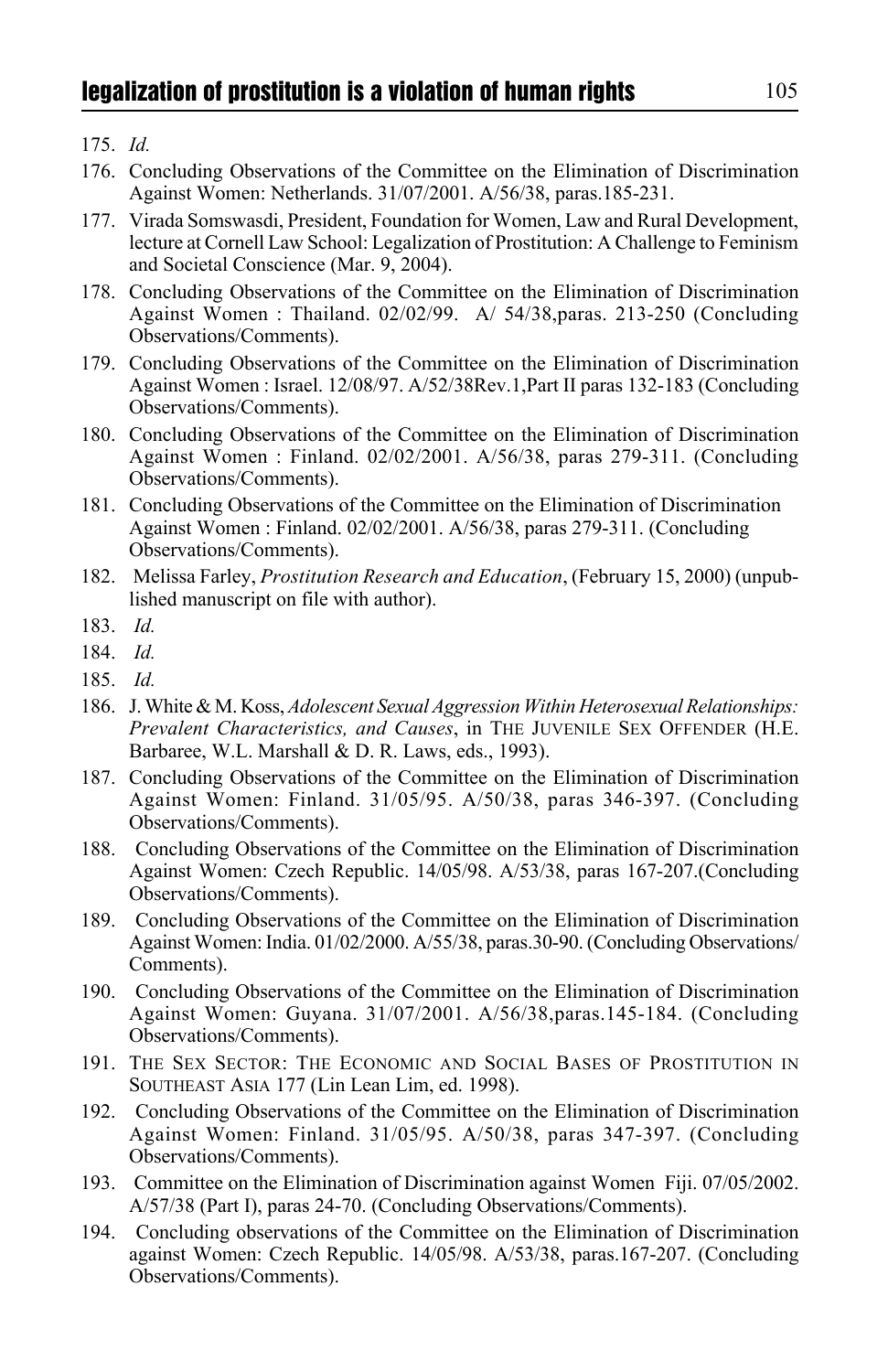- 195 Concluding Observations of the Committee on the Elimination of Discrimination Against Women: Cuba. 09/05/96. A/ 51/38, paras 197-228 (Concluding Observations/ Comments).
- 196. *Id.*
- 197. *Id.*
- 198. CEDAW/C/NET/3, *supra note 106.*
- 199. Shadow Report for the CEDAW Committee on Australia From: Coalition Against Trafficking in Women Australia, *supra* note 74.
- 200. Office of the High Comm'n For Human Rts., Fact Sheet No.23, Harmful Traditional Practices Affecting the Health of Women and Children, *at* http://www. ohchr.org/Documents/Publications/FactSheet23en.pdf (last visited Sept. 17, 2011).
- 201. *Id.*
- 202. *Id.*
- 203. Shannon Bell, Reading, Writing, and Rewriting the Prostitute Body (1994).
- 204. Gerda Lerner, The Creation of Patriarchy (1986).
- 205. Julianna Howell, *St. Kilda Street Prostitution: An Example of Gender Biased Discourse and Ideology Framing the Prostitution Debate* (2001) (unpublished Honours thesis, University of Melbourne).
- 206. *Id.*
- 207. Virada Somswagsdi, Chairman, Women Studies Chaingmai University in Thailand, Keynote Address at Cornell Law School: Legalization of Prostitution: A Challenge to Feminism and Societal Conscience. (March 9, 2004).
- 208. Kathleen Barry, Female Sexual Slavery, (1979).
- 209. Female genital mutilation (FGM) is any procedure or set of procedures that intentionally alter or injure female genital organs for non-medical reasons. *See* World Health Org., Fact Sheet: Female genital mutilation, February 2010, *at* http://www.who.int/ mediacentre/factsheets/fs241/en/ (last visited Sept. 17, 2011).
- 210. Efua Dorkenoo, Cutting the Rose: Female Genital Mutilation: The PRACTICE AND ITS PREVENTION (1994).
- 211. David Elder, *A Guide to Best Practice, Occupational Health and Safety in the Australian Sex Industry*, *at* http://www.scarletalliance.org.au/library/bestpractise.
- 212. *Id.*
- 213. Shadow Report for the CEDAW Committee on Australia From: Coalition Against Trafficking in Women Australia, *supra* note 74, at 11.
- 214. Elder, *supra* note 211.
- 215. *Resourcing Health and Education in the Sex Industry, Tips for Novices, that is, workers who are new to the sex industry, at* http://sexworker.org.au/Portals/0/documents/TipsForNovices.pdf (last visited Sept. 17, 2011).
- 216. Email from Sheila Jeffries, Professor of Political Science at the University of Australian in Melbourne (August 25, 2006, 3:15:22 CST) (on file with author).
- 217. *Resourcing Health & Education in the Sex Industry*, *supra* note 225.
- 218. Sex Sector, *supra* note 191.
- 219. Barry, *supra* note 208.
- 220. *Touching Base, at* http://www.touchingbase.org/about.html.
- 221. Author was present during these discussions.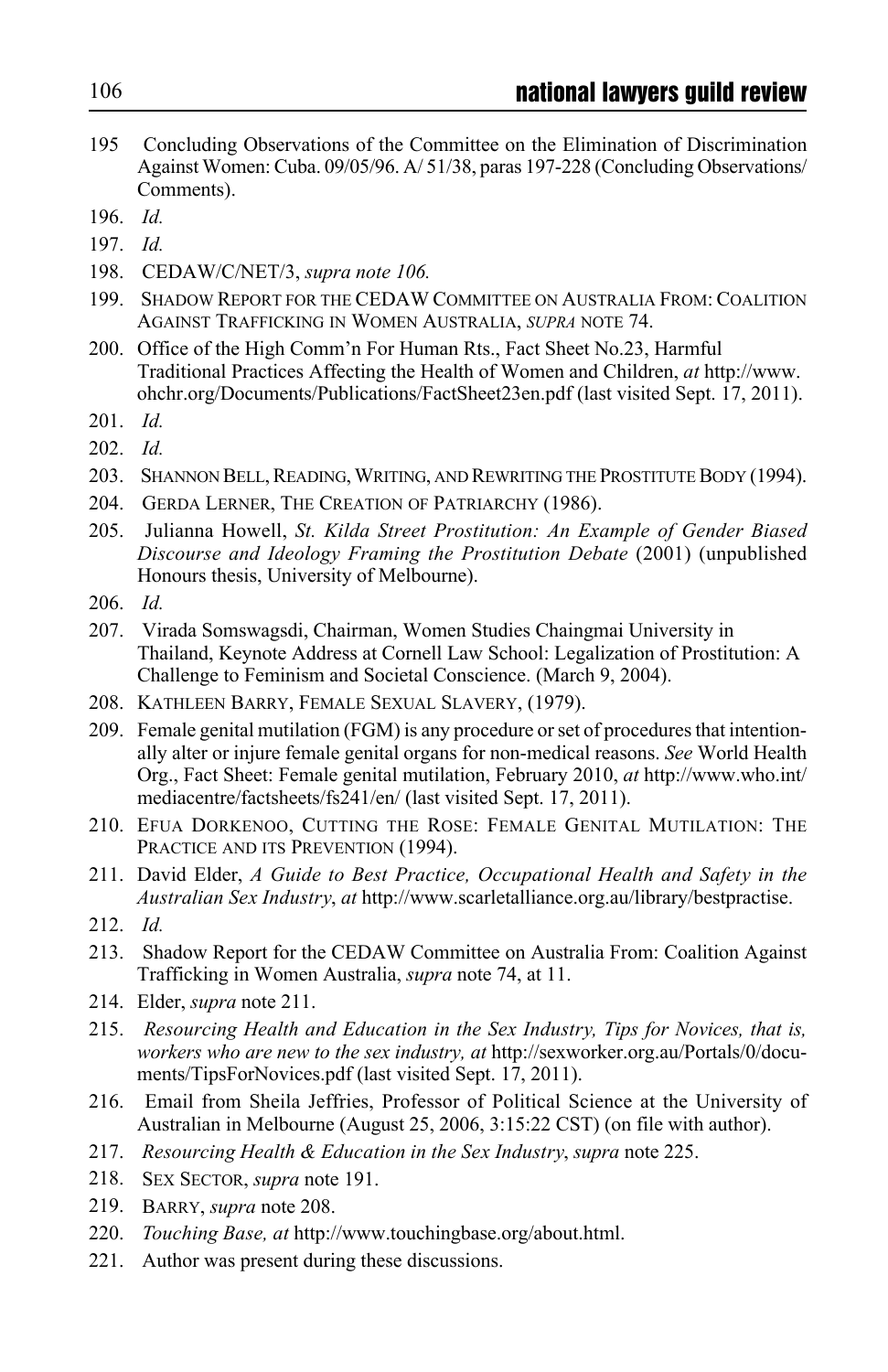- 222. At least two stories have circulated from Germany and New Zealand that women on unemployment were told they must apply at brothels. This has not yet been verified. But with the reasoning in the school teacher case, it surely won't be far behind.
- 223. Farley, *Bad for the Body, Bad for the Heart*, *supra* note 37, at 1110.
- 224. *WHO Urges Decriminalization of Prostitution,* Deutsche Presse–Agentur, Aug. 13, 2001.
- 225. Author was present during these discussions.
- 226. Linda Slobodian, *MPs at Odds Over Legalizing Prostitution*, Calgary Herald, Oct. 11, 2005, *available at http://www.canada.com/calgary/calgaryherald/soundoff/story.html?id=28b75ce8-d331-4b75-8f7c-564e02bef5cf.*
- 227. Melissa Farley, *The Real Harms of Prostitution*, MERCATOR, Oct. 18, 2010, *available at* http://www.mercatornet.com/articles/view/the\_real\_harms\_of\_prostitution.
- 228. Brenda Zurita, *Prostitution is Not a Profession, It's exploitation,* Concerned Women for American (CWFA), December 14, 2005, *at* http://www.cwfa.org/articles/9691/ BLI/family/index.htm.
- 229. *Canada Considers Further Legalizing Prostitution While Amsterdam Mayor Admits Legalization's Failure,* Life Site News, Oct. 5, 2005, *available at* http:// www.lifesitenews.com/news/archive/ldn/2005/oct/05100508.
- 230. Concluding Observations of the Committee on the Elimination of Discrimination Against Women: Norway. 31/05/95. A/50/38, paras. 452-495. (Concluding Observations/ Comments).
- 231. *Id*. at para. 469.
- 232. *Id*. at para 47.
- 233. Melissa Farley, *Prostitution is Sexual Violence*, Psychiatric Times, Oct. 2004, *available at* http://www.psychiatrictimes.com/sexual-offenses/content/ article/10168/48311.
- 234. *See generally* Raymond et al., *supra* note 21; *see also* Prostitution, Trafficking and Traumatic Stress, *supra* note 64.
- 235. Ekberg, *supra* note 1.
- 236. S*ee* Concluding Observations, Norway, *supra* note 230.
- 237. *See* Smith, *supra* note 59.
- 238. *See* Farley, *The Real Harms of Prostitution*, *supra* note 227.
- 239. *See Smith, supra* note 59*.*
- 240. Concluding Observations of the Committee on the Elimination of Discrimination Against Women: Guyana. 31/07/2001. A/56/38, paras. 145-184. (Concluding Observations/Comments); Committee on the Elimination of Discrimination against Women: Fiji. 07/05/2002. A/57/38 (Part I) (Concluding Observations/Comments). Concluding Observations of the Committee on the Elimination of Discrimination Against Women: Cuba. 09/05/96. A/51/38, paras 197-228 (Concluding Observations/ Comments).
- 241. Concluding Observations of the Committee on the Elimination of Discrimination Against Women: Sweden. 31/07/2001. A/56/38, paras 319-360.(Concluding Observations/Comments).
- 242. Helen Ward & Sophie Day, *Sex Work in Context*, in Sex Work, Mobility and HEALTH IN EUROPE (Helen Ward & Sophie Day eds., 2004).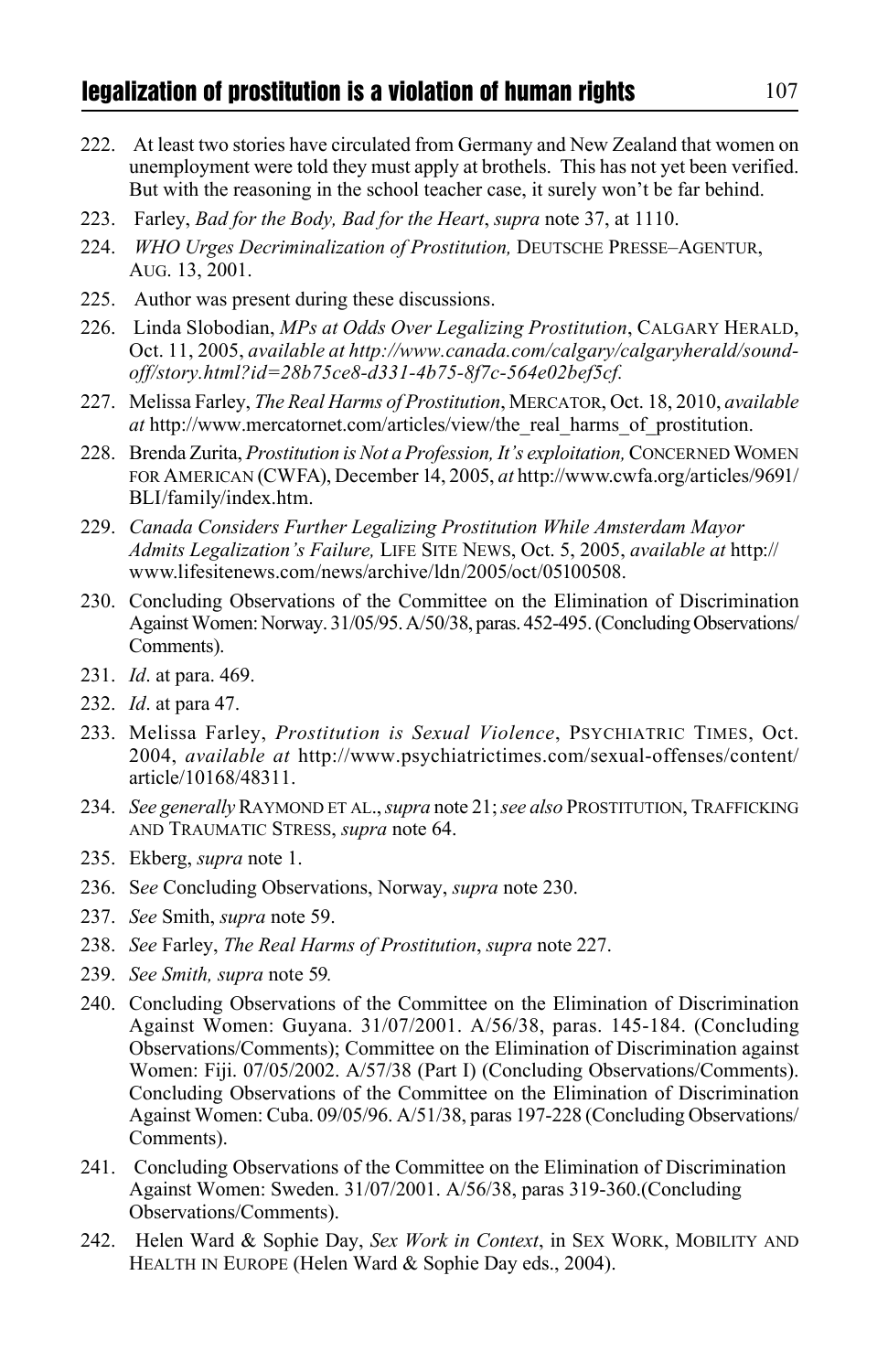- 243. Janice Raymond, *Trafficking, Prostitution and the Sex Industry: The Nordic Legal Model* (Jul. 21, 2010), *at* http://www.wunrn.com/news/2010/07\_10/07\_26\_10/072610\_ sweden.htm (last visited Dec. 7, 2010).
- 244. *Id.*
- 245. *Id.*
- 246. *Id.*
- 247. *Id.*
- 249. *See* Smith, *supra* note 59.
- 250. *Id.*
- 251. *Id.*
- 252. S*ee* Concluding Observations, Norway, *supra* note 230.
- 253. Carter and Giobbe, *supra* note 87.
- 254. *Id.* at 54.
- 255. *Id*. at 38

j

- 256. Diane Matte, Coordinator of the International Secretariat of the World March of Women, Speech to the Subcommittee: Solicitation Laws of the Standing Committee On Justice (March 16, 2005).
- 257. Diane Matte, *Decriminalizing Prostitution Will Not Improve the Security of Prostituted Women,* Sisyphe, Apr. 11, 2005, *available at* http://sisyphe.org/spip.php?article1734 (last visited Dec. 7, 2010).

### $00000$

# Does your library have *National Lawyers Guild Review?*

About two hundred law school and county law libraries do. If yours does not, take this copy with you and request that your library subscribe to *National Lawyers Guild Review*, now in its 71st year. Issued quarterly. Library subscription rate \$75.00 per year, ISSN 0017-5390. You may order through the library's subscription agent or directly from: **National Lawyers Guild Review***,*  132 Nassau Street, Room 922, New York NY 10038.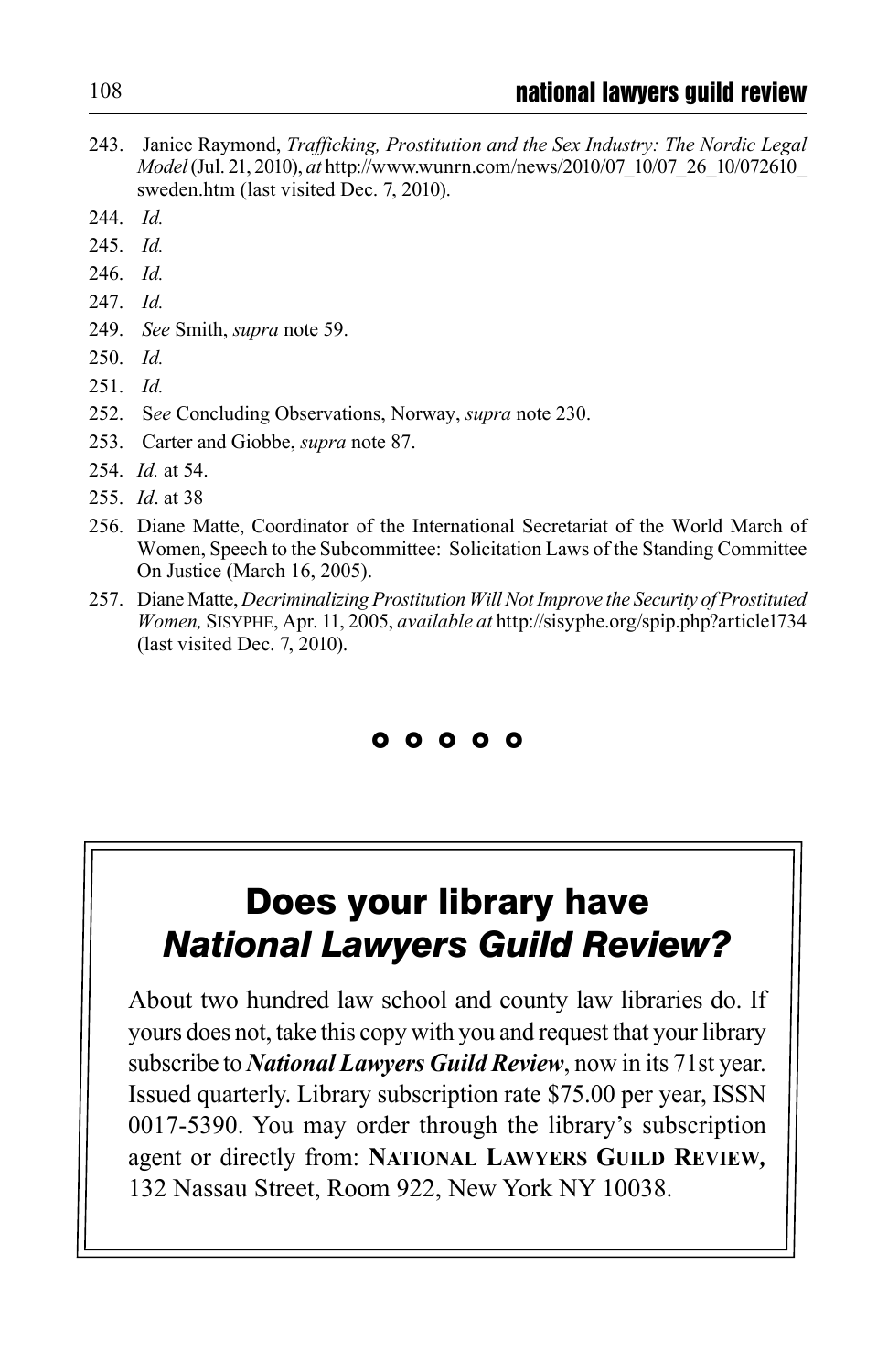### Andrew Strom

## Boeing and the NLRB— A Sixty-Four Year-old **TIME BOMB EXPLODES**

When Congress enacted the Taft-Hartley Act in 1947, it carved out a giant exception to the principle embodied in the National Labor Relations Act (NLRA) that the federal government would have exclusive authority to regulate private sector labor relations.1 Congress allowed each state to decide for itself whether to outlaw provisions in collective bargaining agreements that require workers to pay their fair share of the costs incurred by the union in providing representation.<sup>2</sup> Twenty-two states, first in the south, then in the plains states and mountain west, have adopted what are misleadingly called "Right-to-Work" laws.3

Senator Wayne Morse predicted during the debates on the Taft-Hartley amendments what would happen if Congress allowed this exception to the uniform national labor policy: "Soon employers who are bound by the National Labor Relations Board will find themselves at a competitive disadvantage with employers operating in antilabor States which give to their employees the competitive advantage of antiunion-shop legislation with its resulting low wages and cheap labor."<sup>4</sup> Now, sixty-four years later, a pending complaint issued by the National Labor Relations Board's General Counsel against the Boeing Company illustrates the difficulty of enforcing national labor policy in a country where twenty-two states maintain laws that are at odds with the basic theory of the NLRA.

On April 20, 2011, the NLRB's General Counsel issued a complaint against Boeing, accusing it of violating the NLRA when it "decided to transfer its second 787 Dreamliner production line of three planes per month" from its unionized Washington State facilities to a non-union site in North Charleston, South Carolina. In making this accusation, the complaint relied in part on a quote from Boeing's CEO that the decision to locate the work in South Carolina was due to "strikes happening every three to four years in Puget Sound." As a remedy, the General Counsel is seeking an order requiring Boeing to operate its second line of 787 Dreamliner aircraft assembly production in Washington State.

Andrew Strom has been representing unions for the past 18 years. The views expressed herein are his own and do not necessarily represent those of any union or other labor organization he has represented. He can be reached at astrom@seiu32bj.org.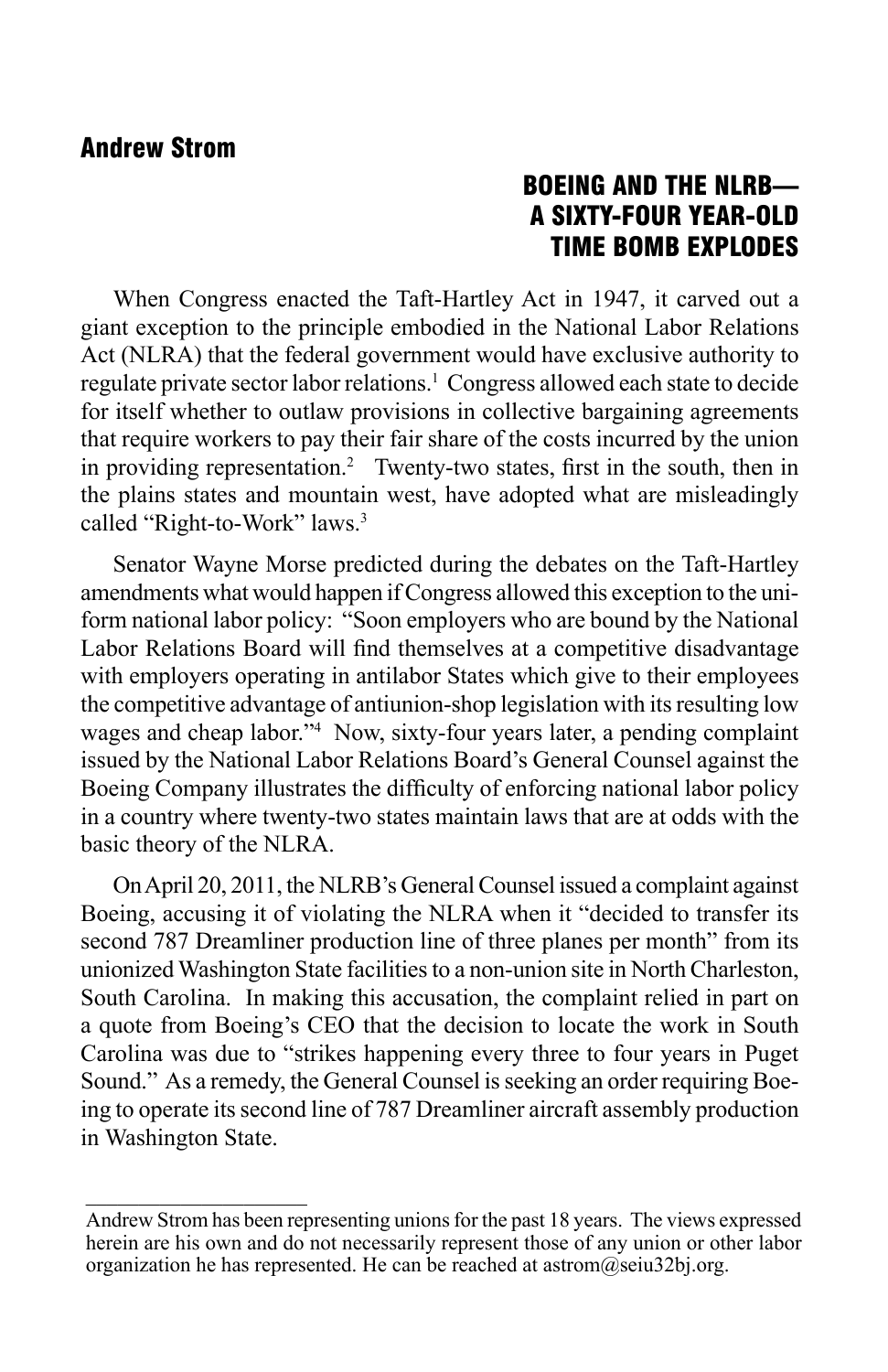While the NLRB issues over  $1,000$  complaints per year,<sup>5</sup> few of which attract news coverage, this complaint set off a firestorm. The Republican establishment and the business lobby issued a barrage of press releases describing this action as "dangerous" and "chilling." Utah Senator Orrin Hatch took to the floor of the Senate to issue a lengthy tirade expressing outrage that a government official would dare to question "how a private company is permitted to do business."6 Every single Republican member of the Senate Health Education Labor and Pensions committee signed a letter to the NLRB's General Counsel, Lafe Solomon, questioning "the legal reasoning and motive behind the complaint." The letter went on to express concern "about the chilling effect that your action may have on business decisions across the country."7

Republican House members quickly introduced a bill, H.R. 2587, that would bar the Board from ever ordering any employer "to restore or reinstate any work, product, production line, or equipment, to rescind any relocation, transfer, subcontracting, outsourcing, or other change regarding the location, entity, or employer who shall be engaged in production or other business operations, or to require any employer to make an initial or additional investment at a particular plant, facility or location." Every single Republican on the House Education and Workforce Committee voted in favor of the bill.

In addition, the House Oversight and Government Reform Committee sent Solomon an unprecedented subpoena seeking all documents in the Board's possession referring or relating to Boeing in order to get the "complete facts" about his office's decision-making process.<sup>8</sup> In an equally unprecedented move, sixteen state attorneys general filed an amicus brief on Boeing's behalf urging the administrative law judge to dismiss the complaint because the General Counsel's theory "will harm the ability of every State … to attract businesses and promote job growth."9 Notably, the brief did not cite a single case or refer to any empirical data.

There are undoubtedly many different reasons why this complaint—the first step in a multi-tiered administrative process<sup>10</sup>—has generated so much controversy. Surely one reason is that Boeing has an especially skilled public relations and lobbying apparatus at its disposal. But that is not the whole story.

Another part of the answer is that the NLRA is generally so toothless that it is almost shocking for the NLRB to seek a remedy that actually has the potential to impose meaningful costs on an employer.<sup>11</sup> Bear in mind that in the typical case, even when an employer commits especially flagrant violations of the Act, for instance by threatening workers that they will be fired if they attempt to unionize or by spying on the workers' off-site union meeting, the traditional remedy is simply a cease-and-desist order and a requirement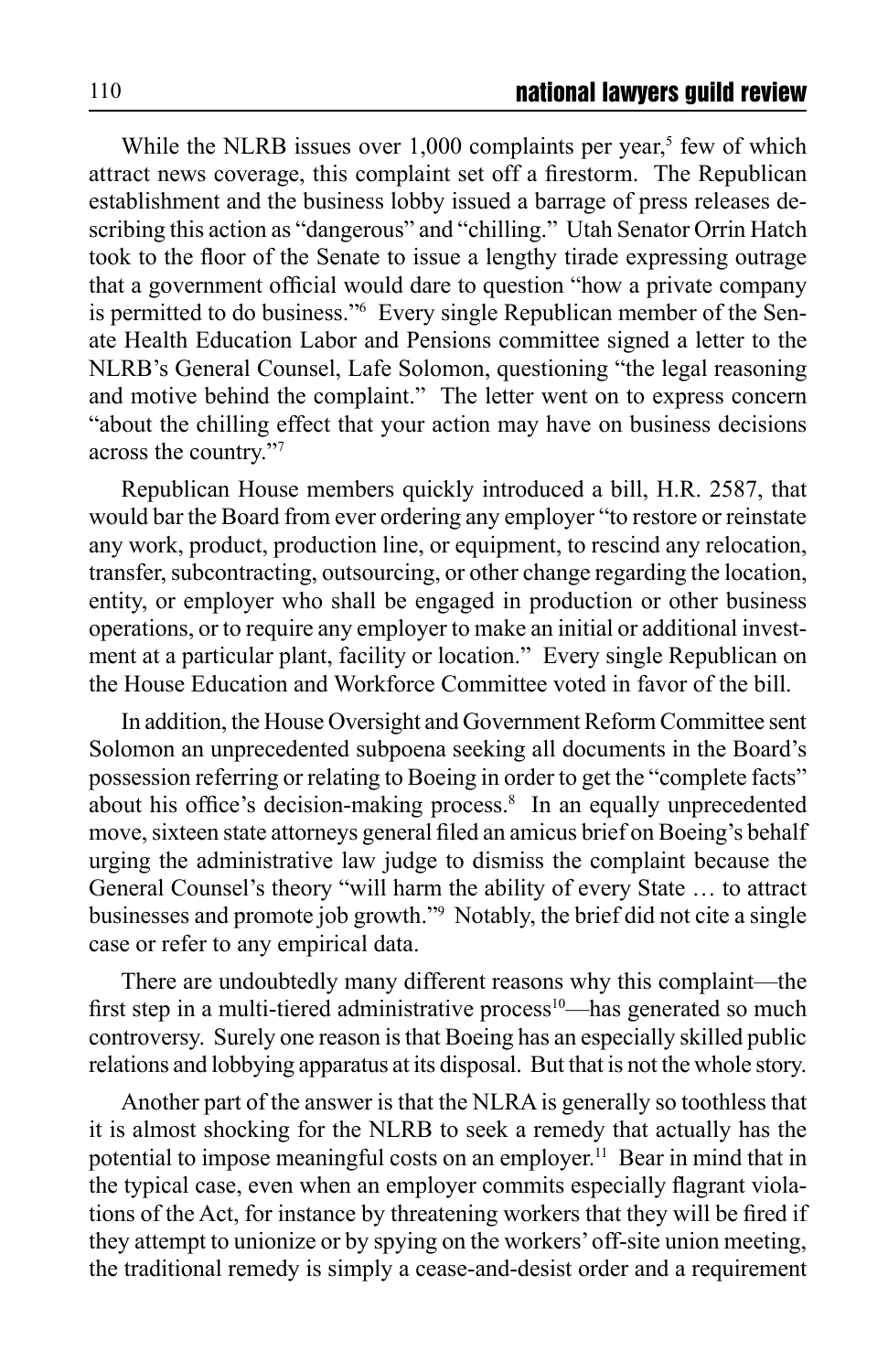that the employer post a notice in the workplace informing workers of their rights. It's hard to imagine another legal regime where the consequences for violating the law are simply a promise not to do it again.

The Boeing complaint is also significant because it highlights the tension between the policies underlying the NLRA and the reigning ideology in many of the so-called red states. Among the findings and policies set out in Section 1 of the NLRA is that "[t]he inequality of bargaining power between employees who do not possess full freedom of association or actual liberty of contract and employers who are organized in the corporate or other forms of ownership association . . . tends to aggravate recurrent business depressions by depressing wage rates and the purchasing power of wage earners in industry."12 Congress further declared it to be the policy of the United States to "encourag[e] the practice and procedure of collective bargaining."<sup>13</sup>

Contrast that policy with statements found on the state government websites of states that have Right to be a Parasite laws. For instance, Oklahoma tries to entice employers to relocate there as follows: "Oklahoma —a Rightto-Work state—offers relocating and expanding businesses an abundant, available workforce throughout the state, with labor costs that are among the lowest in the nation."<sup>14</sup> The same website contains a chart demonstrating that the median hourly wage for twenty-one different occupations is lower in Oklahoma than in six other states. 15 Similarly, South Carolina attempts to lure employers to relocate there with the assurance that "as a right-to-work state, South Carolina's workforce has one of the lowest unionization rates and lowest work stoppage rates in the nation."16 Likewise, the Mississippi Development Authority touts its state's "business climate" by pointing out that Mississippi's rate of union membership is less than half the national average.<sup>17</sup>

Moreover, Republican politicians have made clear that when they refer to their states as "Right-to-Work" states, they are using that as shorthand for being openly anti-union. Tennessee Senator Lamar Alexander made this abundantly clear in an op-ed he wrote in the *Wall Street Journal* earlier this year,<sup>18</sup> in which he argued that Right to be a Parasite<sup>19</sup> laws are necessary to keep jobs from fleeing overseas and pointed out that Nissan, Volkswagen, Honda, Toyota, BMW, Kia, Mercedes-Benz, and Hyundai had all chosen to locate plants in Right to be a Parasite states. But, in the same article, Alexander stated that when General Motors "sought greener pastures in a right-to-work state, its 'partnership' with the United Auto Workers could not compete."20 In other words, according to Alexander, the difference between Nissan and GM had nothing to do with Tennessee's law governing union security agreements, but instead was simply that Nissan was non-union and GM was unionized.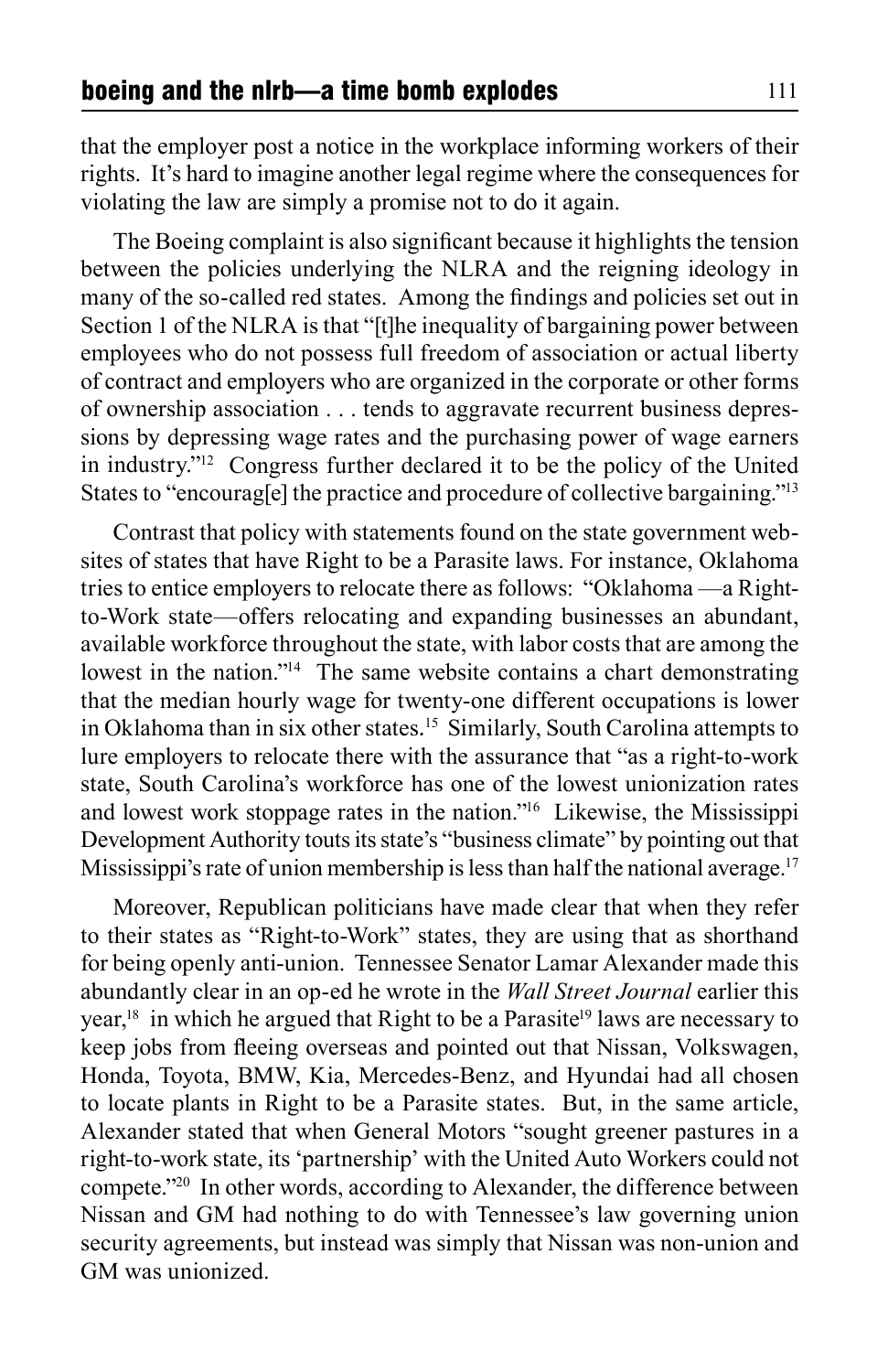So, while the formal policy of the United States continues to be to support collective bargaining in order to raise the wages of working people, states like South Carolina, Oklahoma, and Tennessee have pursued their own policies of discouraging collective bargaining and driving down rank-and-file wages. Of course, in their effort to compete with each other for business, states do more than rely upon their anti-union climate. States also offer tax breaks and other forms of corporate welfare to lure businesses across state lines. For instance, South Carolina offered Boeing an incentive package that has been valued at over \$900 million in order to secure Boeing's \$750 million investment in the North Charleston facility.21

South Carolina's investment in Boeing points to tension between Republican talking points and reality regarding this case. Republican politicians have painted the case as an Obama administration attack on free enterprise. Leaving aside that Lafe Solomon is actually a career employee who has worked at the agency for over 35 years, the Republicans have picked an especially odd poster child for the virtues of free enterprise. Boeing's very existence is due in large part to government contracts and billions of dollars of corporate welfare.

For instance, over a fifteen year period from 1991 to 2005, the Department of Defense provided Boeing with \$45 billion in research, development, testing and evaluation funding.<sup>22</sup> Earlier this year, the World Trade Organization issued a report finding that Boeing had received at least \$5.3 billion in government subsidies to develop the 787 Dreamliner—the very aircraft at issue in the NLRB complaint.23 It takes a fair amount of chutzpah to take billions of dollars from the government and then turn around and complain if the government raises questions about how you run your business.

But, just as there has been a long history in this country of socializing losses and privatizing gains, we also have socialized investment for private gain. No one screams about government interference in the free market when the government is offering subsidies to business. But, if the government is going to invest in the success of a particular corporation, is it really too much to ask that the corporation comply with federal labor law?

As Solomon has taken pains to point out, there is nothing particularly novel or far-fetched about the government's case against Boeing. The NLRA makes it illegal for an employer to retaliate against workers because they struck in the past. Here, Boeing executives announced that they were locating new production work in South Carolina instead of Washington "due to strikes happening every three to four years in Puget Sound."

Boeing executives and the Republicans in Congress are arguing that the Board is overreaching because the dispute is about new work rather than the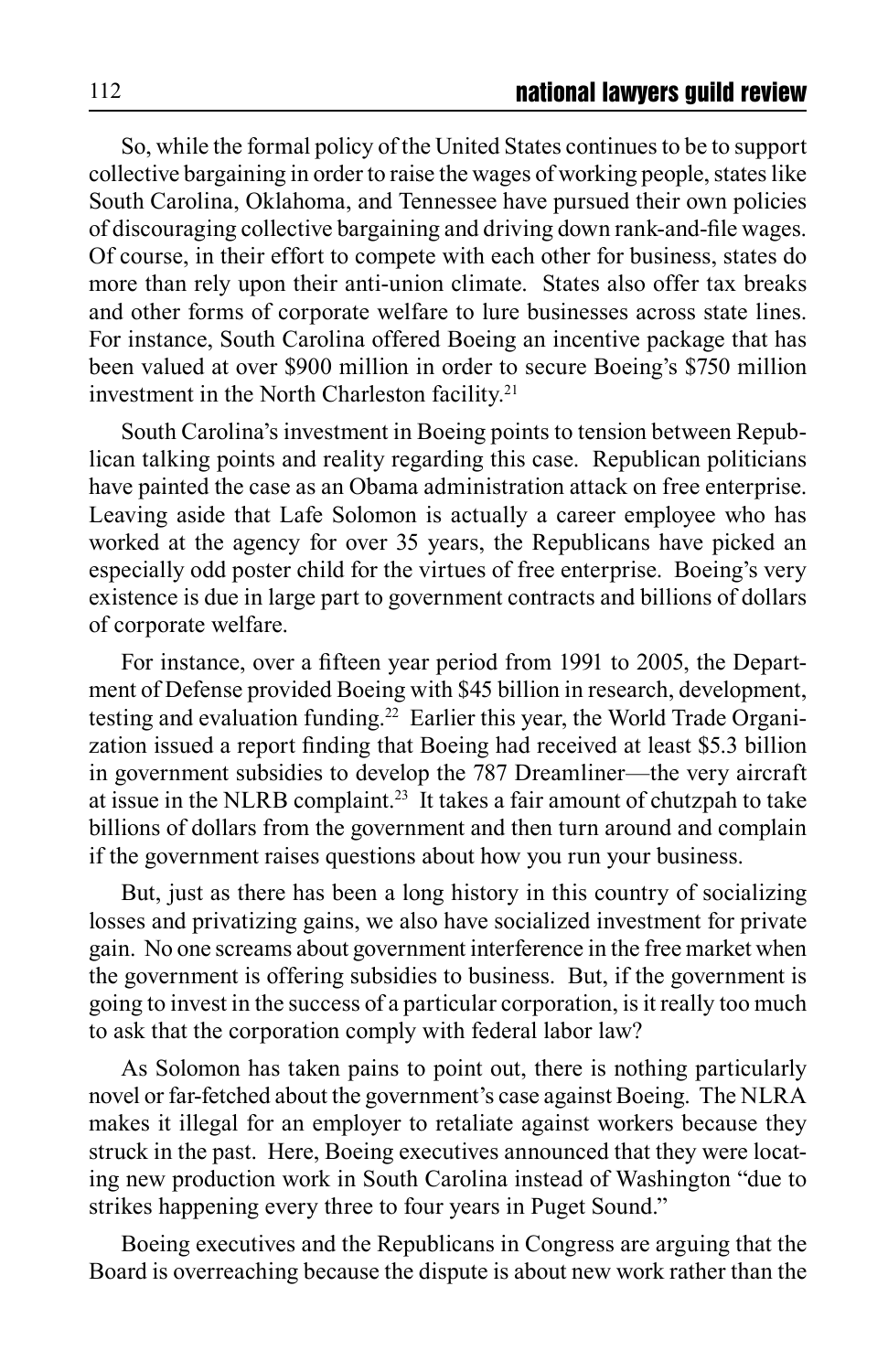transfer of existing work. But, this is a distinction that should be irrelevant. Boeing's argument is akin to arguing that while it might be illegal to fire a worker for trying to unionize, it shouldn't be illegal to deny that worker overtime or a promotion. While Boeing argues that no workers in Washington have lost work yet, surely the Washington State workers would have greater opportunities for overtime and promotions if the additional assembly line were located in Washington State.

But, while the case against Boeing relies on well-established principles of labor law, there is a legitimate reason why it seems like such a stretch to casual observers. It's no secret that in locating new operations, companies tend to look to locations where unions are weak. In fact, in a 1993 law review article, Cynthia Estlund argued that "union avoidance in capital allocation decisions may account for a much greater share of the steady shrinkage in union membership than does management opposition—legal and illegal – in representation campaigns."24

Estlund pointed out that these decisions are rarely challenged because the Board and the courts have created a false dichotomy between anti-union discrimination and rational business behavior. If an employer establishes that its capital allocation decision was based on cost considerations rather than mere anti-union ideology then the Board will find that the decision is not unlawful.25

But, as Estlund explained, anti-union discrimination is fundamentally different from other forms of discrimination such as race or sex discrimination. With some exceptions,<sup>26</sup> those statutes are designed to respond to behavior that is economically irrational.

On the other hand, it is often economically rational for an employer to oppose unionization of its employees. As noted above, the NLRA is explicitly based on the premise that unionization will increase the bargaining power of workers vis-à-vis employers and therefore raise workers' wages. Particularly where a firm's competitors remain non-union, Estlund observes that it may "be reasonable for firms to regard union activism itself, by its very nature, as economically threatening to the firm."27

The Board would not allow an employer to defend the firing of a union activist on the grounds that the firm was not motivated by hostility to unions *per se*, but rather by the concern that unionization would reduce the company's profits. But, when it comes to capital allocation decisions, employers have taken it for granted that their economic considerations will provide them with a defense to any charge of anti-union discrimination.28

The incoherence of this doctrine is one reason why there is so much focus in the Boeing case on the public admission by Boeing's CEO that the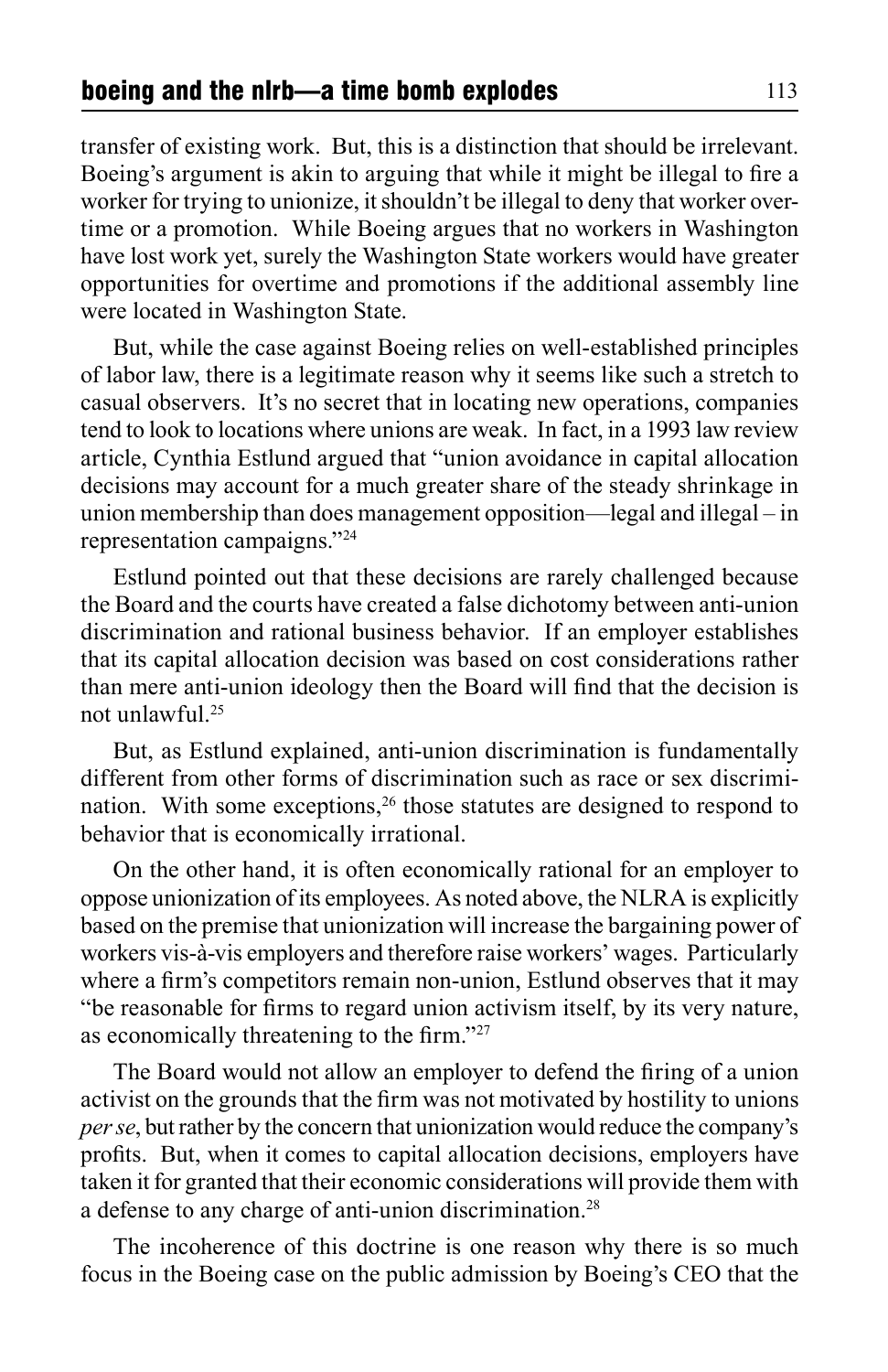decision was motivated by past strikes. The Machinists' union has seized on this statement as a smoking gun admission of Boeing's guilt. On the other hand, Boeing sympathizers find it odd that Boeing should be punished for stating openly what other firms only say behind closed doors. As *New York Times* columnist Joe Nocera put it, "companies have often moved to right-towork states to avoid strikes; it is part of the calculus every big manufacturer makes<sup>"29</sup>

The outcome of the Boeing case is unlikely to have lasting consequences for the country as a whole. Employers will learn to be more guarded when discussing capital allocation decisions, but states like South Carolina will continue to tout their anti-union climates in their appeals to corporations. Ultimately, unless every state endorses the official national policy of supporting collective bargaining, we will continue down a path where workers' wages race to the bottom while the salaries of executives soar.

#### NOTES)

- 1. *See, e.g., Wisconsin Dept. of Industry v. Gould,* 474 U.S. 282, 286 (1986)(" It is by now a commonplace that in passing the NLRA Congress largely displaced state regulation of industrial relations").
- 2. Section 9(a) of the NLRA provides that once a collective bargaining representative is selected by the majority of workers in a bargaining unit, the representative shall serve as the exclusive representative of all the employees in the unit. 29 U.S.C. § 159(a). Since unions must represent all employees in a unit, they typically seek to require that all employees pay dues or an equivalent fee to the union. A provision requiring such payments is referred to as a "union security" agreement.
- 3. Those states are Alabama, Arizona, Arkansas, Florida, Georgia, Idaho, Iowa, Kansas, Louisiana, Mississippi, Nebraska, Nevada, North Carolina, North Dakota, Oklahoma, South Carolina, South Dakota, Tennessee, Texas, Utah, Virginia, and Wyoming. Inexplicably, the labor movement has never attempted to come up with its own term for these laws. Instead, union leaders seem content to smugly refer to "Right-to-Work for less" laws. While that term may have some appeal for labor insiders, it simply reinforces the right-to-work message when laws banning union security agreements do not, in fact, offer any right to a job, even a job that pays less. It would be far more effective if opponents of these laws started calling them "Right to be a Parasite" laws, and I will use that term here.
- 4. 93 Cong. Rec. 6614 (1947), *reprinted in* 2 Legislative History of the Labor Management Relations Act, 1947 at 1562 (1949).
- 5. 74 NLRB Annual Report 8 (2009) (Chart 6A).
- 6. http://hatch.senate.gov/public/index.cfm/releases?ID=33ae54e2-49f5-4633-8ab0 bb50ca5e51b1.
- 7. http://edworkforce.house.gov/UploadedFiles/5\_2011\_Kline\_Roe\_NLRB.pdf.
- 8. http://oversight.house.gov/index.php?option=com\_content&task=view&id=1409& Itemid=29.
- 9. Amicus Curiae Brief of Sixteen State Attorneys General in Support of Respondent The Boeing Co. at 5, NLRB Case No. 19-CA-32431, filed June 9, 2011, available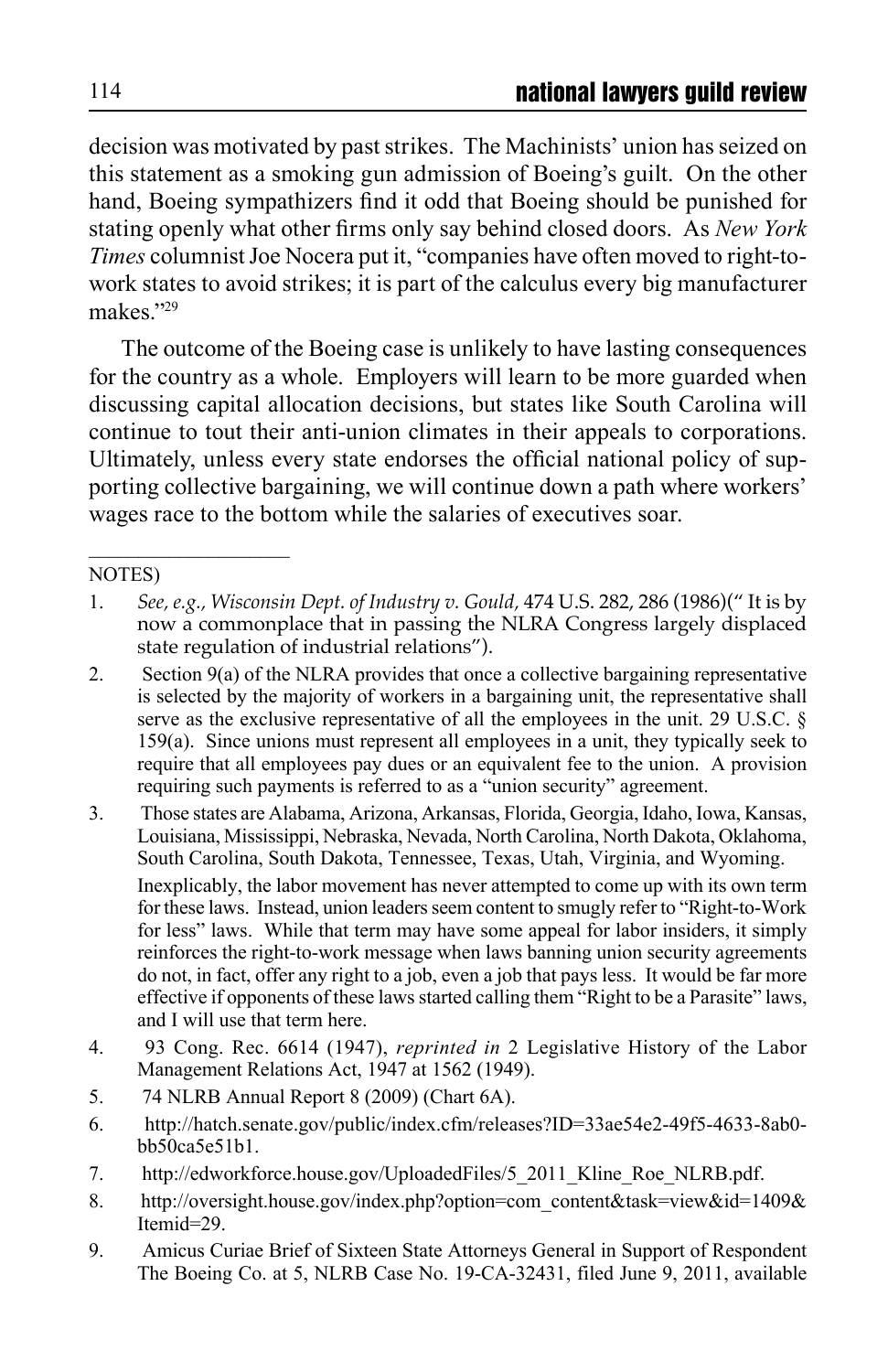at http://www.nlrb.gov/sites/default/files/documents/516/14.brf\_.19-ca-32431.amicus brf of 16 state attys general boeing.pdf.

- 10. After a Complaint issues, the Respondent is entitled to a hearing before an administrative law judge, an appeal to the five-member Board, and then a petition for review in the U.S. Court of Appeals.
- 11. While the remedy sought by the General Counsel would clearly impose real costs on Boeing, the Board will not order such a remedy if Boeing can establish that it would be "unduly burdensome." *Lear Siegler, Inc., 295 NLRB 857, 861 (1989).*
- 12. 29 U.S.C. § 151.
- 13. *Id.*
- 14. *See* http://www.okcommerce.gov/Site-Selection/Cost-of-Doing-Business/Labor-And-Employment, last visited Sept. 8, 2011.
- 15. *Id.*
- 16. http://sccommerce.com/ceos-site-consultants-prospects (last visited Sept. 8, 2011).
- 17. http://www.mississippi.org/index.php?id=297 (last visited Sept. 9, 2011).
- 18. Lamar Alexander, *The White House v. Boeing: A Tennessee Tale*, WALL ST. J., April 29, 2011.
- 19. *See supra* note 3.
- 20. Alexander, *supra* note 18.
- 21. D. Slade & K. Stech, *Boeing's Whopping Incentives,* The Post and Courier, Jan. 17, 2010.
- 22. Panel Report, United States—Measures Affecting Trade in Large Civil Aircraft, WT/ DS353/R, adopted March 31, 2011 at 519.
- 23. *W.T.O. Rules U.S. Subsidies for Boeing Unfair,* N.Y. Times, Mar. 31, 2011.
- 24. Cynthia L. Estlund, *Economic Rationality and Union Avoidance: Misunderstanding the National Labor Relations Act*, 71 Tex. L. Rev. 921, 932 (1993).
- 25. *Id.* at 940.
- 26. *See, e.g.,* Rucker v. Higher Educational Aids Bd., 669 F.2d 1179, 1181 (7th Cir. 1982) ("It is ... not irrational, but it is clearly forbidden by Title VII, to refuse on racial grounds to hire someone because your customers or clientele do not like his race").
- 27. Estlund, *supra* note 14, at 924.
- 28. Estlund struggled to find a solution for this very real problem. She recognized that the Act was not designed to "give union workers a kind of tenure protection against market forces." *Id.* at 979. Thus, the Act necessarily has to give employers some leeway to respond to market conditions. Estlund's proposal was to create a presumption of anti-union discrimination whenever an employer failed to bargain in good faith over a capital allocation decision. Note that here Boeing did meet with the Machinists regarding the location of the second 787 production line, although, according to the Machinists, Boeing never made any proposals. *Boeing ULP Labor Law Backgrounder*, *available at* http://www.iam751.org/pages/news/2011\_05\_03\_ Boeing%20ULP%20Labor%20Law%20Background.pdf.
- 29. Joe Nocera, *How Democrats Hurt Jobs*, N.Y. Times, August 22, 2011.

 $000000$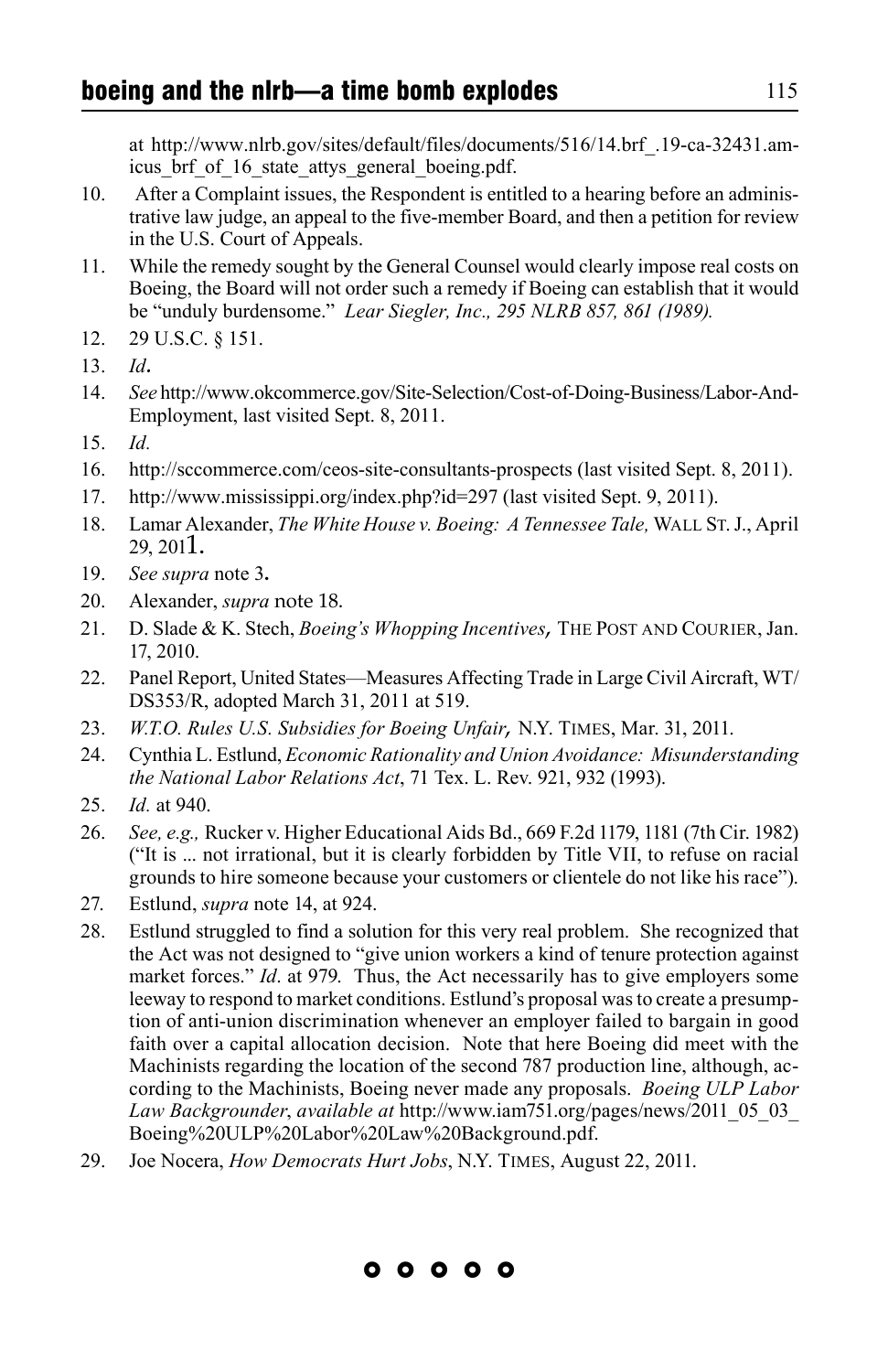### Jeanne Mirer and Marjorie Cohn

 $\overline{\phantom{a}}$  , where  $\overline{\phantom{a}}$ 

## Lost in the Debt Ceiling Debate: The Legal Duty to Create Jobs

The debate about the debt ceiling should have been a conversation about how to create jobs. It is time for progressives to remind the government that it has a legal duty to create jobs, and must act immediately—if not through Congress, then through the Federal Reserve.

With official unemployment reaching over nine percent<sup>1</sup>—not to mention an unofficial rate in double digits,<sup>2</sup> and an unemployment rate for people of color more than double that of whites<sup>3</sup>—it is nerve-wracking to hear rightwing political pundits say the government cannot create jobs. Do people really believe this canard? On *Real Time with Bill Maher* a few weeks ago, Chris Hayes of *The Nation* stated that the government should create and has in the past created jobs, but he was put down by that intellectual giant Ann Coulter, who argued that those federally created jobs "were only temporary jobs." No one challenged her.

Contrary to Ms. Coulter's flippant opinion, most of the jobs created under the Works Progress Administration (WPA) of the 1930s—and there were millions of them—lasted for many years, or until those employed found other gainful employment.<sup>4</sup> WPA jobs provided a high enough income to allow a worker's family to meet basic needs, and they created demand for goods in an economy that was suffering, like today's economy, from lack of demand.<sup>5</sup> The WPA program succeeded in sustaining and creating many more jobs in the private sector due to the demand for goods that more people with incomes generated.<sup>6</sup>

The most galling thing about pundits stating with such certainty that the government cannot create jobs is the implication that the government has no business employing people. In actuality, however, the law requires the government, in particular the President and the Federal Reserve, to create jobs. This legal duty comes from three sources: (1) full employment legislation, including the Humphrey Hawkins Full Employment Act of 1978;<sup>7</sup> (2) the 1977 Federal Reserve Act;<sup>8</sup> and (3) the global consensus based on cus-

Jeanne Mirer, who practices labor and employment law in New York, is president of the International Association of Democratic Lawyers. Her email address is mirerfam $@$ earthlink.net. Marjorie Cohn is a professor at Thomas Jefferson School of Law and past president of the National Lawyers Guild. She can be reached at marjorielegal $@$ gmail.com.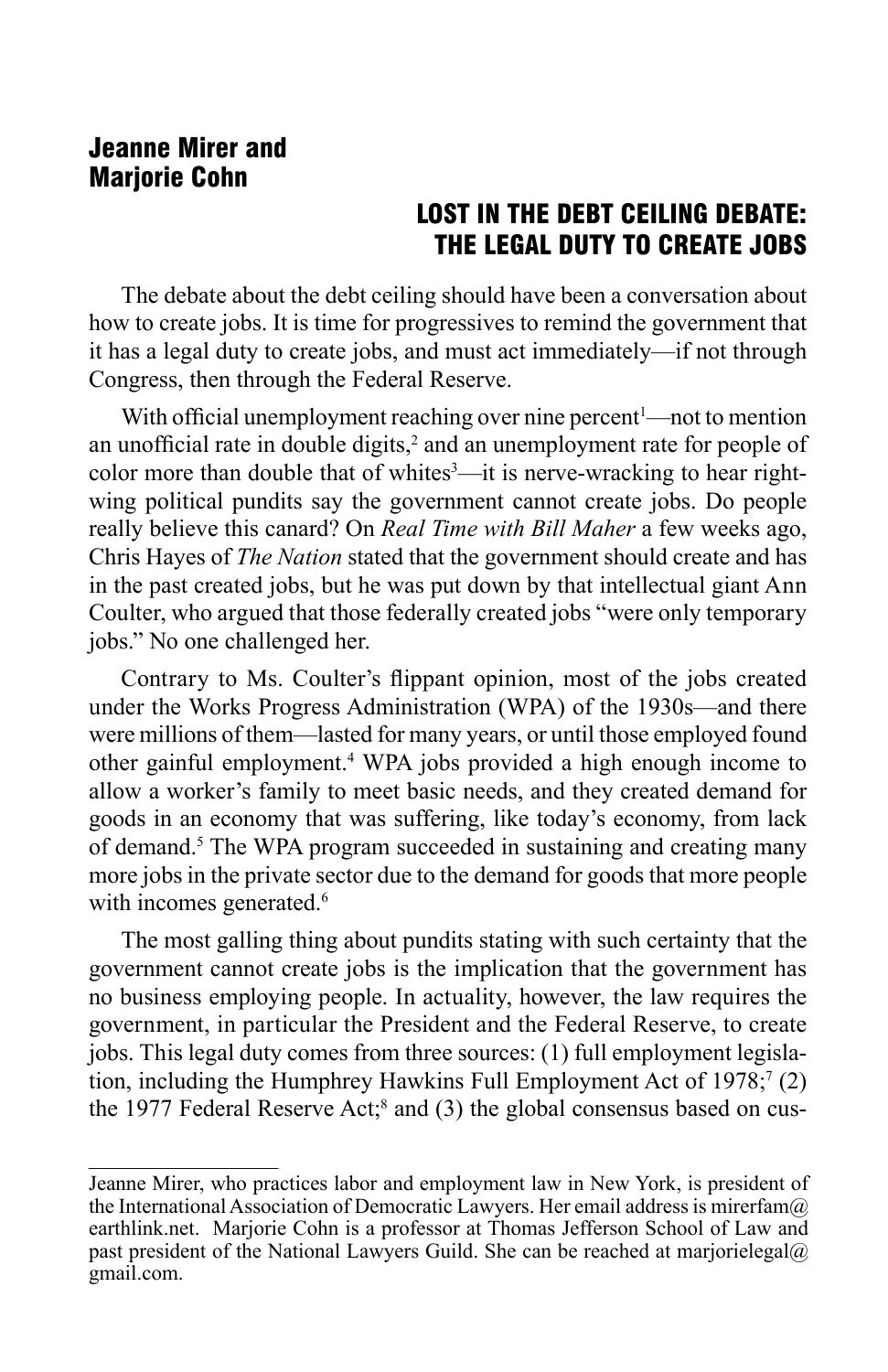tomary international law that all people have a right to a job with favorable remuneration to provide an adequate standard of living.

### Full Employment Legislation

The first full employment law in the United States was passed in 1946.9 It required the country to make its goal one of full employment. It was motivated in part by the fear that after World War II, returning veterans would not find work, and this would provoke further economic dislocation. With the Keynesian consensus<sup>10</sup> that government spending was necessary to stimulate the economy, and with the Depression still fresh in the nation's minds, this legislation contained a firm statement that full employment was the policy of the country. As originally written, the bill required the federal government do everything in its authority to achieve full employment, which was established as a right guaranteed to the American people. Pushback by conservative business interests, however, watered down the bill. While it created the Council of Economic Advisors to the President and the Joint Economic Committee as a Congressional standing committee to advise the government on economic policy, the guarantee of full employment was removed from the bill.

In the aftermath of the rise in unemployment which followed the "oil crisis" of 1975, Congress addressed the weaknesses of the 1946 act through the passage of the Humphrey-Hawkins Full Employment Act of 1978. The purpose of this bill, as described in its title, is:

[T]o translate into practical reality the right of all Americans who are able, willing, and seeking to work to full opportunity for useful paid employment at fair rates of compensation; to assert the responsibility of the Federal Government to use all practicable programs and policies to promote full employment, production, and real income, balanced growth, adequate productivity growth, proper attention to national priorities.<sup>11</sup>

The Act set goals for the President. By 1983, unemployment rates should be not more than 3 percent for persons aged 20 or over and not more than 4 percent for persons age 16 or over, and inflation rates should not be over 4 percent. By 1988, inflation rates should be 0 percent. The Act allows Congress to revise these goals over time.

If private enterprise appears not to be meeting these goals, the Act expressly calls for the government to create a "reservoir of public employment." These jobs are required to be in the lower ranges of skill and pay to minimize competition with the private sector.

The Act directly prohibits discrimination on account of gender, religion, race, age or national origin in any program created under the Act.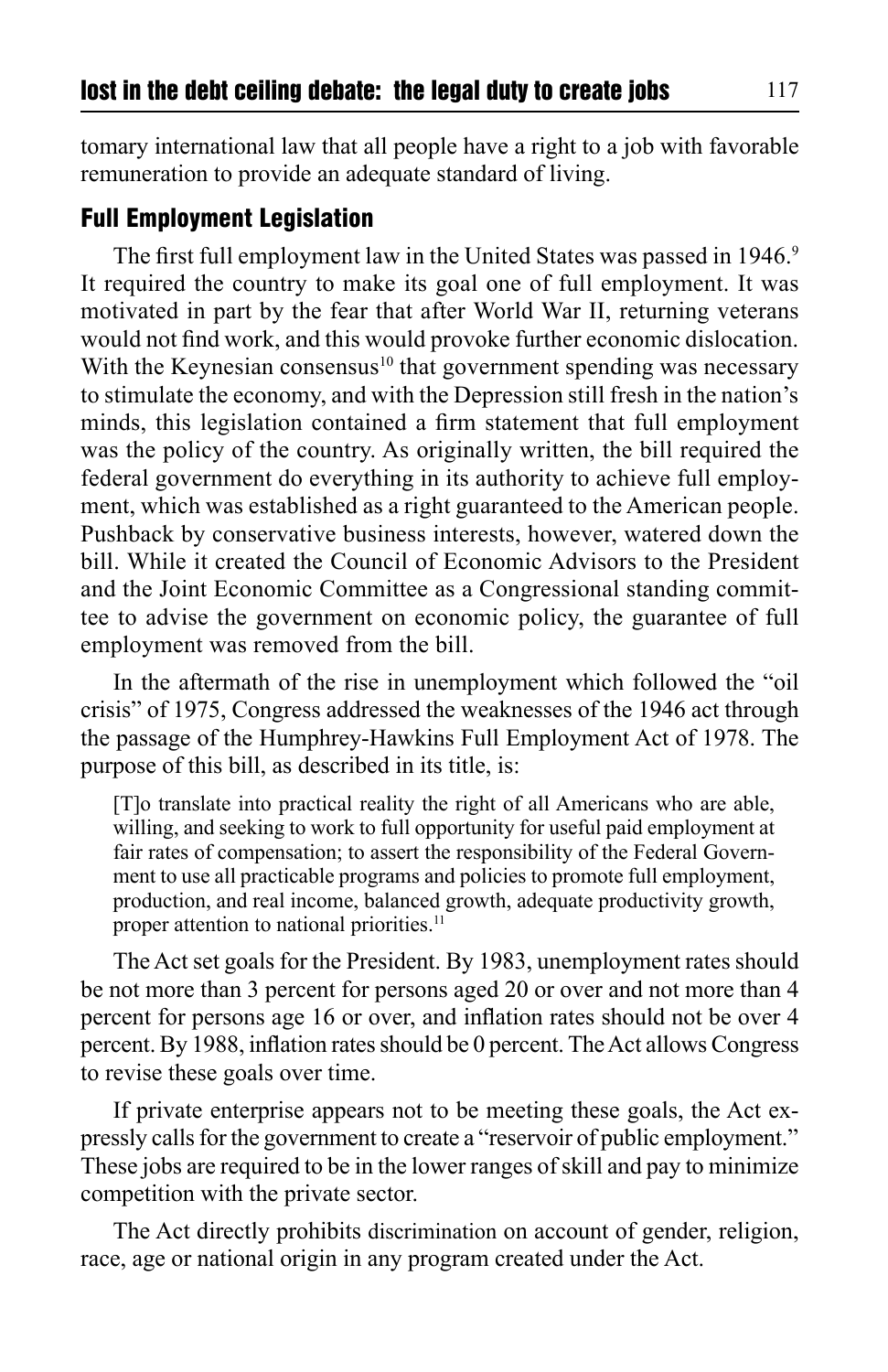Humphey-Hawkins has not been repealed. Both the language and the spirit of this law require the government to bring unemployment down to 3 percent from over 9 percent. The time for action is now.

### Federal Reserve

The Federal Reserve has among its mandates to "promote maximum employment."<sup>12</sup> The origin of this mandate is the Full Employment Act of 1946, which committed the federal government to pursue the goals of "maximum employment, production and purchasing power." This mandate was reinforced in the 1977 reforms which called on the Fed to conduct monetary policy so as to "promote effectively the goals of maximum employment, stable prices and moderate long term interest rates."13 These goals are substantially equivalent to the long-standing goals contained in the 1946 Full Employment Act. The goals of the 1977 act were further affirmed in the Humphrey-Hawkins Act the following year.

### The global consensus based on customary international law that all people have a right to a job with favorable remuneration and an adequate standard of living

In the aftermath of World War II, and for the short time between the end of the war and the beginning of the Cold War, there was an international consensus that one of the causes of the Second World War was the failure of governments to address the major unemployment crisis in the late '20s and early '30s, and that massive worldwide unemployment led to the rise of fascism and Nazism.14 The United Nations Charter was created specifically to "save succeeding generations from the scourge of war." To do so, the drafters stated that promoting social progress and better standards of life were the necessary conditions "under which justice and respect for obligations arising under treaties and respect for international law can be maintained."

It is no accident that one of the first actions of the UN was to draft the Universal Declaration of Human Rights.15 The Declaration was ratified by all the members of the United Nations on December 10, 1948. It is an extremely important document because it recognizes the connections between human rights and the econnomic conditions surrounding them. It is the first international document to affirm the indivisibility of civil and political rights (like those enshrined in the Bill of Rights) on the one hand, and economic, social and cultural rights on the other. The Declaration acknowledges that both civil and political rights are necessary to create conditions under which human dignity is respected and through which a person's full potential may be realized. Stated another way, without political and civil rights, there is no real ability for people to demand full realization of their economic rights.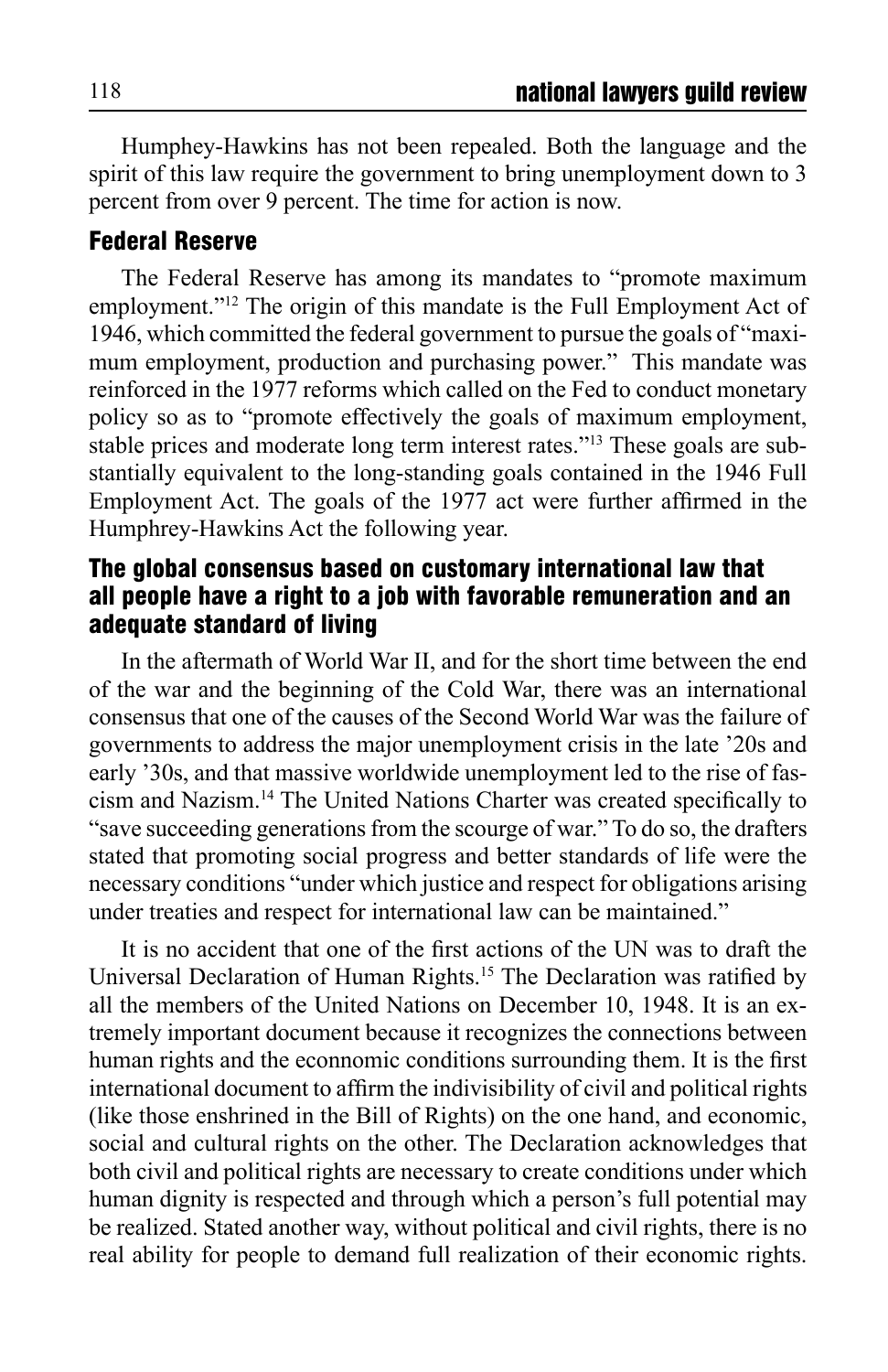And without economic rights, peoples' ability to exercise their civil rights and express their political will is replaced by the daily struggle for survival.

The Declaration, although not a treaty, first articulated the norms to which all countries should aspire. It stated that everyone has the right to an adequate standard of living. This includes the rights to work for favorable remuneration (including the right to form unions), health, food, clothing, housing, medical care, necessary social services, and social insurance in the event of unemployment, sickness, disability or old age.<sup>16</sup> There has been a conspiracy of silence surrounding these rights. In fact, most people have never heard of the Universal Declaration of Human Rights.

Similarly, most Americans do not know that the UN drafted treaties which put flesh on the broad principles contained in the Declaration. One of the treaties enshrines civil and political rights;17 the other guarantees economic, social and cultural rights.<sup>18</sup> These treaties were released for ratification in 1966. The United States ratified the treaty on civil and political rights and has signed but not ratified the economic, social and cultural rights treaty.

The latter treaty requires the countries that have ratified it to take positive steps to "progressively realize" basic economic rights, including the right to a job. Almost all countries of the world have either signed or ratified this treaty. When most countries become parties to a treaty, they do so not because they think they are morally bound to follow it but because they know they are legally bound. Once an overwhelming number of countries agree to be legally bound, outliers cannot hide behind lack of ratification.19 The global consensus gives that particular norm the status of binding customary law, which requires even countries that have not ratified a treaty to comply with its mandate  $20$ 

### The conspiracy of silence

With the duty to create jobs required by U.S. legislation, monetary policy and customary law, why has the government allowed pundits to reframe the debate and state with certainty the government cannot do what it has a legal obligation to do?

We allow it because of the conspiracy of silence that has prevented most people from knowing that the full employment laws exist, that the Federal Reserve has a job-creating mandate, and that economic human rights law has become binding on the United States as customary international law.

Congressman John Conyers of Michigan knows about the Humphrey-Hawkins Full Employment Act, and he has introduced legislation that would fund the job creation aspects of that Act in the "The Humphrey-Hawkins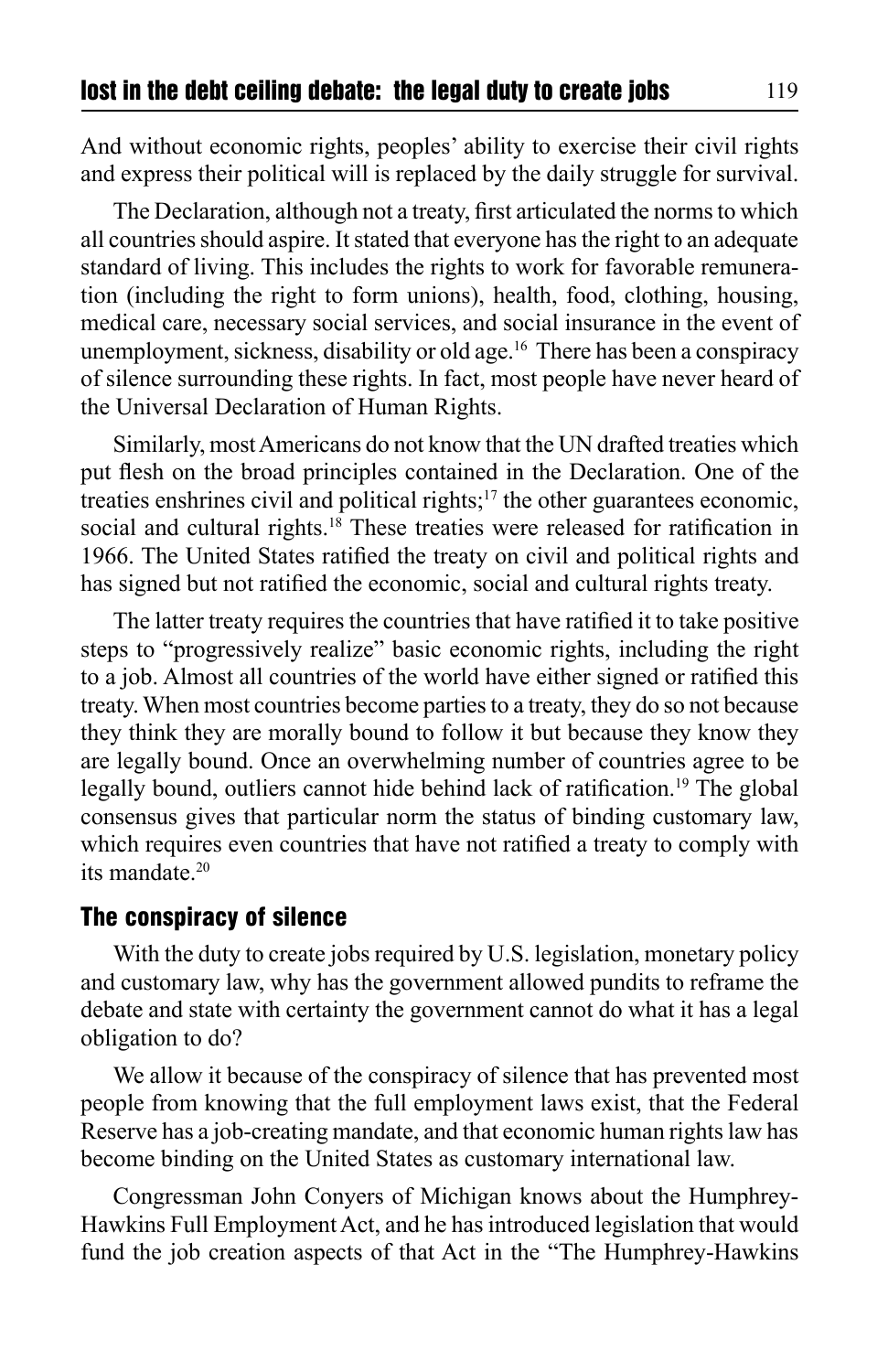21st Century Full Employment and Training Act," HR 870.<sup>21</sup> It would create specific funds for job training and creation paid for almost exclusively by taxes on financial transactions, with the more speculative transactions paying a higher tax.

If Congress refuses to enact this legislation, the President must demand that the Federal Reserve use all the tools relating to controlling the money supply at its disposal to create the funds called for by HR 870, and to start putting people back to work through direct funding of a reservoir of public jobs as Humphrey-Hawkins mandates.

There is nothing that would prevent the Federal Reserve from creating a fund for job training and a federal jobs program as HR 870 would require, and selling billions of treasury bonds for infrastructure improvement and jobs associated with it. The growth in jobs would stimulate the economy to the point that the interest on these bonds would be raised through increased revenue. There is no reason the Fed on its own could not add a surcharge on inter-bank loans to fund these jobs. These actions could be done without Congressional approval and would represent a major boost to employment and grow the economy. If the Federal Reserve is going to abide by its mandate to promote maximum employment, and comply with the Humphrey Hawkins Act and the global consensus, it must take these steps.

Failure of the Fed and the President to take these affirmative steps is not only illegal, it is also economically unwise. The stock market losses after the debt ceiling deal is in part based on taking almost two million more jobs out of the economy and will only further depress demand, creating further contraction in the economy. This is not an outcome any of us can afford.

#### **NOTES**

- 1. Bureau of Labor Statistics, The Employment Situation August 2011 (2011); *see also generally* Office of Management and Budget, Fiscal Year 2012 Mid-Session Review: Budget of the U.S. Government (2011).
- 2. Mary Engel, *The Real Unemployment Rate? 16.6%*, MSN Money, Jun. 4, 2010, *available at* http://articles.moneycentral.msn.com/learn-how-to-invest/The-realunemployment-rate.aspx.
- 3. Ylan Q. Mui, *Black Leaders Blast Obama's Jobs Policies*, The Fiscal Times, August 8, 2011, *available at* http://www.thefiscaltimes.com/Articles/2011/08/08/ WP-Black-Leaders-Blast-Obamas-Jobs-Policies.aspx#page1 .
- 4. *See* James T. Patterson, America's Struggle Against Poverty, 1900-1994, at 157-84 (1994).
- 5. *Id*. at 59.
- 6. *Id*.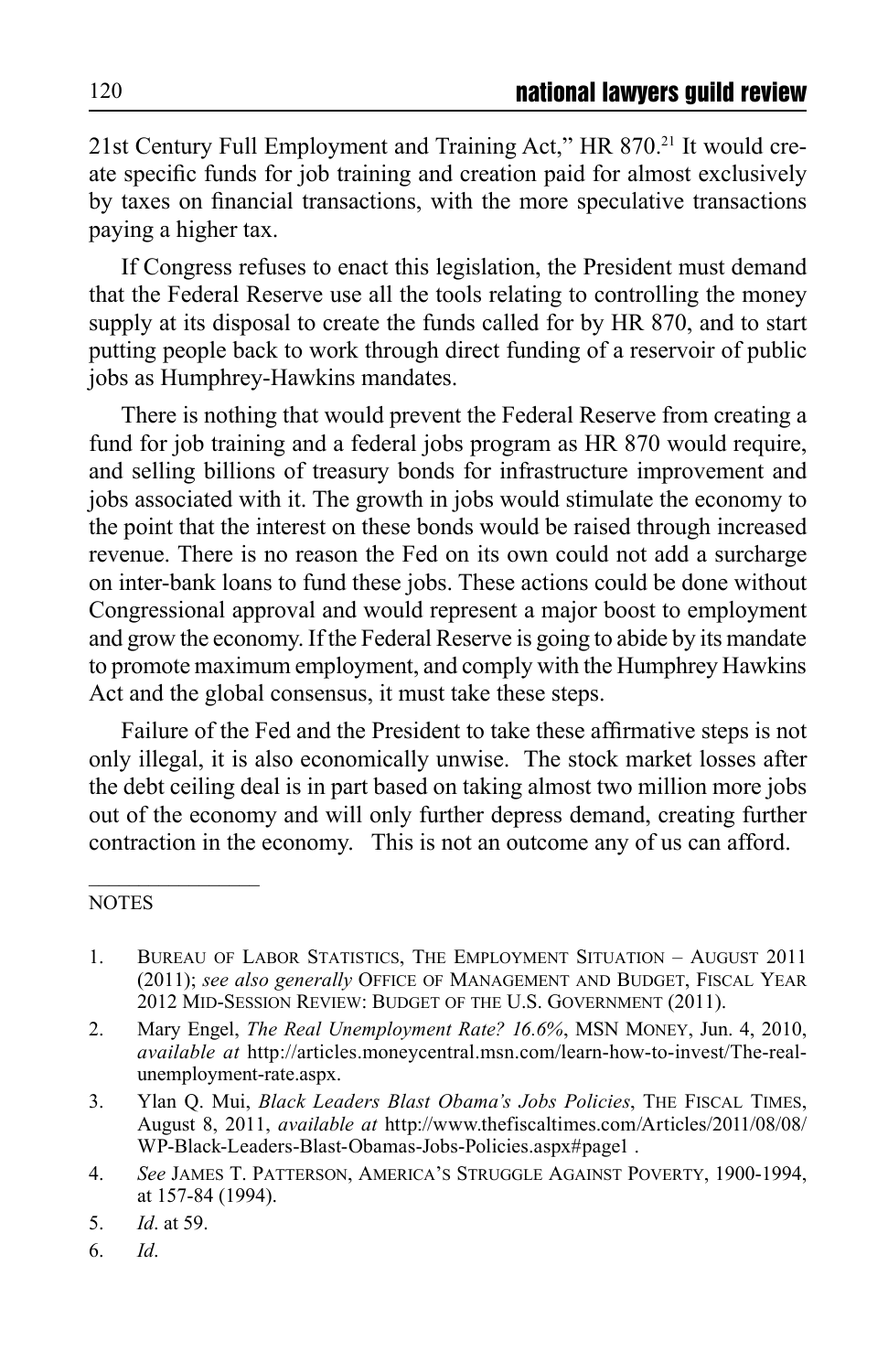- 7. Pub. L. No. 95-523, 92 Stat. 1887 (1978) (codified as amended at 12 U.S.C. § 225a).
- 8. Pub. L. No. 72-44, § 10(b), 47 Stat. 56, 56 (1977) (codified as amended at 12 U.S.C.A. § 347b(a)).
- 9. Employment Act of 1946, 60 Stat. 23 (1946) (codified as amended at 15 U.S.C. § 1021).
- 10. *See generally,* H.W. Singer, *The Golden Age of the Keynesian Consensus—The Pendulum Swings Back*, 25 WORLD DEV. 293 (1997).
- 11. 12 U.S.C. § 225a.
- 12. 15 U.S.C. § 1021.
- 13. *Id*.
- 14. *See generally,* A. W. Phillips, *The Relation Between Unemployment and the Rate of Change of Money Wage Rates in the United Kingdom, 1861–1957*, 25 Economica 283 (1958)
- 15. Universal Declaration of Human Rights, G.A. Res. 217 (III) A, art. 21, U.N. Doc.A/ RES/217(III) (Dec. 10, 1948).
- 16. *Id*.
- 17. International Covenant on Civil and Political Rights, G.A. Res. 2200A, U.N. Doc.A/ RES/21/2200A, art.1 (Dec. 16, 1966).
- 18. International Covenant on Economic, Social and Cultural Rights, G.A. Res. 2200A, U.N. Doc.A/RES/21/2200A, art.1 (Dec. 16, 1966).
- 19. *See* Ryan Dreveskracht, *Just War in International Law: An Argument for a Deontological Approach to Humanitarian Law*, 16 Buff. Hum. Rts. L. Rev. 237, 246 (2010).
- 20. *See* Martha F. Davis, *The Spirit of Our Times: State Constitutions and International Human Rights*, 30 N.Y.U. Rev. L. & Soc. Change 359, 364 (2006) ("While nationstates do not specifically assent to customary international law as they do with treaties, it is nevertheless binding . . . as the law of nations.").
- 21. H.R. 870, 112th Congress (2011), *available at* http://www.gpo.gov/fdsys/pkg/BILLS-112hr870ih/pdf/BILLS-112hr870ih.pdf.

# $00000$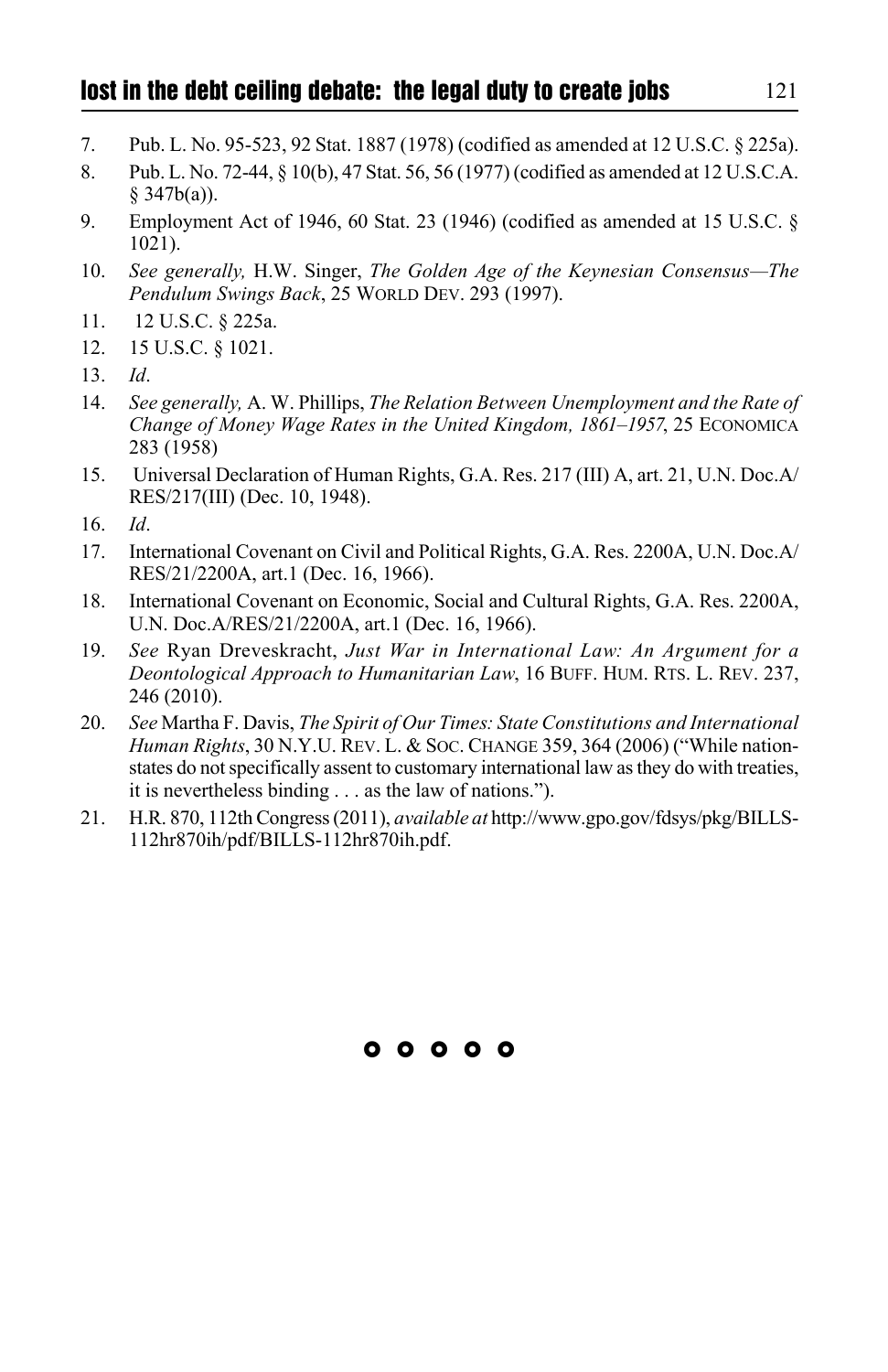## Corinna Mullin and Azadeh Shahshahani

## Western complicity in the crimes of the Ben Ali regime

Though the dramatic events of the last few months have provided much cause for hope in Tunisia, many obstacles remain along the path to constructing a new polity capable of addressing not only Tunisians' political and individual grievances, but their socio-economic and collective grievances as well.

Much of the attention on the causes of the revolution have focused on longstanding structural issues, including the government's distorted budget priorities, with too much money invested in repressive security apparatuses and too little in infrastructure and social goods such as healthcare, education, training, or job creation. Add to this, the restrictive labor policies, suffocated public sphere, distorting wealth concentration, and the developmental gap between coastal areas and the interior.

Many Tunisians, especially those on the receiving end of Tunisia's "justice" system, including trade unionists, leftists, and, in particular over the last ten years, those with Islamist leanings, have expressed anger about the lack of due process, absence of the rule of law, widespread use of torture, and generally dismal prison conditions in Tunisia.

Often overlooked in the western press, however, have been the collective, or one could say national, grievances of the Tunisian people, expressed as frustration at Tunisia's lack of real sovereignty in a global order enforced by international institutions such as the IMF and the World Bank, and under the guise of "economic modernization," "democratization," and, most recently, and perhaps for Tunisians most damaging, the "war on terror."

### National grievances

 $\overline{\phantom{a}}$  , where  $\overline{\phantom{a}}$ 

It was to study these latter grievances that from March 12 to 19, 2011, we joined a group of lawyers, human rights activists, and academics, based in the US, UK and Turkey to visit Tunisia at the invitation of the Tunisian National Bar Association. The report that came out of this visit, *Promises* 

Corinna Mullin is a Lecturer in Comparative and International Politics with reference to the Middle East.at the School of Oriental and African Studies (SOAS) at the University of London. She can be reached by email at cm39@soas.ac.uk. Azadeh Shahshahani is a US human rights lawyer, and the NLG executive vice president & co-chair of its International Committee. He can be reached at ashahshahani@acluga.org. This article was published on openDemocracy (http://www.opendemocracy.net) on 24th June 2011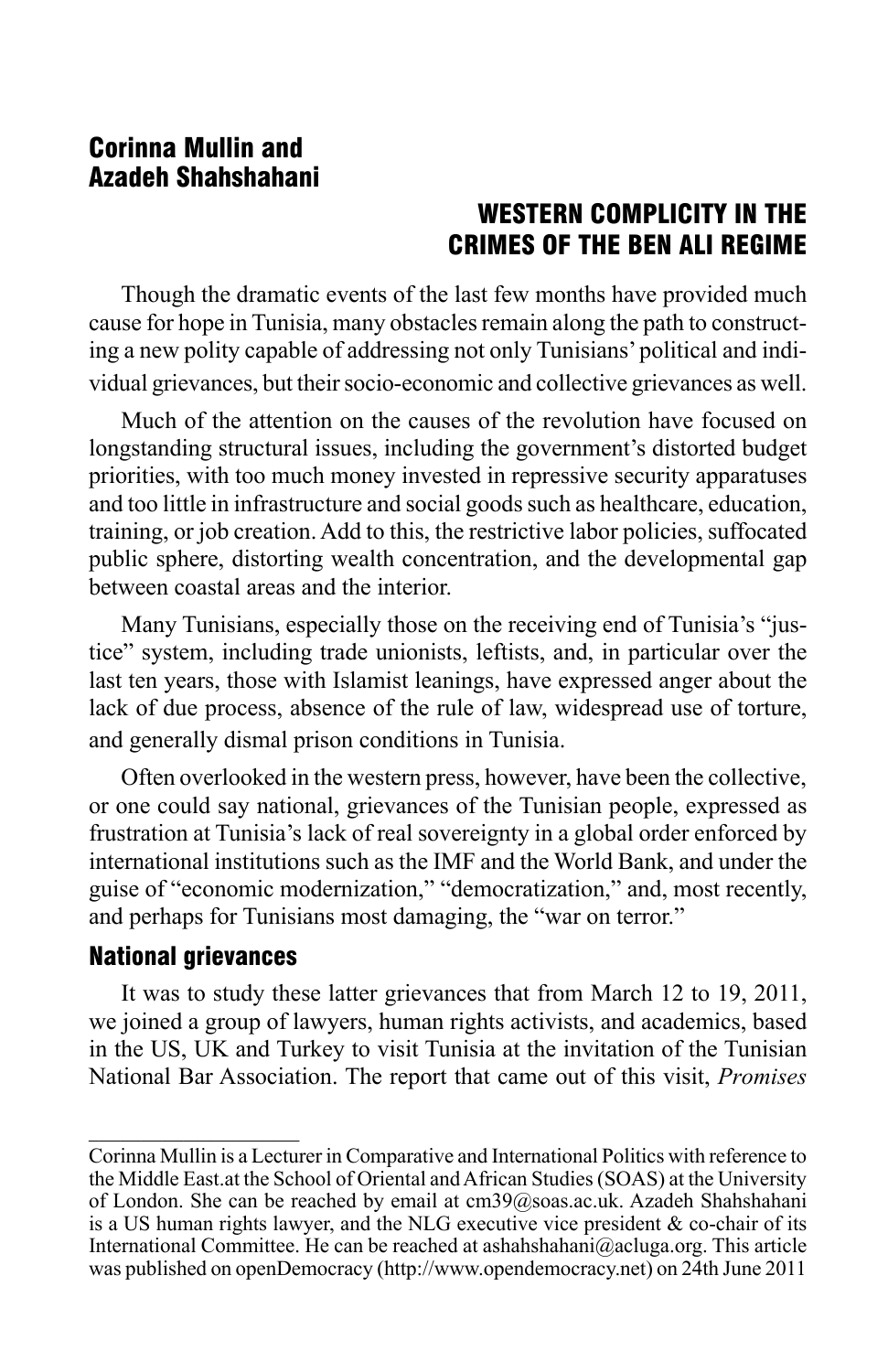### western complicity in the crimes of the ben ali regime

*and Challenges: The Tunisian Revolution of 2010-2011*, 1 discusses Tunisia's history under the disgraced Ben Ali regime and the conditions and events which led to its downfall in January 2011. In particular, the delegation was interested in understanding the role of the US and EU states in supporting the Ben Ali regime, despite knowledge of its numerous and persistent human rights violations.

Our delegation met with various organizations and individuals, including those who had been on the receiving end of Ben Ali's most brutal policies and practices, those who had been involved in contesting and resisting the gross human rights violations of the ancien regime, as well as those, including many from the former two categories, that had been instrumental in bringing down the Ben Ali government. These included heads of NGOs, labor leaders, leaders of oppositional political parties, journalists and bloggers, as well as many former political prisoners and torture victims of the deposed regime.

One grievance that was expressed repeatedly by these various political actors was the perception that western governments had been complicit in the crimes committed by the Ben Ali regime, through their provision over the years of copious amounts of diplomatic, military, and economic support, in particular in the past ten years, in the context of the "war on terror."

Not only did many feel that western governments had too often turned a blind eye to the depravities of their Tunisian allies in order to secure their own economic and geo-strategic interests in the region but, even worse, many suspected that some of Ben Ali's most heinous crimes were committed at the behest of these governments.

Tunisia was among several Middle East and North African states that declared its support for the "war on terror" and offered substantial intelligence and strategic cooperation shortly after George W. Bush's infamous speech<sup>2</sup> of 20 September 2001, in which he warned: "Every nation, in every region, now has a decision to make. Either you are with us, or you are with the terrorists. From this day forward, any nation that continues to harbor or support terrorism will be regarded by the United States as a hostile regime."

In return for its cooperation in the "war on terror," the US was willing to overlook the well-documented human rights violations of the Ben Ali regime, and indeed, political repression actually increased during this period.

In addition to increased security and intelligence cooperation, many of the lawyers, activists, and former political prisoners we met asserted their belief that the 2003 Anti-Terrorism Law was enacted to curry favour with the US. Although it is unclear what precise role the US played in the wording or timing of the legislation, it is clear that the Bush Administration was happy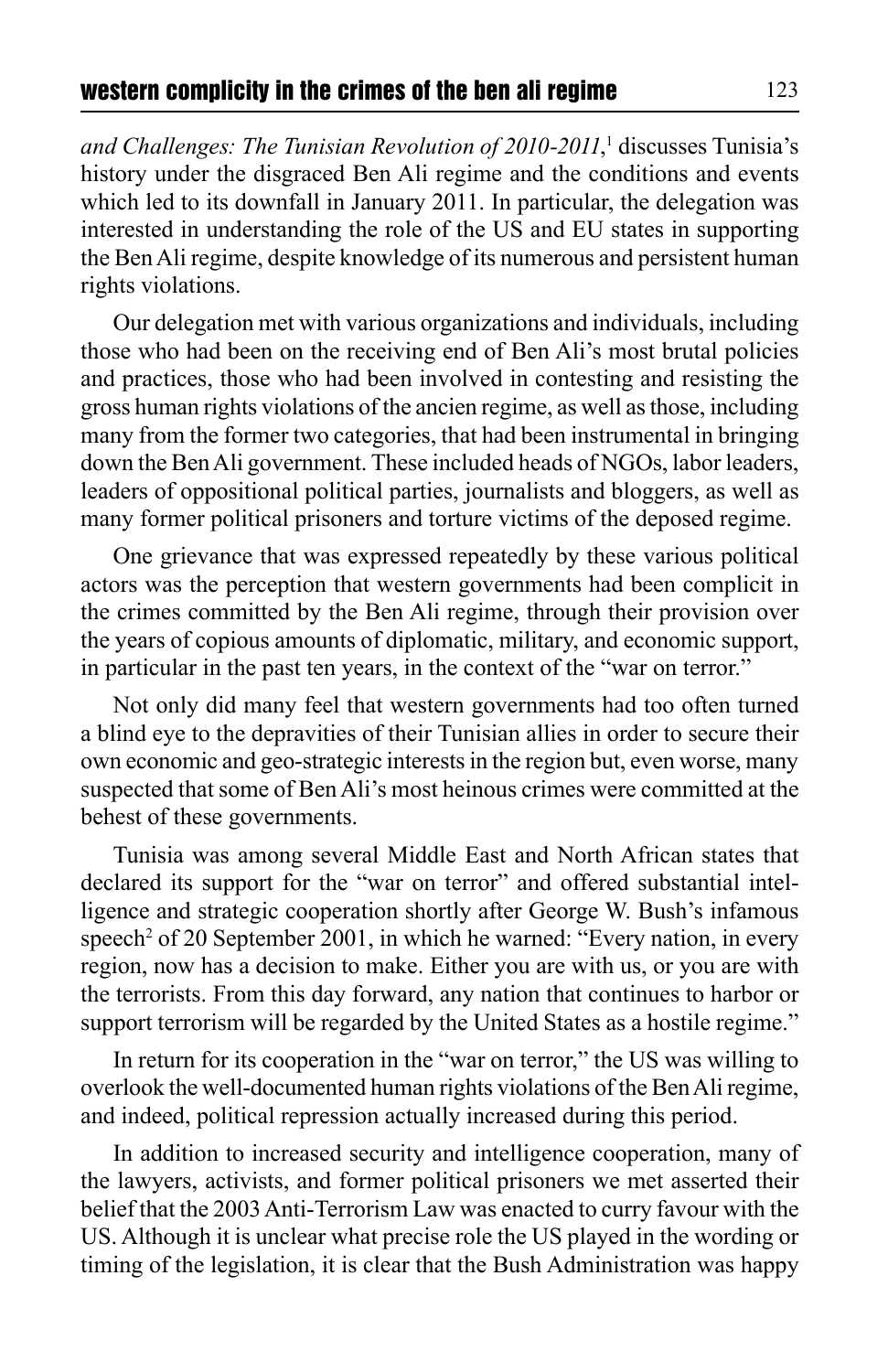with its passage. The US State Department called it<sup>3</sup> "a comprehensive law to support the international effort to combat terrorism and money laundering."

# Discrepancy in narratives

Yet critics, both domestic and international, claimed that the law heavily violated Tunisians' civil liberties. According to a December 2010 Report of the United Nations Special Rapporteur on the promotion and protection of human rights and fundamental freedoms while countering terrorism, the Tunisian legislation is based on a definition of terrorism that "is vague and broad, hence deviating from the principle of legality and allowing for wide usage of counter-terrorism measures in practice." The law resulted in the arrest and often torture of thousands of innocent people, solely because of their religious and/or political beliefs and practices.

According to former Tunisian Judge Mokhtar Yahyaoui, founding member of the Association for Support of Political Prisoners, who was pushed out of his job due to his vocal opposition to judicial interference, the 2003 Anti-Terrorism Law was a direct result of US pressure for greater Tunisian cooperation in the "war on terror." He stated his belief<sup>4</sup> that US military assistance to the Tunisian government was conditioned upon Tunisia's counterterror cooperation and accused the Ben Ali regime of "selling our sons to the Americans" as part of this effort.

Though US president Barak Obama has now become a vocal cheerleader for the "Arab Spring," it will be difficult for Tunisians to forget the many years in which successive US administrations, including Obama's, maintained close relations with the Ben Ali regime despite their knowledge, as documented in numerous State Department Annual Human Rights Reports and confirmed by Wikileaks' release of statements from the US ambassador to Tunisia, that it was patently corrupt and repressive.

From recent statements made by Obama, and proposals discussed by G8 leaders<sup>5</sup> as well as the IMF and World Bank regarding the provision of funds to promote "economic reform" and "private sector" investment in Tunisia, it is unclear whether any lessons have been learned about the causes of the Tunisian revolution. The civil society and political actors with whom we met invariably expressed a vision of a future democratic Tunisia, marked by balanced development, equality, and social justice. However, economic growth driven by foreign investment under IMF dictates is generally associated with precisely the type of unbalanced development and income disparity that generated the socio-economic collective grievances leading to the Tunisian revolution.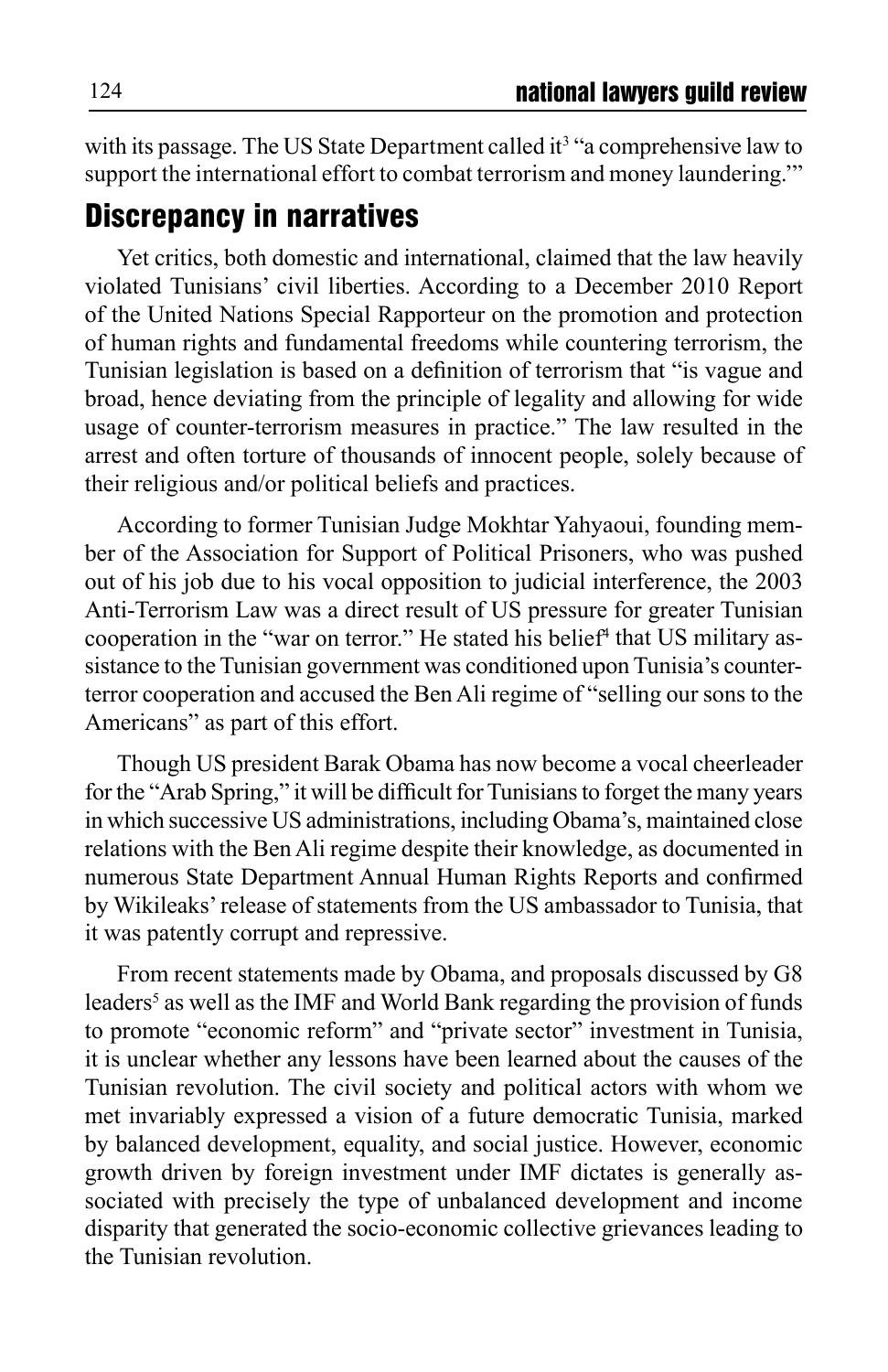Furthermore, statements made in Obama's May 24 speech to the British parliament<sup>6</sup> suggest either a failure to comprehend, or a decision to ignore, the collective political grievances articulated in the revolution. Despite expressing US support for democratic change in the region, Obama claimed that Americans "must squarely acknowledge that we have enduring interests in the region: to fight terror with partners who may not always be perfect," thus overlooking the perception of many Tunisians that the repression they experienced for years at the hands of a brutal tyrant was facilitated, if not enabled, by US/western support.

It is clear that a significant gap exists between the perceptions of US government officials, who believe they were strong critics of the corruption and human rights abuses of the Ben Ali regime, and the Tunisian people, who perceived the US as supporters of that regime, complicit in its human rights abuses. It is the conclusion of our delegation's report that the US will fail to gain respect and credibility in this dramatically transformed region unless it recognizes this gap and honestly explores the reasons behind it. Ultimately, it is in the best interests of both western and North African/Arab states that lessons learned from this exercise inform future relations, based on the strong foundations of equality and mutual respect.

#### **NOTES**

 $\mathcal{L}=\mathcal{L}^{\mathcal{L}}$ 

- 2. George W. Bush, President of the U.S., Address to a Joint Session of Congress (Sept. 20, 2001), *available at* http://articles.cnn.com/2001-09-20/us/gen.bush. transcript\_1\_joint-session-national-anthem-citizens?\_s=PM:US.
- 3. U.S. Dep't of State, Patterns of Global Terrorism 2003 68 (2003), *available at* http://www.state.gov/s/ct/rls/crt/2003.
- 4. March 2011 Delegation of Attorneys to Tunisia from National Lawyers Guild, Hladane Society of Socialist Lawyers, and Mazlumder, Promises and Challenges: The Tunisian Revolution of 2010-2011 28 (2011), *available at* http://nlginternational.org/report/Tunisia-Report-2011.pdf.
- 5. Nick Vinocur & Marie Maitre, *G8 Leaders to Tie Arab Spring Aid to Reforms*, Reuters, May 26, 2011, *available at* http://www.reuters.com/article/2011/05/26/ us-g-idUSTRE74P00320110526.
- 6. Barack Obama, President of the U.S., Remarks by the President to Parliament in London, United Kingdom (May 25, 2011), *available at* http://www.whitehouse.gov/ the-press-office/2011/05/25/remarks-president-parliament-london-united-kingdom.



<sup>1.</sup> Press Release, National Lawyers Guild, International Delegation to Tunisia Releases new Report Warning that U.S. Must Respect Tunisian Sovereignty (June 21, 2011), *available at* http://www.nlg.org/news/press-releases/international-delegation-totunisia-releases-new-report-warning-that-u-s-must-respect-tunisian-sovereignty.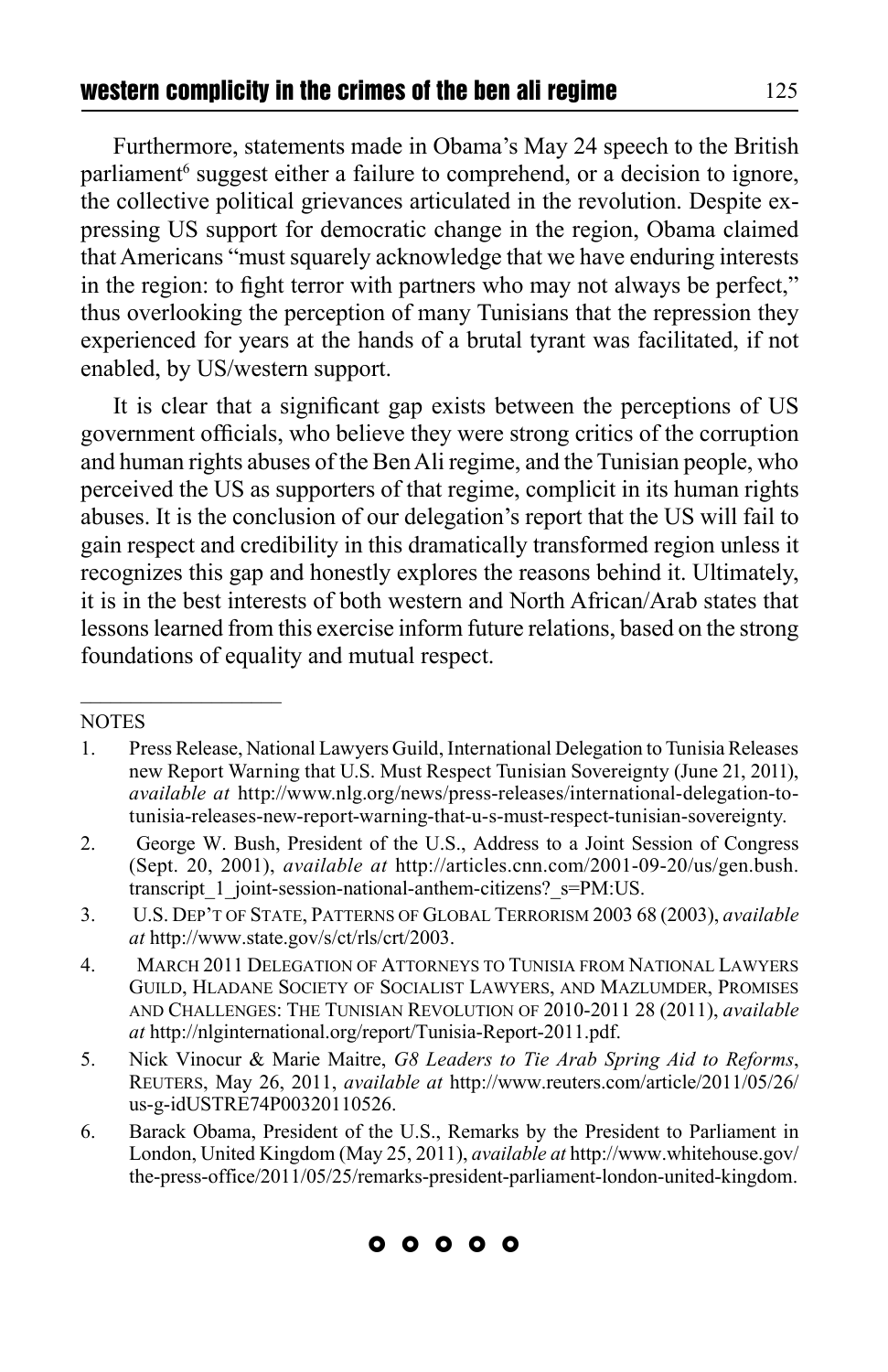### Heidi Boghosian

 $\overline{\phantom{a}}$  , where  $\overline{\phantom{a}}$ 

### NLG Mourns the Passing of Debra Evenson

The National Lawyers Guild mourns the passing of its former president, Debra Evenson. One of the nation's foremost authorities on the legal system and institutions of Cuba, Ms. Evenson was Of Counsel with the law firm Rabinowitz, Boudin, Standard, Krinsky & Lieberman, P.C.

"For 20 years, Debra was key to our legal defense of Cuban sovereignty," said Michael Krinsky, a partner at Rabinowitz Boudin. "That so many in Havana, and such a diverse group of people—high government officials and ordinary workers, intellectuals and artists, academics and lawyers – deeply mourn her passing as a personal loss is testament to Debra's great integrity, contributions, and humanity," he continued.

During the McCarthy era, Guild membership dwindled to a few hundred. Ms Evenson was part of the generation of young lawyers and law students that revived it in the late 60s and early 70s, combining political passion to combat injustice and exploitation with outstanding legal skills. She spent much of her life as a professor, teaching later generations both skill and passion.

Debra Evenson was co-founder and executive director of the Center for Inter-American Legal Education, a U.S. not-for-profit educational foundation dedicated to educational exchanges between U.S. lawyers and legal scholars and their counterparts in Latin America. She was involved in the founding of the Sugar Law Center in Detroit and served on its board of directors. For the last three years, she taught a course on the Cuban legal system at Rutgers University Law School-Camden. She was Associate Professor of Law at DePaul University College of Law from 1980 to 1992 where she taught Intellectual Property and Comparative International Law. Prior to joining the faculty at DePaul, she was an associate in the litigation department of Wilkie, Farr and Gallagher (1976-1979). She graduated from Rutgers Law School in 1976, and from Barnard College in 1964.

From 1996-2001, Ms. Evenson was president of the Latin American Institute for Alternative Legal Services (ILSA) headquartered in Bogota, Columbia. During her tenure as president, ILSA organized important conferences related to legal services and human rights in Latin America, Asia and Africa and expanded its collaboration with human rights lawyers in Latin

Heidi Boghosian is executive director of the National Lawyers Guild's National Office. She can be reached by email at director@nlg.org.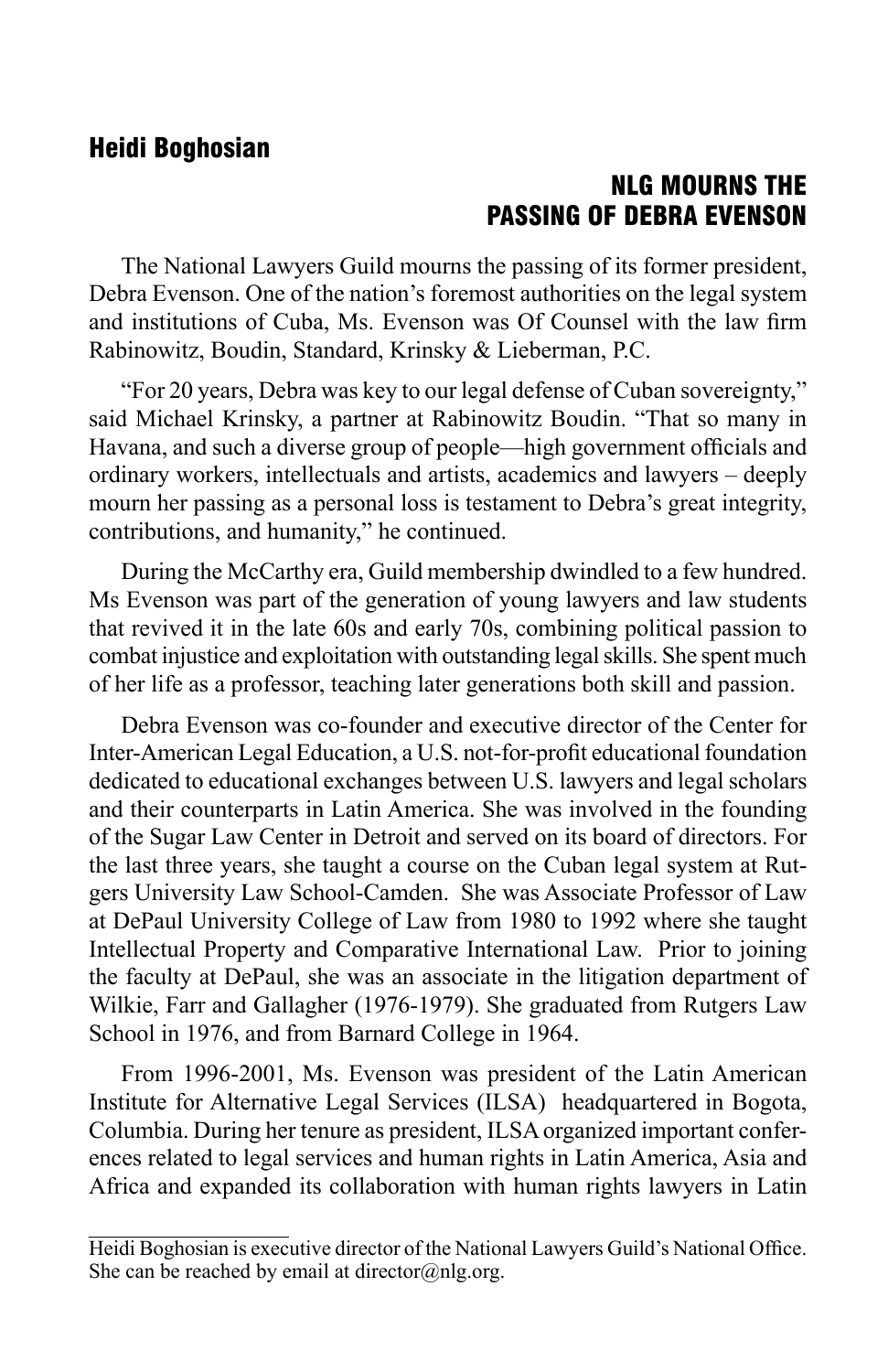America, Central America and the Caribbean. Ms. Evenson was president of the National Lawyers Guild from 1988-1991.

"Our loss is immeasurable but we take comfort in knowing that she left behind so many others to carry on her mission," said David Gespass, President of the National Lawyers Guild.

### DEbra Evenson award Established by the sugar law center

The Sugar Law Center plans to honor Debra Evenson for her work as a founding board member who contributed so much of her considerable talent to growing the Center and promoting its work for economic and social justice. In Debra's honor the Sugar Law Center will sponsor an annual student writing contest, the winner of which will receive a cash prize and have his or her article published in *National Lawyers Guild Review*. Details regarding this contest will be published in an upcoming issue.

Moreover, the NLG will honor Debra's legacy with an award in her name commemorating her contributions to international solidarity and education. It will be awarded each year to an outstanding member of the NLG who has engaged in exemplary international work. The International Committee will receive nominations and select the honoree who will receive the award at the annual National Lawyers Guild Convention. Nominations should be sent to international@nlg.org.

> Jeanne Mirer Co-chair, NLG International Committee Board of Directors, Sugar Law Center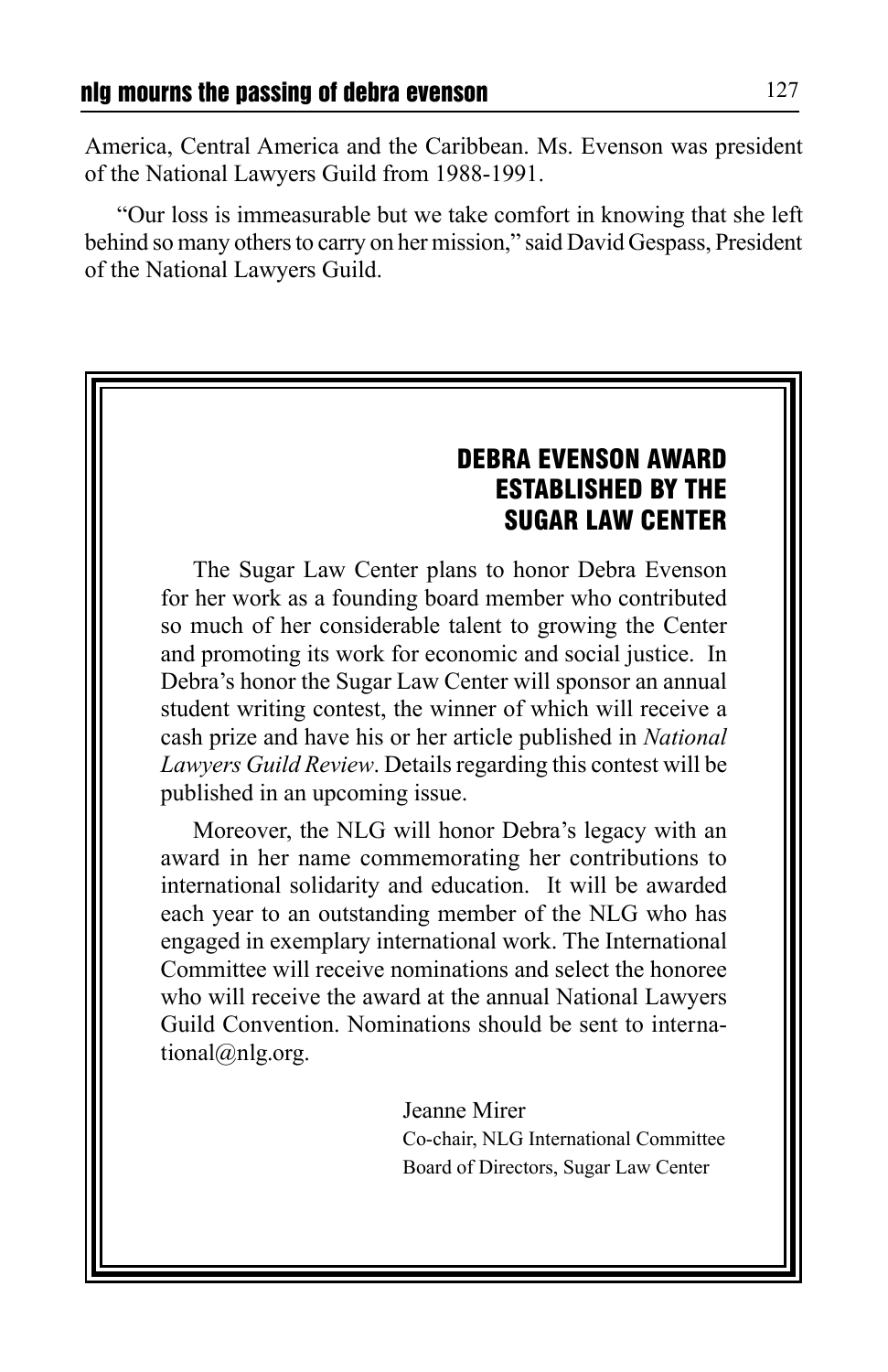### editor's preface continued

According to former Guild President Paul Harris, the proposed resolution, ultimately revised and passed, was "extremely controversial" and the subject of six months of vigorous consideration and debate.3 One faction of Guild members deemed commercialized pornography to be the exploitation and abuse of women and therefore subject to government regulation. The other saw it as protected speech under the First Amendment.

In 2011 commercialized sex—on and off camera—is a bigger industry than ever before. With the articles by Novak and Post the women's liberation/sexual liberation debate, long-running both in the Guild and in society at large, begins anew and shifts from commercialized depictions of sex onscreen to commercialized sex per se. *National Lawyers Guild Review* is pleased to move this debate forward by featuring well-reasoned and thoughtful arguments on both sides.

"Western Complicity in the Crimes of the Ben Ali Regime" by Corinna Mullin and Azadeh Shahshahani, explains that much of the revolutionary fury and resentment Tunisians felt against the repressive U.S.-backed government they overthrew earlier this year was, and still is, also directed at the forces of globalization and the U.S.-led "war on terror." The world should always rejoice when a political strongman falls, especially one as stereotypically thuggish and banal as Ben Ali.<sup>4</sup> But, as this feature shows, even amid the rejoicing it is essential to understand the sources of the strongman's strength to avoid the very real possibility that another might rise in his place.

"Lost in the Debt Ceiling Debate: The Legal Duty to Create Jobs" by Marjorie Cohn and Jeanne Mirer is a follow-up to their essay, "Obama Should Create Jobs by Executive Order," which was published in issue 66-4. Considering that *The New York Times* has recently reported that, according to the 2010 national census, "[a]nother 2.6 million people slipped into poverty in the United States last year,"5 Professor Cohn's and Ms. Mirer's latest essay could hardly be more timely.

"Boeing and the NLRB – A Sixty-Four Year-old Time Bomb Explodes" by Andrew Strom is an analysis of the recent controversy surrounding the National Labor Relation Board's suit against Boeing who recently retaliated against workers in Washington State for exercising their right to strike by moving operations to South Carolina, a so-called "Right to Work" state. In a year that has seen numerous bold attempts by right-wing politicians to neuter and debilitate the right to organize around the country―Wisconsin Governor Scott Walker's successful rescission of collective bargaining rights in his state is just one example―anti-labor reactionaries in congress have mobilized in full force against the NLRB, speechifying on the Senate floor<sup>6</sup>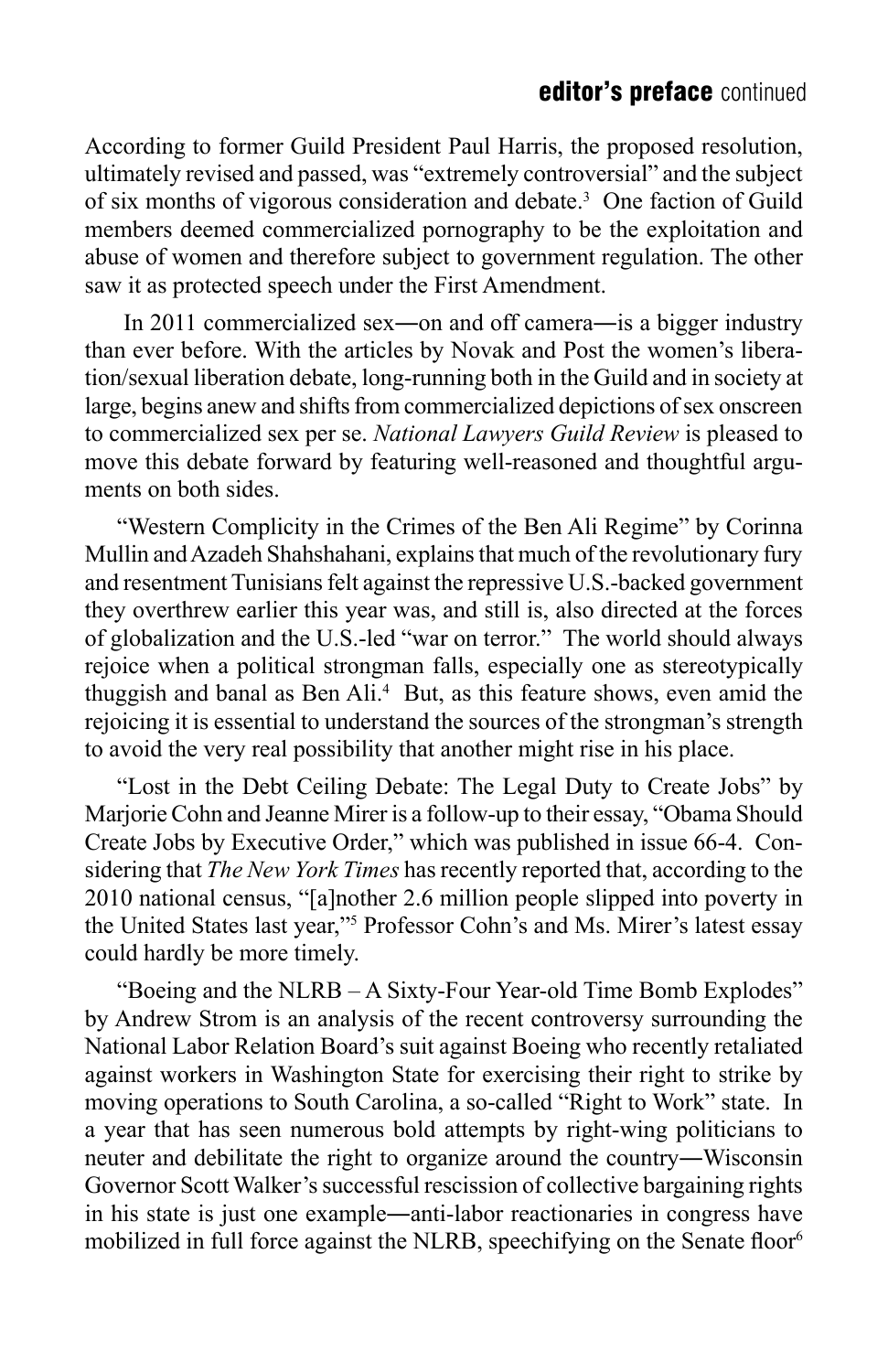### editor's preface continued

and issuing heavy-handed and onerous subpoenas<sup>7</sup> likely to distract the NLRB from making its case. Professor Strom, who teaches Labor & Employment Drafting at Fordham University School of Law, provides valuable context and commentary on a case that is the latest front in the unending battle for workers rights in America.

This issue ends with two notes—the first by the Guild's Executive Director, Heidi Beghosian, the second by longtime Guild member and International Committee Co-Chair, Jeanne Mirer―on the life and legacy of former Guild President Debra Evenson, whose great dedication to human rights will be sorely missed.

#### **NOTES**

- 1. Benjamin David Novak, Freeing Jane: The Right to Privacy and the World's Oldest Profession, 66 Nat'l Lawyers Guild Rev. 137-164 (2009).
- 2. Paul Harris, *We Are Family*, *at* http://nlgchicago.org/about/we-are-family/ (last visited Sept. 18, 2011).
- 3. *Id*.
- 4. Ben Ali was a North African strongman straight from central casting. During the uprising he fled to Saudi Arabia, which has become a retirement home for many of the region's most ruthless dictators, including Idi Amin, over the years. The impoverished people of Tunisia recently found \$27 million dollars worth of cash and jewels in one of his palaces. Ben Ali managed to compound the stifling authoritarianism of his reign, and even the narrative of his escape from the revolution, with the added qualities of predictability and tedium. *See, Tunisia's Former President Zine al-Abidine Ben Ali and His Wife Sentenced to 35 Years in Prison*, The Telegraph, June 20, 2011, *available at* http://www.telegraph.co.uk/news/ worldnews/africaandindianocean/tunisia/8588000/Tunisias-former-president-Zineal-Abidine-Ben-Ali-and-his-wife-sentenced-to-35-years-in-prison.html.
- 5. Sabrina Tavernise, *Soaring Poverty Casts Spotlight on 'Lost Decade'*, NY Times, Sept. 13, 2011, *at* http://www.nytimes.com/2011/09/14/us/14census.html?\_r=1
- 6. Scott Wong, *GOP to Block Labor Nominees*, Politico, May 5, 2011, *at* http://www. politico.com/news/stories/0511/54385.html
- 7. Mike Elk, *Issa Supoenas NLRB, Solomon Could Face Contempt of Congress Charges,* In These times , Aug. 9, 2011, *at* http://www.inthesetimes.com/working/entry/11816/ issa subponeas nlrb nlrb general counsel could face contempt of congre/

### $00000$